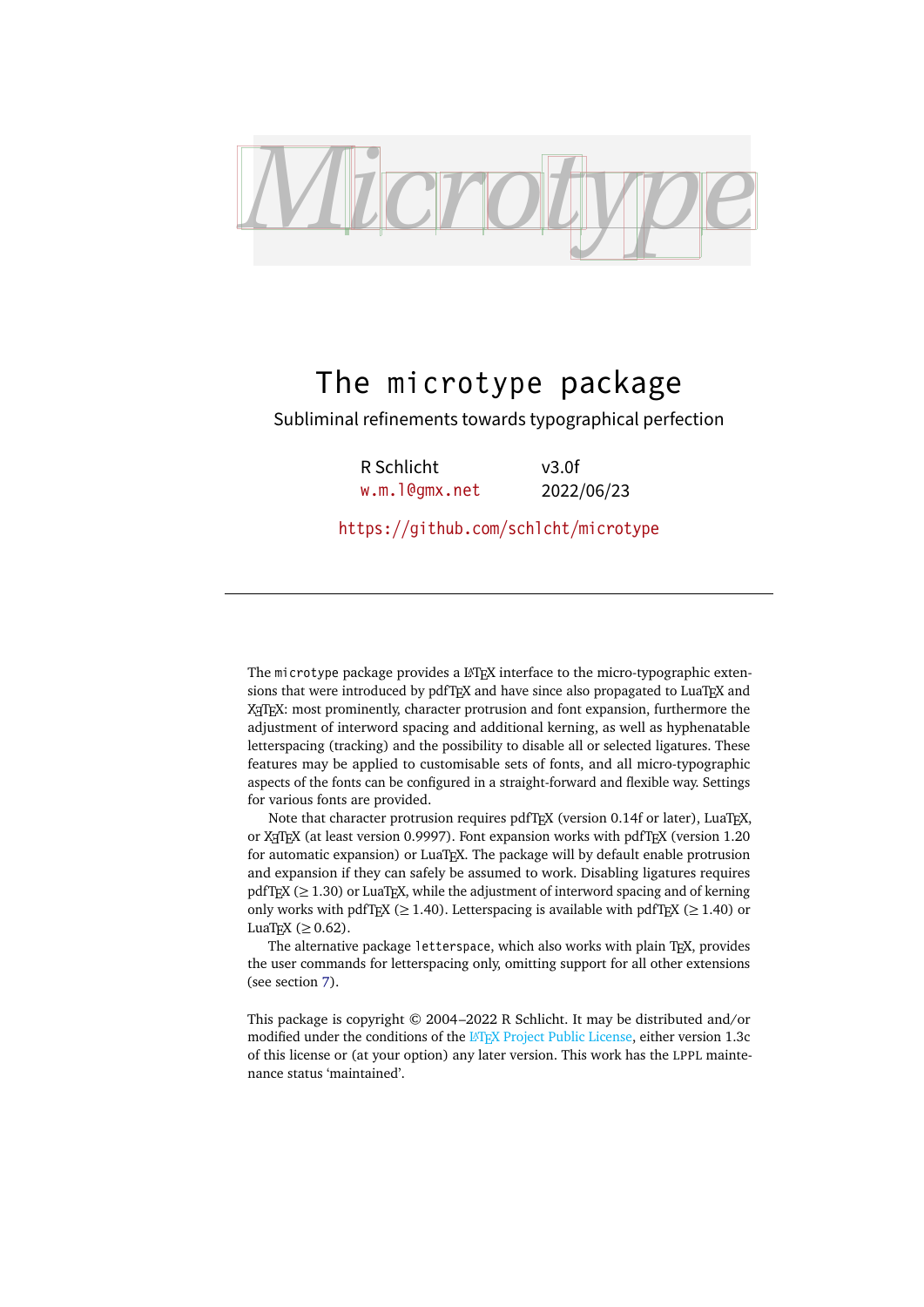# **Contents**

| 1 | Micro-typography with TEX                         | 3  |  |  |  |
|---|---------------------------------------------------|----|--|--|--|
| 2 | <b>Getting started</b>                            |    |  |  |  |
| 3 | <b>Options</b>                                    | 5  |  |  |  |
|   | 3.1                                               | 5  |  |  |  |
|   | 3.2                                               | 6  |  |  |  |
|   | 3.3                                               | 7  |  |  |  |
|   | 3.4                                               | 8  |  |  |  |
|   | 3.5                                               | 8  |  |  |  |
|   | 3.6                                               | 8  |  |  |  |
| 4 | Selecting fonts for micro-typography              | 9  |  |  |  |
| 5 | <b>Micro fine tuning</b>                          | 11 |  |  |  |
|   | 5.1                                               | 12 |  |  |  |
|   | 5.2                                               | 13 |  |  |  |
|   | 5.3                                               | 15 |  |  |  |
|   | 5.4                                               | 17 |  |  |  |
|   | 5.5                                               | 18 |  |  |  |
|   | 5.6                                               | 19 |  |  |  |
|   | 5.7                                               | 20 |  |  |  |
| 6 | <b>Context-sensitive setup</b><br>21              |    |  |  |  |
| 7 | <b>Letterspacing revisited</b><br>23              |    |  |  |  |
| 8 | <b>Disabling ligatures</b><br>24                  |    |  |  |  |
| 9 | Being pedantic about protrusion<br>25             |    |  |  |  |
|   | 10 Creating configurations and contributing<br>26 |    |  |  |  |
|   | 11 Hints and caveats<br>27                        |    |  |  |  |
|   | 12 Acknowledgments<br>30                          |    |  |  |  |
|   | 13 References<br>31                               |    |  |  |  |
|   | 32<br>14 Changes                                  |    |  |  |  |
|   | 15 Index<br>35                                    |    |  |  |  |

# List of Tables

| 3 Type 1 fonts with tailored protrusion settings 21   |  |
|-------------------------------------------------------|--|
| 4 OpenType fonts with tailored protrusion settings 22 |  |

**[Implementation](#page-0-0)** (external document)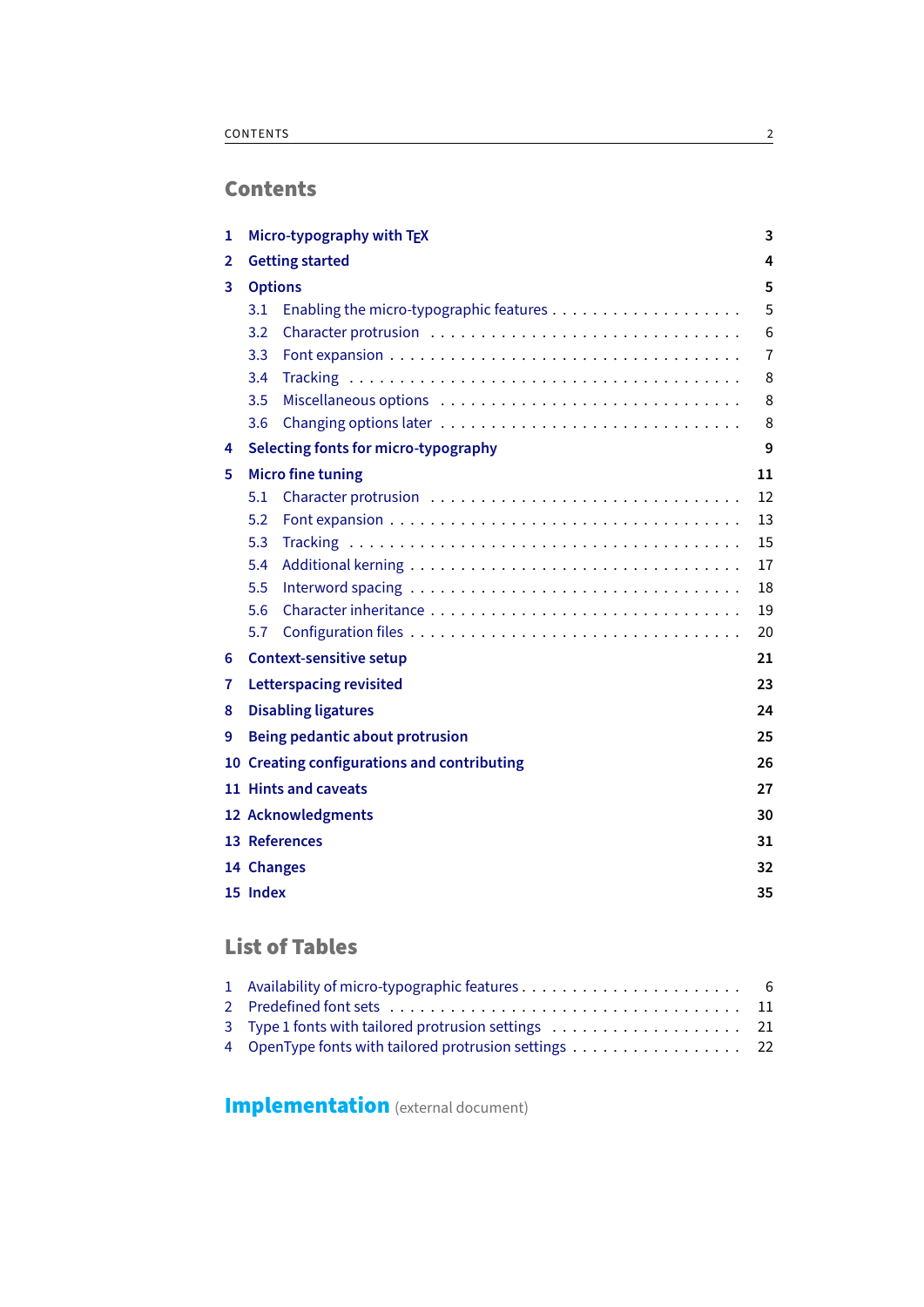## <span id="page-2-1"></span><span id="page-2-0"></span>1 Micro-typography with  $T_{E}X$

Micro-typography is the art of enhancing the appearance and readability of a document while exhibiting a minimum degree of visual obtrusion. It is concerned with what happens between or at the margins of characters, words or lines. Whereas the macro-typographical aspects of a document (i.e., its layout) are clearly visible even to the untrained eye, micro-typographical refinements should ideally not even be recognisable. That is, you may think that a document looks beautiful, but you might not be able to tell exactly why: good micro-typographic practice tries to reduce all potential irritations that might disturb a reader.

Some essential micro-typographical aspects are already taken care of by TeX out of the box – and in an outstanding manner – namely, hyphenation and justification, as well as kerning and ligatures. Other aspects are in the user's scope of responsibilities, e.g., to specify the right amounts of spacing around punctuation characters, numbers, or quotation marks. On top of this, a number of long-standing microtypographic techniques have been introduced to the TeX world relatively recently with pdfTEX, and have since also propagated to LuaTEX and XETEX. These features make them the tool of choice not only for the creation of electronic documents but also of works of outstanding time-honoured typography: most prominently, *character protrusion* (also known as margin kerning) and *font expansion*. Quoting Hàn Thế Thành, the author of pdfT<sub>F</sub>X, who writes in his thesis:

'Margin kerning is the adjustments of the characters at the margins of a typeset text. A simplified employment of margin kerning is hanging punctuation. Margin kerning is needed for optical alignment of the margins of a typeset text, because mechanical justification of the margins makes them look rather ragged. Some characters can make a line appear shorter to the human eye than others. Shifting such characters by an appropriate amount into the margins would greatly improve the appearance of a typeset text. is needed for optical alignment of the margins of a typeset text, because mechanical<br>justification of the margins makes them look rather ragged. Some characters can<br>make a line appear shorter to the human eye than others. A simplified employment of margin kerning is hanging punctuation. Margin kerning<br>is needed for optical alignment of the margins of a typeset text, because mechanical<br>justification of the margins makes them look rather ragg

Composing with font expansion is the method to use a wider or narrower variant of a font to make interword spacing more even. A font in a loose line can be substi-to make more even. A font in a loose line can be substituted by a wider variant so the interword spaces are stretched by a smaller amount. Similarly, a font in a tight line can be replaced by a narrower variant to reduce the amount that the interword spaces are shrunk by. There is certainly a potential danger of font distortion when using such manipulations, thus they must be used with extreme care. The potentiality to adjust a line width by font expansion can be taken into consideration while a paragraph is being broken into lines, in order to choose better breakpoints.' [Thành 2000, p. 323] tuted by a wider variant so the interword spaces are stretched by a smaller amount.<br>Similarly, a font in a tight line can be replaced by a narrower variant to reduce the<br>amount that the interword spaces are shrunk by. Ther ger of font distortion when using such manipulations, thus they must be used with<br>extreme care. The potentiality to adjust a line width by font expansion can be taken<br>into consideration while a paragraph is being broken in

Another micro-typographic technique, which has always been extremely difficult to achieve in TeX , is robust and hyphenatable *letterspacing (tracking)*. 1 Whereas letterspacing can easily be, and often is, abused when applying it to lowercase letters, readability may be increased by slightly letterspacing (small) capitals or by decreasing the tracking of very large uppercase type.

Setting *additional kerning* for individual characters is especially (but not only) useful for languages whose typographical tradition requires certain characters to be separated by a space. For example, it is customary in French typography to add a small space before question mark, exclamation mark and semi-colon, and a bigger space before the colon and the guillemets. Until now, this could only be achieved

1 The [soul](#page-31-1) package undertakes great efforts, but may still fail in certain circumstances; even to systematically adjust the tracking of a font throughout the document remains impossible.

*After you have read the text If you had a PDF viewer that on the right, you can view understands PDF 1.5, you the effect of the features it describes by clicking on the micro-typographic features by links: clicking on the links.*

Protrusion off Expansion off

*Both features are enabled throughout this document.*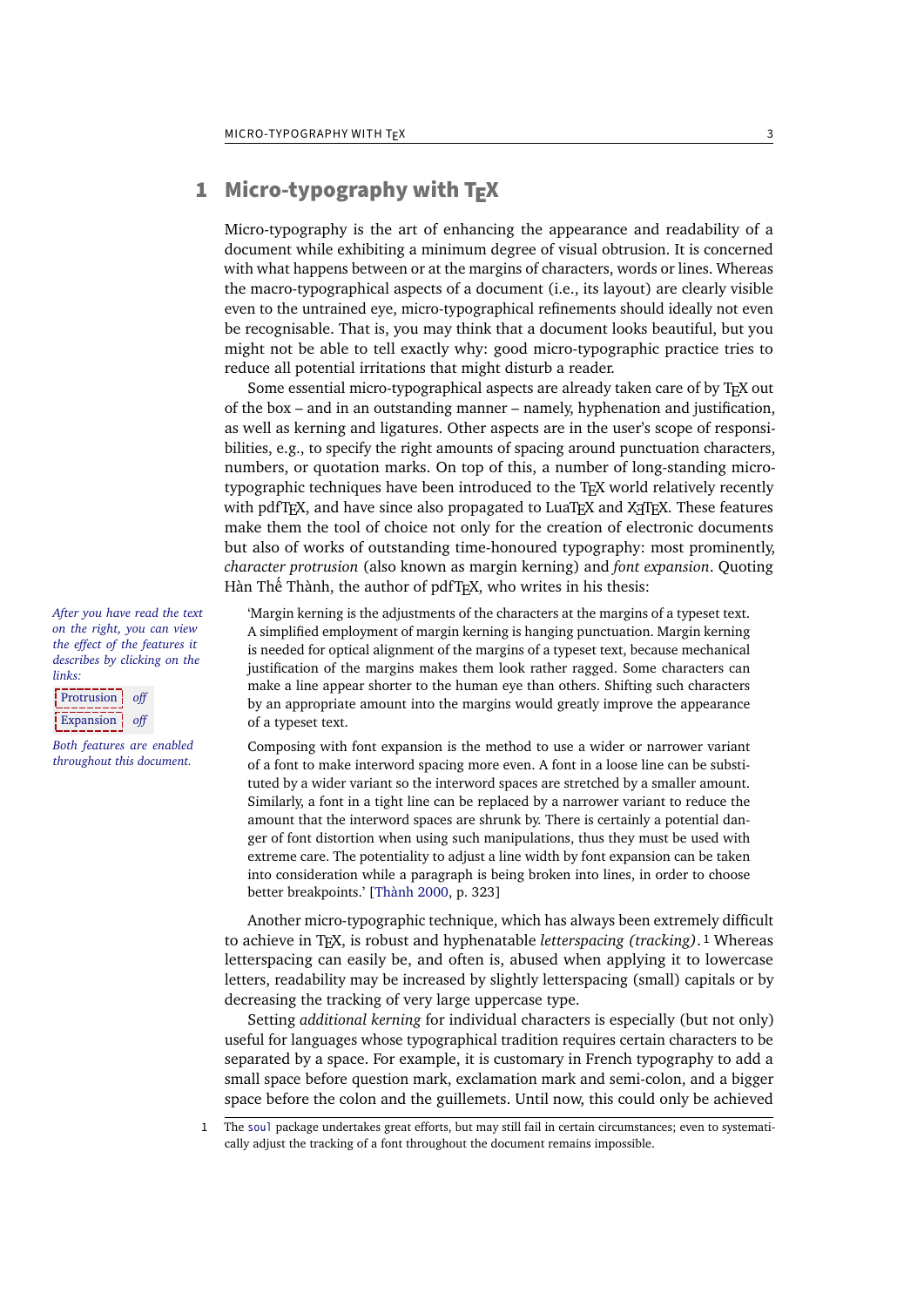<span id="page-3-1"></span>by making these characters active (as is done, for example, by the babel package), which may not always be a robust solution. In contrast to the standard kerning built into the fonts (which will of course apply as usual), this additional kerning relates to single characters, not to character pairs.

*Adjustment of interword spacing* is based upon the idea that in order to achieve a uniform greyness of the text, the space between words should also depend on the surrounding characters. For example, if a word ends with an 'r', the following space should be a tiny bit smaller than that following, say, an 'm'. You can think of this concept as an extension to TeX 's 'space factors'. This feature may enhance the appearance of paragraphs even more. Emphasis in the last sentence is on the word 'may': this extension is still highly experimental – in particular, only ending characters will currently influence the interword space. Also, the settings shipped with microtype are but a first approximation, and I would highly welcome corrections and improvements. I suggest reading the reasoning behind the settings in the Implementation part, section 2.9.

The possibility, finally, to *disable all or selected ligatures* is particularly useful for typewriter fonts.

The microtype package provides an interface to all these micro-typographic extensions. All micro-typographic aspects may be customised to your taste and needs in a straight-forward and systematic manner. The next chapters present a survey of all options and customisation possibilities. Should the micro-typographic extension discussed in a section work only with certain TeX engines, this requirement is marked inside a grey text box on the right.

## <span id="page-3-0"></span>2 Getting started

There is nothing surprising in loading this package:

\usepackage{microtype}

This will be sufficient in most cases, and if you are not interested in fine-tuning the micro-typographic appearance of your document (however unlikely this would seem, since using this package is proof of your interest in typographic issues), you may actually skip the rest of this document. If this, on the other hand, does not satisfy you – be it for theoretical or practical reasons – this manual will guide you on the path to the desired results along the following milestones:

- Enable the desired micro-typographic features, either via the respective package option or with the \microtypesetup command (section [3\)](#page-4-0).
- Select the fonts to which the features should be applied by declaring and activating 'sets of fonts'. A number of sets are predefined, which may be activated directly in the package options (section [4\)](#page-8-0).
- Fine-tune the micro-typographic settings of the fonts or sets of fonts (section [5\)](#page-10-0).
- If you're of the kind who always wants to march on, you will certainly be interested in the possibility of context-sensitive setup (section [6\)](#page-20-0).
- You are even countenanced to leave the path of typographic virtue and steal some sheep (section [7\)](#page-22-0) or trespass in other ways (section [8\)](#page-23-0).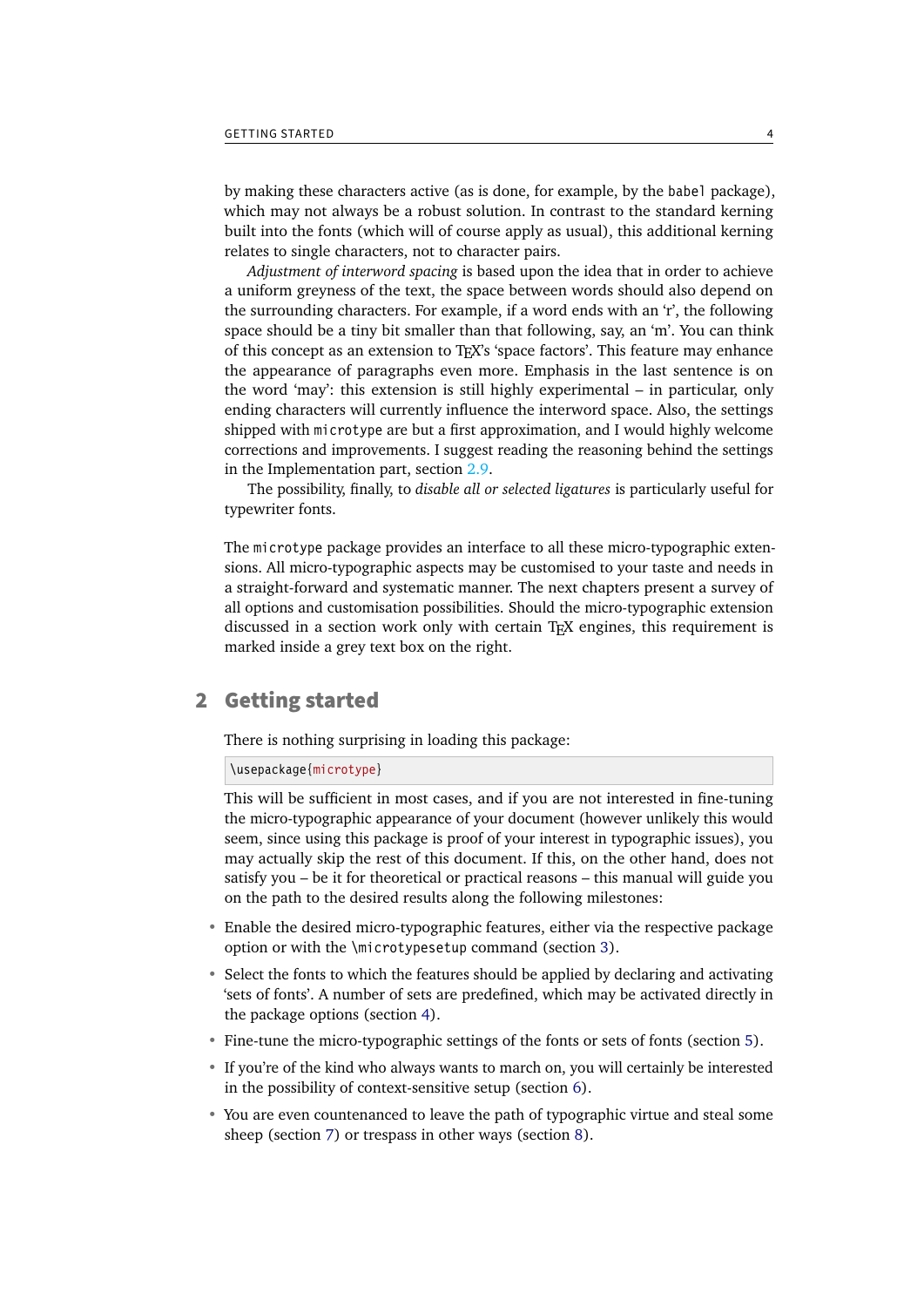- <span id="page-4-2"></span>• For the pedantic or the perfectionist, sections [9](#page-24-0) and [10](#page-25-0) are warmly recommended.
- Should you encounter any obstacles, follow the hints and caveats (section [11\)](#page-26-0).

## <span id="page-4-0"></span>3 Options

Like many other  $L^{\text{th}}$  packages, the microtype package accepts options in the well-known key=value syntax. In the following, you will find a description of all keys and their possible values ('true' may be omitted; multiple values, where allowed, must be enclosed in braces; the default value is shown on the right – if preceded by an asterisk, this default only applies when running an up-to-date pdfTeX in PDF mode).

## <span id="page-4-1"></span>3.1 Enabling the micro-typographic features

protrusion true, false, compatibility, nocompatibility,  $\{font set name \}$  \* true

expansion These are the main options to control the level of micro-typographic refinement which the fonts in your document should gain. By default, the package is moderately greedy: character protrusion will always be enabled, font expansion will only be disabled when the fonts cannot be expanded automatically, that is, with pdfTeX versions older than 1.20 or in DVI output mode (see section [3.5\)](#page-7-1), or with  $X \notin T_F X$ . In other words, microtype will try to apply as much micro-typography as can safely be expected to work under the respective conditions (hence, it is usually not necessary to load the package with different options, e.g., for PDF resp. DVI mode).

Protrusion and expansion may be enabled or disabled independently from each activate other by setting the respective key to true resp. false. The activate option is a shortcut for setting both options at the same time. Therefore, the following lines all have the same effect (when creating PDF files with a recent version of  $pdfTrX$ ):

\usepackage[protrusion=true,expansion]{microtype}

\usepackage[activate={true,nocompatibility}]{microtype}

\usepackage{microtype}

With activated font expansion and/or character protrusion, line breaks (and consequently, page breaks) may turn out differently. If this is not desired – because you are re-typesetting a book whose pagination must not change – you may pass the value compatibility to the protrusion and/or expansion options. Typographically, however, the results will be suboptimal, hence the default value is nocompatibility.

Finally, you may also specify the name of a font set to which character protrusion and/or font expansion should be restricted. See section [4](#page-8-0) for a detailed discussion. Specifying a font set for a feature implicitly activates this feature.

tracking true, false, (font set name) **false** false

This option will systematically change the tracking of the fonts specified in the active font set (by default, all small capitals). It is not available with XFIFX (you may use the 'LetterSpace' option of the [fontspec](#page-31-2) package instead). With pdfT<sub>F</sub>X, it is only available in PDF mode.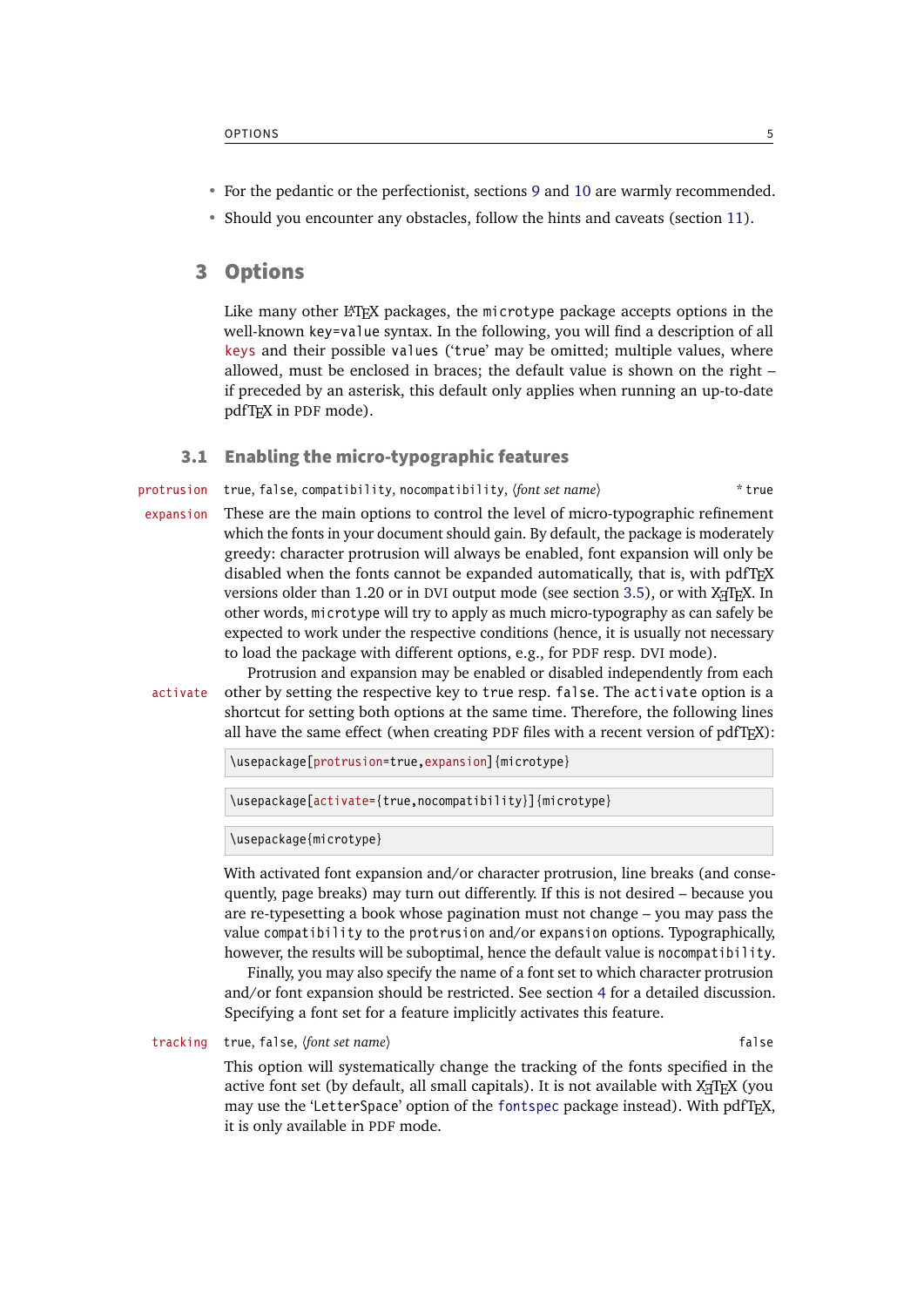<span id="page-5-2"></span><span id="page-5-1"></span>

| Table 1:               | T <sub>F</sub> X engine |                   |                           | Micro-typographic features |                               |                 |          |                               |         |
|------------------------|-------------------------|-------------------|---------------------------|----------------------------|-------------------------------|-----------------|----------|-------------------------------|---------|
| Availability of micro- | Engine                  | Version           | Output                    | Protrusion                 |                               | Expansion       | Tracking | Kerning                       | Spacing |
| typographic features   |                         |                   |                           |                            | manual                        | automatic       |          |                               |         |
|                        | pdfTFX                  | < 0.14f           | DVI/PDF                   | Ø                          | Ø                             | Ø               | Ø        | Ø                             | Ø       |
|                        |                         | $\geq 0.14f$      | DVI/PDF                   | $\star$                    | ⊠                             | Ø               | Ø        | Ø                             | Ø       |
|                        |                         | $\geq 1.20$       | <b>DVI</b>                | $\bigstar$                 | ⊠                             | Ø               | Ø        | Ø                             | Ø       |
|                        |                         |                   | PDF                       | $\bigstar$                 | ⊠                             | ★               | Ø        | Ø                             | Ø       |
|                        |                         | $\geq 1.40$       | <b>DVI</b>                | ★                          | ⊠                             | Ø               | Ø        | ⊠                             | ⊠       |
|                        |                         |                   | PDF                       | $\bigstar$                 | Ø                             | $\bigstar$      | Ø        | ⊠                             | Ø       |
|                        | LuaTEX                  | $\geq 0.30$       | <b>DVI</b>                | ★                          | ⊠                             | Ø               | Ø        | Ø                             | Ø       |
|                        |                         |                   | PDF                       | $\bigstar$                 | ⊠                             | ★               | Ø        | Ø                             | Ø       |
|                        |                         | $\geq 0.62$       | <b>DVI</b>                | $\bigstar$                 | Ø                             | $(\boxtimes)^d$ | Ø        | Ø                             | Ø       |
|                        |                         |                   | PDF                       | $\bigstar$                 | Ø                             | $\bigstar$      | Ø        | Ø                             | Ø       |
|                        | XHTEX                   | $\geq$ 0.9997 PDF |                           | $\bigstar$                 | Ø                             | Ø               | Ø        | Ø                             | Ø       |
|                        | $\star$ = enabled       |                   | $\boxtimes$ = not enabled |                            | $\varnothing$ = not available |                 | а        | by means of variable tracking |         |

## kerning true, false, (font set name) **false** false

spacing These features do not unconditionally improve the quality of the typeset text: the spacing feature is still considered experimental, while the kerning feature only makes sense in special cases. Therefore, neither feature is enabled by default. They are not available with XATEX or LuaTEX.

> Table [1](#page-5-1) presents an overview of which micro-typographic features are available and enabled by default for the relevant TFX versions and output modes.

> Whether ligatures should be disabled cannot be controlled via a package option but by using the \DisableLigatures command, which is explained in section [8.](#page-23-0)

### <span id="page-5-0"></span>**3.2 Character protrusion**  $pdfTrX 0.14f | LuaTrX 0.30 | XaTrX 0.9997$

## factor 〈*integer*〉 1000

Using this option, you can globally increase or decrease the amount by which the characters will be protruded. While a value of 1000 means that the full protrusion as specified in the configuration (see section [5.1\)](#page-11-0) will be used, a value of 500 would result in halving all protrusion factors of the configuration. This might be useful if you are generally satisfied with the settings but prefer the margin kerning to be less or more visible (e.g., if you are so proud of being able to use this feature that you want everybody to see it, or – to mention a motivation more in compliance with typographical correctness – if you are using a large font that calls for more modest protrusion).

patch all, none, 〈*list of patches*〉 all

nopatch These options provide control over various patches meant to fix protrusion at margins other than the text block margins. They are described in detail in section [9.](#page-24-0)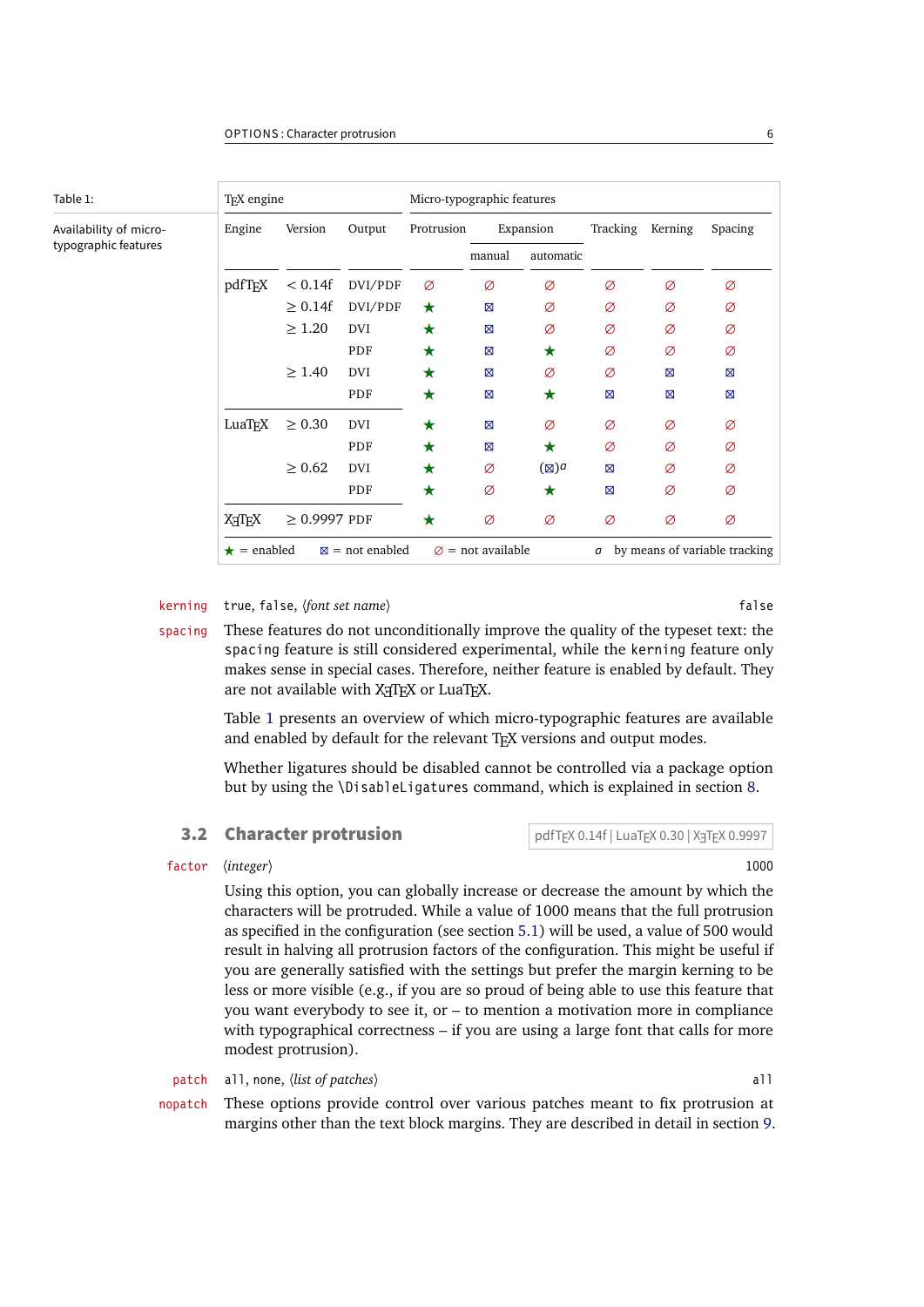### <span id="page-6-1"></span>unit character,  $\langle$ *dimension* $\rangle$

This option is described in section [5.1,](#page-11-0) apropos of the command \SetProtrusion. Use with care.

## <span id="page-6-0"></span>**3.3 Font expansion pdfTEX 0.14f | LuaTeX 0.30**

### auto true, false  $*$  true

Beginning with  $pdfTrX$  version 1.20 (inherited by LuaT $FX$ ), the expanded instances of the fonts may be calculated automatically and at run-time instead of the user having to prepare them in advance. This option is true by default provided that you are using a TeX engine with this capability and the output mode is PDF. 2 If auto is set to false, the font instances for all expansion steps must exist (with files called  $\langle$  font name  $\rangle \pm \langle$  expansion value $\rangle$ , e.g., cmr12+10, as described in the pdfT<sub>F</sub>X [manual\)](#page-30-2). With recent versions of LuaTEX, expansion is always automatic.

When generating DVI files, font expansion has to be enabled explicitly. With pdfTeX , *automatic* font expansion will not work because the postprocessing drivers (dvips, dvipdfm, etc.) resp. the DVI viewer are not able to generate the fonts on the fly. With LuaTFX, on the other hand, expansion in DVI mode is realised by modifying the inter-letter spacing (tracking) instead of the glyphs themselves, which may or may not be desired.

## stretch 〈*integer*〉 20

- shrink You may specify the stretchability and shrinkability of a font, i.e., the maximum amount that a font may be stretched or shrunk. The numbers will be divided by 1000, so that a stretch limit of 10 means that the font may be expanded by up to 1%. The default stretch limit is 20. The shrink limit will by default be the same as the stretch limit.
	- step  $\langle integer \rangle$  \* 1

Fonts are not expanded by arbitrary amounts but only by certain discrete steps within the expansion limits. With recent versions of pdfTeX (1.40 or newer) or LuaT<sub>F</sub>X, this option is by default set to  $1$ , in order to allow trying the maximum number of font instances, and hence to guarantee the best possible output. 3 Older pdfTeX versions, however, had to include every font instance in the PDF file, which may increase the file size quite dramatically. Therefore, in case you are using a pre-1.40 pdfTeX version, step is by default set to one fifth of the smaller value of stretch and shrink.

### selected true, false false

When applying font expansion, it is possible to restrict the expansion of some characters that are more sensitive to deformation than others (e.g., the 'O', in contrast to the 'I'). This is called *selected expansion*, and its use allows increasing the stretch and shrink limits (to, say, 30 instead of 20); however, the gain is limited since at the same time the average stretch variance will be decreased. Therefore, this option is by default set to false, so that all characters will be expanded by the same amount. See section [5.2](#page-12-0) for a more detailed discussion.

<sup>2</sup> With pdfTeX , automatic font expansion does not work with bitmap fonts. Therefore, if you are using the Computer Modern Roman fonts in T1 encoding, you should either install the cm-super package or use the Latin Modern fonts (package lmodern).

<sup>3</sup> The downside with this default is that pdfTeX may run out of memory with huge documents; in this case, read about the error messages in the 'Hints and caveats' section [\(11\)](#page-26-0), or try with a larger step.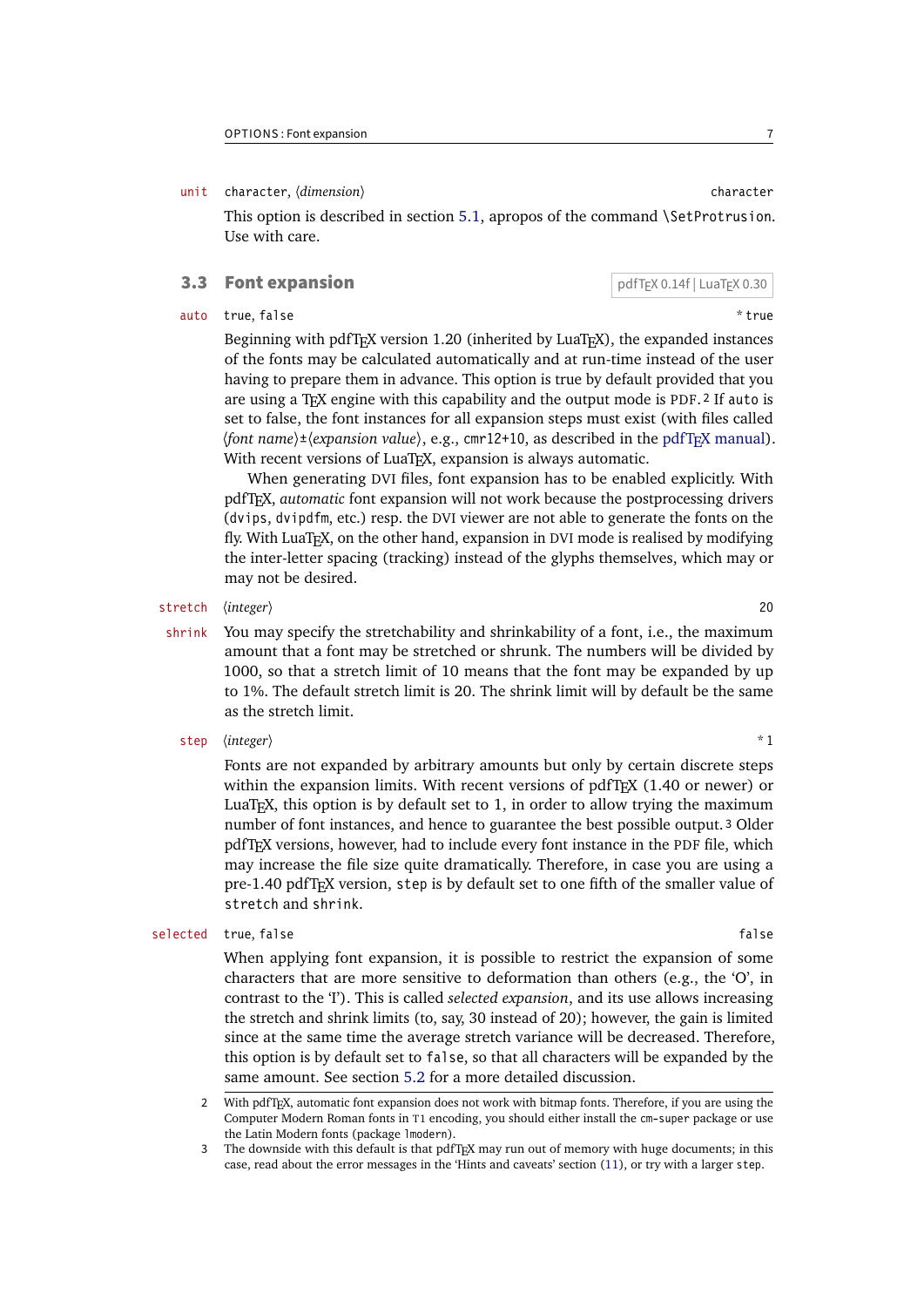## <span id="page-7-3"></span><span id="page-7-0"></span>**3.4 Tracking pdfTeX 1.40 | LuaTeX 0.62**

This option changes the default amount for tracking (see section [5.3\)](#page-14-0) resp. letterspacing (see section [7\)](#page-22-0). The amount is specified in thousandths of 1em; admissible values are in the range of  $-1000$  to  $+1000$ .

letterspace 〈*integer*〉 100

## <span id="page-7-1"></span>3.5 Miscellaneous options

disable true, false, ifdraft false false

If the disable option is passed to the package, all micro-typographic extensions will be disabled, which may lead to different line, and hence even page, breaks. This option replaces the draft option from earlier versions, which could be inherited from the class options; to restore the previous behaviour, you may pass the value ifdraft: in this case, the disable option will be set to true if and only if the document class has been loaded with the draft option.

verbose true, false, errors, silent false false false false

Information on the settings used for each font will be written into the log file if you enable the verbose option. When microtype encounters a problem that is not fatal (e.g., an unknown character in the settings, or non-existent settings), it will by default only issue a warning and try to continue. Loading the package with verbose=errors will turn all warnings into errors, so that you can be sure that no problem will go unnoticed. If on the other hand you have investigated all warnings and decide to ignore them, you may silence microtype with verbose=silent.

babel true, false false false false false false false false false false false false false false false false false false false false false false false false false false false false false false false false false false false

Loading the package with the babel option will adjust the typesetting according to the respective selected language. This also works with the polyglossia package. Read section [6](#page-20-0) for further information.

config 〈*file name*〉 microtype

Various settings for this package will be loaded from a main configuration file, by default microtype.cfg (see section [5.7\)](#page-19-0). You can have a different configuration file loaded instead by specifying its name *without the extension*, e.g., config=mycrotype.

### DVIoutput true, false  $*$  false  $*$  false

pdfTeX and LuaTeX are not only able to generate PDF output but can also spit out DVI files. In fact, all recent TeX systems are using pdfTeX as the default engine also for DVI output, and LuaTFX too can be called in DVI mode. However, since changing the output mode inside the document may have undesired effects, this option should be considered deprecated; instead, it is recommended to just call the respective program (latex resp. dvilualatex). For  $X \notin T \times X$ , this option is not applicable.

## <span id="page-7-2"></span>3.6 Changing options later

## \microtypesetup {〈*key = value list*〉}

Inside the preamble, this command accepts all package options described above (except for config). In the document body, this command may be used to change the general settings of the micro-typographic extensions. It then accepts all options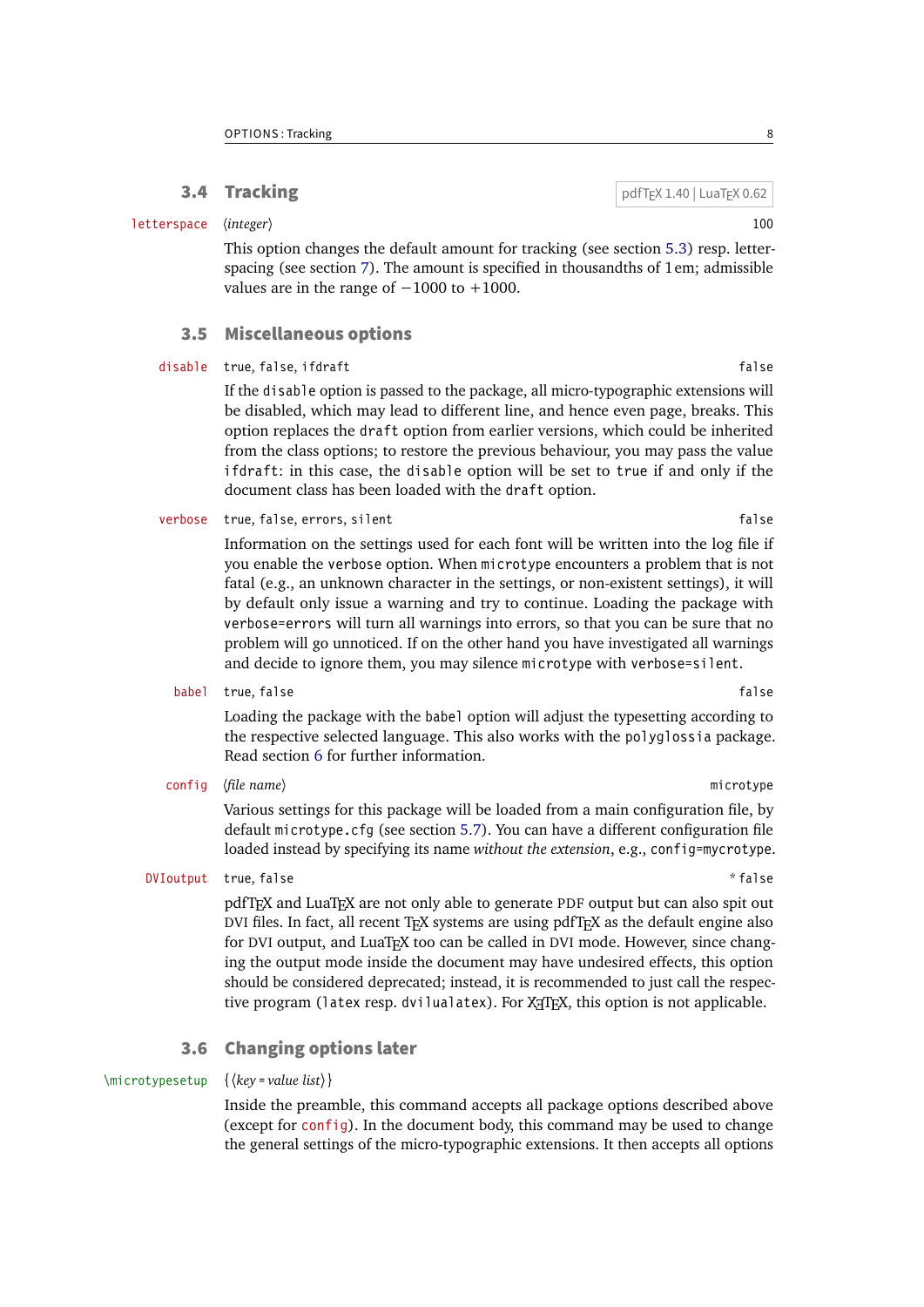<span id="page-8-1"></span>from section [3.1:](#page-4-1) expansion, protrusion and activate, which in turn may receive the values true, false, compatibility or nocompatibility, and tracking, kerning and spacing with the admissible values true or false. Passing the name of a font set is not allowed. Additionally, it accepts the options patch and nopatch (see section [9\)](#page-24-0). Using this command, you could for instance temporarily disable font expansion by saying:

\microtypesetup{expansion=false}

## <span id="page-8-0"></span>4 Selecting fonts for micro-typography

By default, character protrusion will be applied to all text fonts used in the document, and a basic set of fonts will be subject to font expansion. You may want to customise which fonts should get the benefit of micro-typographic treatment. This can be achieved by declaring and activating 'font sets'; these font sets are specified via font attributes that have to match.

\DeclareMicrotypeSet [〈*features*〉] {〈*set name*〉} {〈*set of fonts*〉}

 $\Delta$ DeclareMicrotypeSet\* This command declares a new set of fonts to which the micro-typographic extensions should be applied. The optional argument may contain a comma-separated list of features to which this set should be restricted. The starred version of the command declares *and* activates the font set at the same time.

> *The set of fonts* is specified by assigning values to the NFSS font attributes: encoding, family, series, shape and size (cf. L<sup>AT</sup>EX  $2<sub>\epsilon</sub>$  [font selection\)](#page-30-3). Let's start with an example. In the main configuration file microtype.cfg, a font set called 'basictext' is defined as follows:

```
\DeclareMicrotypeSet{basictext}
   { encoding = {OT1,T1,T2A,LY1,OT4,QX,T5,EU1,EU2,TU},
    family = {rm*,sf*},
    series = {md*},
    size = {normalsize,footnotesize,small,large}
   }
```
If you now call

\UseMicrotypeSet[protrusion]{basictext}

in the document's preamble, only fonts in the text encodings, roman or sans serif families, normal (or 'medium') series, and in sizes called by \normalsize, \footnotesize, \small or \large, will be protruded. Math fonts, on the other hand, will not, since they are in another encoding. Neither will fonts in bold face, or huge fonts. Etc.

If an attribute list is empty or missing – like the 'shape' attribute in the above example – it does not constitute a restriction. In other words, this is equivalent to specifying *all* possible values for that attribute. Therefore, the predefined set 'alltext', which is declared as:

```
\DeclareMicrotypeSet{alltext}
   \{ encoding = \{0T1, T1, T2A, LY1, 0T4, QX, T5, TS1, EU1, EU2, TU\}
```
is far less restrictive. The only condition here is that the encoding must match.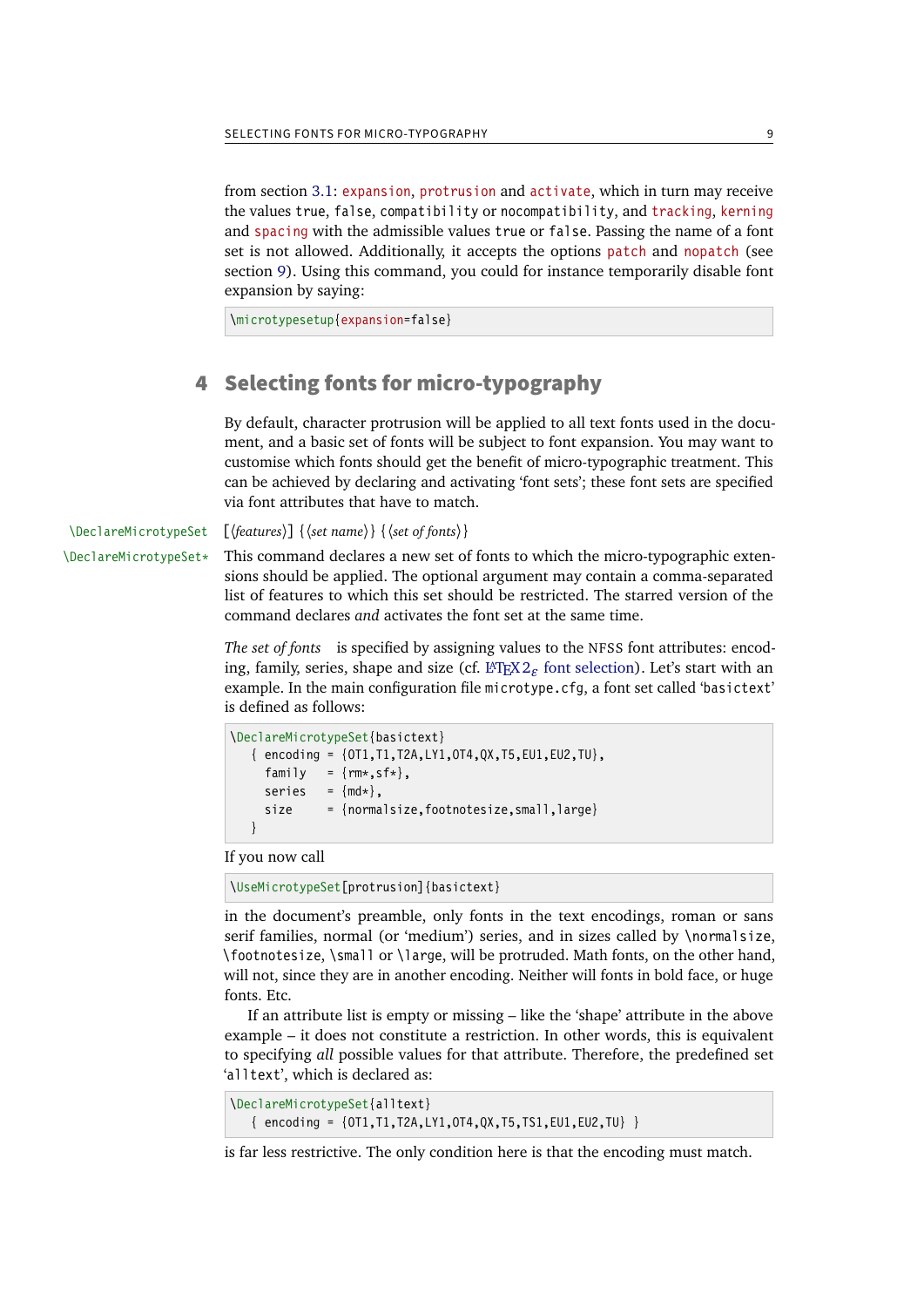<span id="page-9-0"></span>If a value is followed by an asterisk (like 'rm\*' and 'sf\*' in the first example), it does not designate an NFSS code, but will be translated into the document's  $\\d{value}\def \text{all}{\text{def}}$  \(value)default. e.g., \rmdefault, 4 A single asterisk means  $\d{attribute}\def \text{all}{\text{def}}$ e.g., \encodingdefault, respectively \normalsize for the size axis. Sizes may either be specified as a dimension ('10' or '10pt'), or as a size selection command *without* the backslash. You may also specify ranges (e.g., 'small-Large'); while the lower boundary is included in the range, the upper boundary is not. Thus, '12-16' would match 12 pt, 13.5 pt and 15.999 pt, for example, but not 16 pt. You are allowed to omit the lower or upper bound ('-10', 'large-').

Additionally to this declaration scheme, you can add single fonts to a set using the 'font' key, which expects the concatenation of all font attributes, separated by forward slashes, i.e., 'font =  $\langle encoding \rangle / \langle family \rangle / \langle series \rangle / \langle shape \rangle / \langle size \rangle$ '. This allows you to add fonts to the set that are otherwise disjunct from it. For instance, if you wanted to have the roman family in all sizes protruded, but only the normal sized, possibly italic, typewriter font (in contrast to, say, the small one), this is how you could declare the set:

```
\DeclareMicrotypeSet[protrusion]
   { myset }
  \{ encoding = T1,
    family = rm*,
    font = \{T1/tt*/m/n/*.
                T1/tt*/m/it/*}
```
As you can tell from the example, the asterisk notation is also permitted for the font key. A single asterisk is equivalent to  $\frac{\dot{x}}{\dot{x}} \frac{\dot{x}}{\dot{x}}$ , i.e., the normal font. Size selection commands are possible, too, however, ranges are not allowed.

Table [2](#page-10-1) lists the eleven predefined font sets. They may also be activated by passing their name to the feature options protrusion, expansion, tracking, kerning and spacing when loading the package, for example:

\usepackage[protrusion=allmath,tracking=smallcaps]{microtype}

\UseMicrotypeSet [〈*features*〉] {〈*set name*〉}

This command activates a font set previously declared by \DeclareMicrotypeSet. Using the optional argument, you can limit the application of the set to one or more features. This command only has an effect if the feature was activated in the package options.

\DeclareMicrotypeSetDefault [〈*features*〉] {〈*set name*〉}

If a feature is enabled but no font set has been chosen explicitly, the sets declared by this command will be activated. By default, the 'alltext' font set will be activated for character protrusion and additional kerning, the 'alltext-nott' set for font expansion and interword spacing, and the 'smallcaps' set for tracking.

These commands may only be used in the preamble or in the main configuration file. Their scope is global to the document. Only one set per feature may be activated.

<sup>4</sup> These translations will take place \AtBeginDocument, which means that changes to the defaults inside the preamble will also be taken into account. Only in cases where you change font defaults \AtBeginDocument yourself, you need to load microtype after these changes.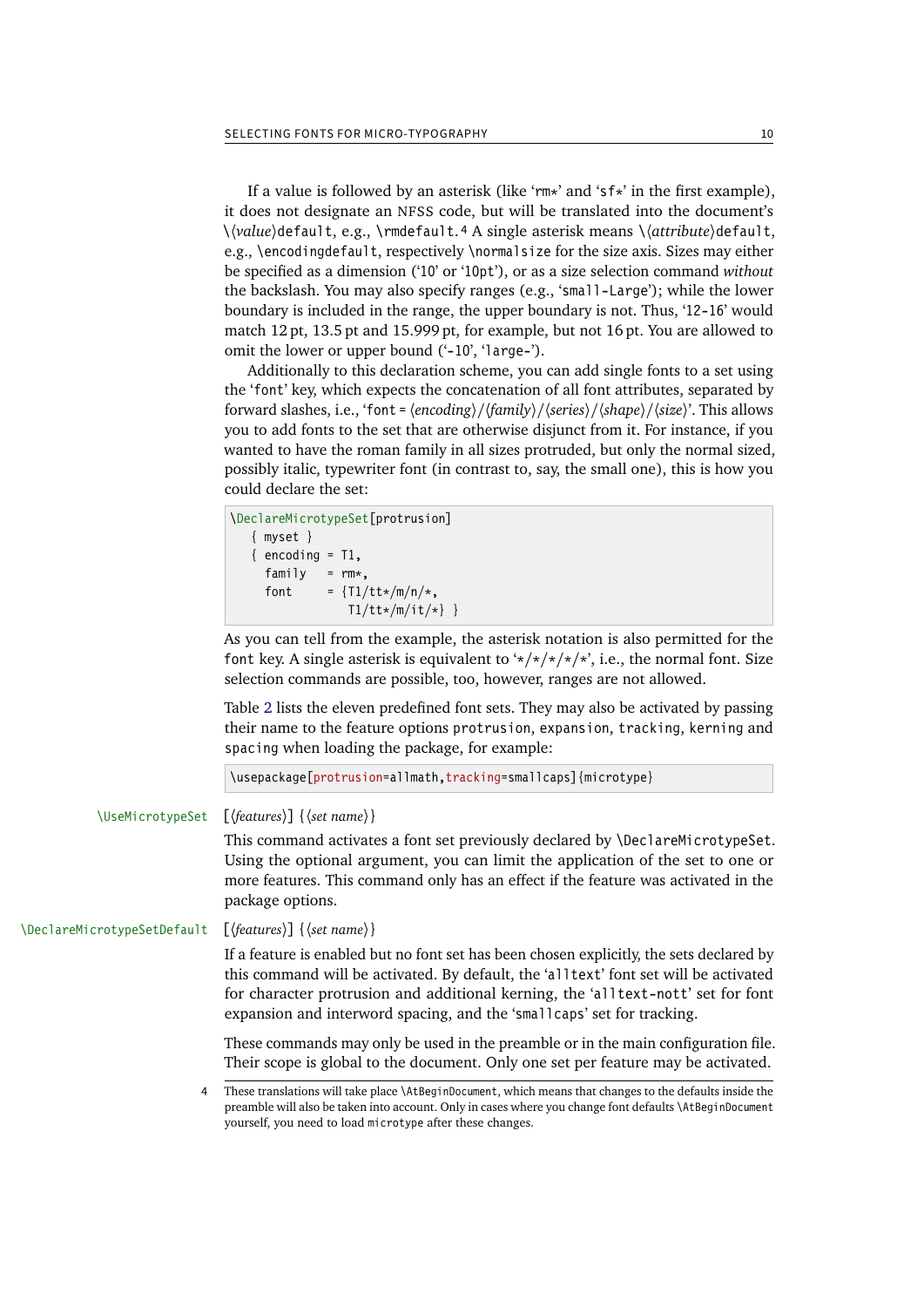<span id="page-10-2"></span><span id="page-10-1"></span>

## <span id="page-10-0"></span>5 Micro fine tuning

Every character asks for a particular protrusion, kerning or spacing amount. It may also be desirable to restrict the maximum expansion of certain characters. Furthermore, since every font looks different, settings have to be specific to a font or set of fonts. This package offers flexible and straight-forward methods of customising these finer aspects of micro-typography.

All fine-tuning commands follow basically the same syntax: they all take three arguments; the first one is optional and may contain additional options; in the second argument, you specify the set of fonts to which the settings should apply; the third argument contains the actual settings. Here, as in all configuration commands, all spaces are ignored.

The set of fonts to which the settings should apply is declared using the same syntax of  $\{font axis\} = \{ value list\}$  pairs as for the command  $\Delta$  DeclareMicrotypeSet (see section [4\)](#page-8-0), with the only difference that values including asterisks (which, as you may recall, stand for the respective default) will be translated immediately instead of at the end of the preamble. To find the matching settings for a given font the package will try all combinations of font encoding, family, series, shape and size, with decreasing significance in this order. For instance, if settings exist for both the current family (say,  $T1/cmr///$ ) and for italic fonts in the normal weight  $(T1//m/i t)$ , the settings for the cmr family would apply. The encoding must always match.

The characters may be specified either as a single letter (A), as a text symbol command (\textquoteleft), or as a slot number (resp. Unicode number for LuaT $FX$  or  $X \rightarrow T \rightarrow Y$  three or more digits for decimal notation, prefixed with " for hexadecimal, with ' for octal numerals (e.g., the 'fl' ligature in T1 encoding: 029, "1D, '35). 8-bit (and even UTF-8) characters may be entered directly or in  $\mathbb{F}T_F X$ 's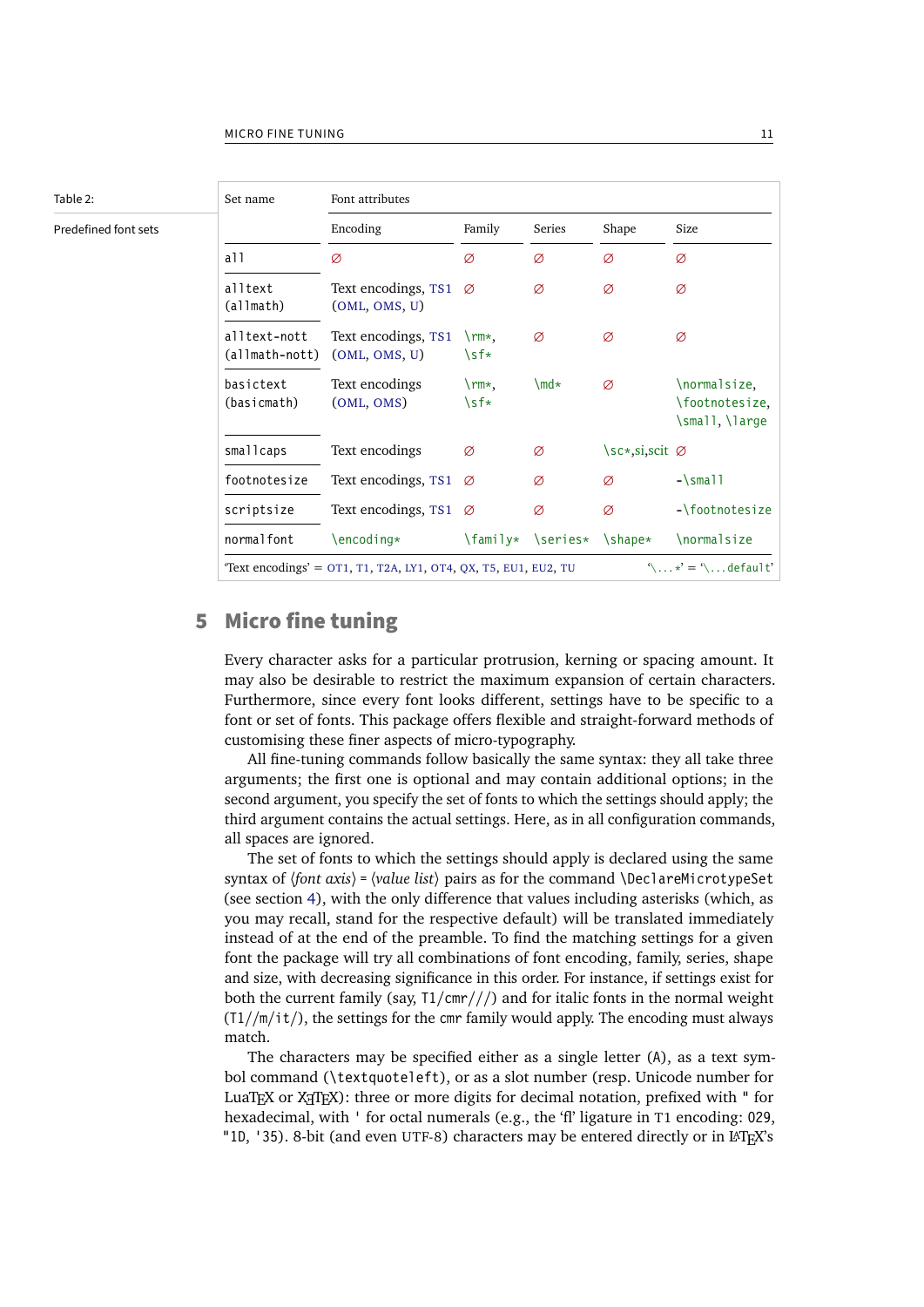<span id="page-11-2"></span>traditional 7-bit notation: both \"A and Ä are valid, provided the character is actually declared in both the input and the font encoding. With LuaT<sub>E</sub>X or X<sub>T</sub>T<sub>E</sub>X, you may additionally specify a (font-specific) glyph name, prefixed with '/' (e.g., the 'fl' ligature as  $/f_1$ ). Note that you also have the possibility to declare lists of characters that should inherit settings (see section [5.6\)](#page-18-0).

## <span id="page-11-0"></span>**5.1 Character protrusion** pdfT<sub>E</sub>X 0.14f | LuaT<sub>E</sub>X 0.30 | X<sub>T</sub>T<sub>E</sub>X 0.9997

## \SetProtrusion [〈*options*〉] {〈*set of fonts*〉} {〈*protrusion settings*〉}

Using this command, you can set the protrusion factors for each character of a font or a set of fonts. A very incomplete example would be the following:

## \SetProtrusion  $\{$  encoding =  $T1$ , family =  $cmr$  }  ${ A = {50,50} }$  $\text{textquoteleft} = \{700, \}$

which would result in the character 'A' being protruded by 5% of its width on both sides, and the left quote character by 70% of its width into the left margin. This would apply to all font shapes, series and sizes of the T1 encoded Computer Modern Roman family.

*The protrusion settings* consist of  $\langle character \rangle = \langle protrusion factors \rangle$  pairs. The protrusion factors designate the amount that a character should be protruded into the left margin (first value) respectively into the right margin (second value). By default, the values are relative to the character widths, so that a value of 1000 means that the character should be shifted fully into the margin, while, for example, with a value of 50 it would be protruded by 5% of its width. Negative values are admitted, as well as numbers larger than 1000 (but effectively not more than 1em of the font). You may omit either number if the character should not be protruded on that side, but must not drop the separating comma.

### <span id="page-11-1"></span>*Options:*

name You may assign a name to the protrusion settings, so that you are able to load it by another list.

load You can load another list (provided, you assigned a name to it) before the current list will be loaded, so that the fonts will inherit the values from the loaded list.

In this way, the configuration may be simplified considerably. You can for instance create a default list for a font; settings for other shapes or series can then load these settings, and extend or overwrite them (since the value that comes last will take precedence). Font settings will be loaded recursively. The following options will affect all loaded lists, in other words, any options from the loaded lists will be ignored:

factor This option can be used to influence all protrusion factors of the list, overriding any global factor setting (see section [3.2\)](#page-5-0). For instance, if you want fonts in larger sizes to be protruded less, you could load the normal lists, just with a different factor applied to them: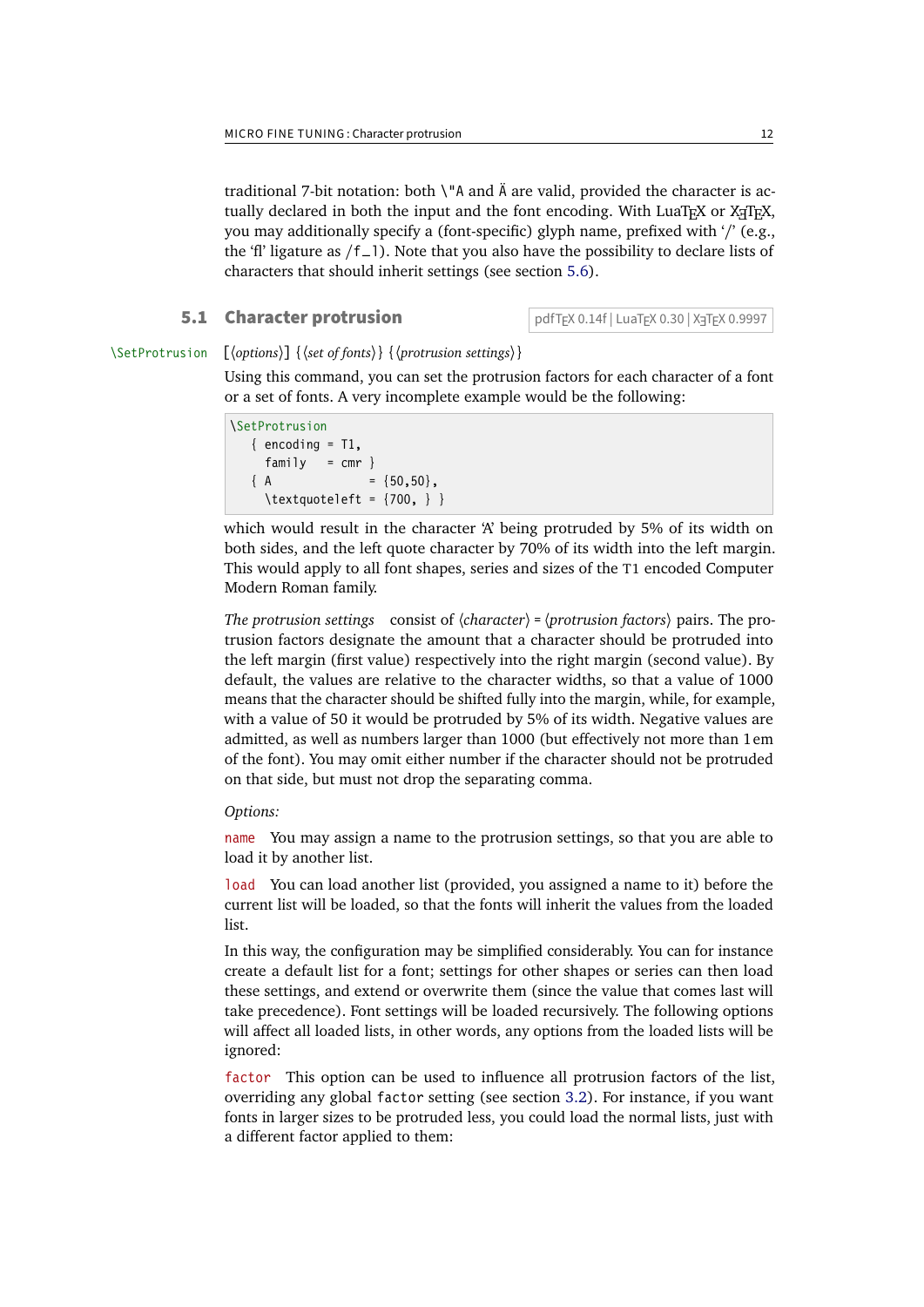```
\SetProtrusion
    \begin{bmatrix} \text{factor} \\ \text{factor} \end{bmatrix} = 700,
       load = cmr-T1]
    \{ encoding = T1,
       family = cmr,
       size = large - } { }
```
unit By default, the protrusion factors are relative to the respective character's width. The unit option may be used to override this and make microtype regard all values in the list as thousandths of the specified width. Issuing, for instance, 'unit=1em' would have the effect that a value of, say, 50 now results in the character being protruded by 5% of an em of the font (thus simulating the internal measuring of pdfT<sub>F</sub>X's \lpcode and \rpcode primitives). The default behaviour can be restored with unit=character. 5

preset Presets the protrusion codes of all characters to the specified values  $(\exists \langle left \rangle, \langle right \rangle)$ , possibly scaled by a factor. A unit setting will only be taken into account if it is not =character.

inputenc Selects an input encoding that should apply to this list, regardless of what the document's input encoding is. You may specify any encoding that can be loaded via the inputenc package, e.g., ansinew, koi8-r, utf8.

context The scope of the list may be limited to a certain context. For further details, see section [6.](#page-20-0)

## <span id="page-12-0"></span>**5.2 Font expansion** pdfT<sub>E</sub>X 0.14f | LuaT<sub>E</sub>X 0.30

## \SetExpansion [〈*options*〉] {〈*set of fonts*〉} {〈*expansion settings*〉}

By default, all characters of a font are allowed to be stretched or shrunk by the same amount. However, it is also possible to limit the expansion of certain characters if they are more sensitive to deformation. This is the purpose of the \SetExpansion command. Note that it will only have an effect if the package has been loaded with the selected option (cf. section [3.3\)](#page-6-0). Otherwise, the expansion settings will be ignored – unlike the options in the optional first argument, which will still be evaluated. If the selected option has been set to true, and settings for a font don't exist, font expansion will not be applied to this font at all. Should the extraordinary situation arise that you want to employ selected expansion in general but for a particular font (set) all characters should be expanded or shrunk by the same amount, you would have to declare an empty list for these fonts.

*The expansion settings* consist of  $\langle character \rangle = \langle expansion factor \rangle$  pairs. You may specify one number for each character, which determines the amount that a character may be expanded. The numbers denominate thousandths of the full expansion. For example, if you set the expansion factor for the character 'O' to 500, it will only be expanded or shrunk by one half of the amount that the rest of the characters will be expanded or shrunk. While the default value for character protrusion is 0 –

<sup>5</sup> The unit option can even be passed globally to the package (cf. section [3.2\)](#page-5-0). However, all provided settings are created under the assumption that the values are relative to the character width. Therefore, you should only change it if you are certain that the default settings will not be used in your document.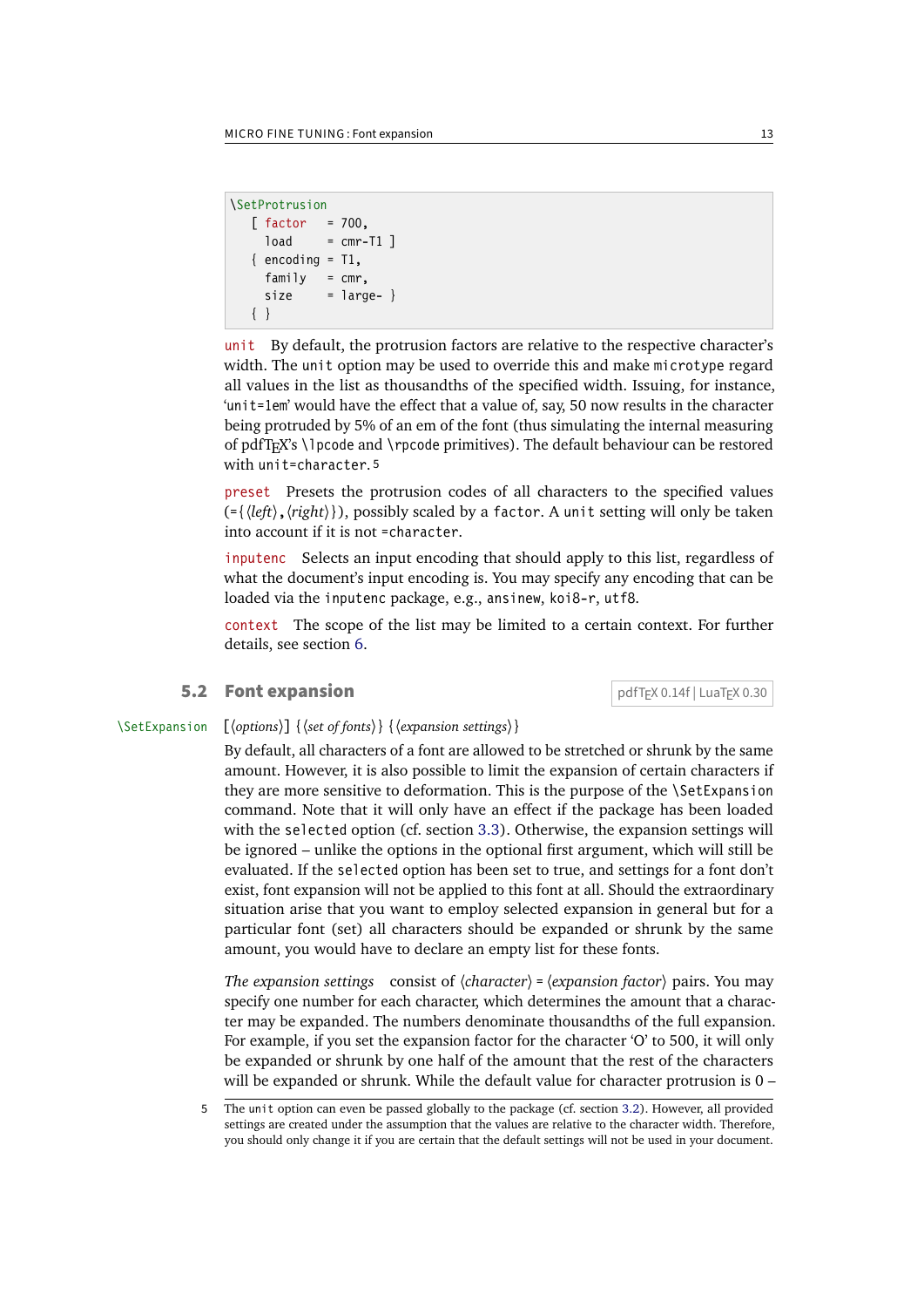<span id="page-13-0"></span>that is, if you didn't specify any characters, none would be protruded – the default value for expansion is 1000, which means that all characters would be expanded by the same amount.

## *Options:*

name, load, preset, inputenc, context Analogous to \SetProtrusion, the optional argument may be used to assign a name to the list, to load another list, to preset all expansion factors, to set the input encoding, or to determine the context of the list (expansion contexts are only possible with pdfT<sub>F</sub>X version 1.40.4 or newer).

auto, stretch, shrink, step These keys can be used to override the global settings from the package options (see section [3.3\)](#page-6-0). If you don't specify either one of stretch, shrink and step, their respective global value will be used (that is, no calculation will take place).

As a practical example, suppose you have a paragraph with a lone widow that could be avoided by shrinking the font a bit more. In conjunction with the context option (see section [6](#page-20-0) for further details), you could thus allow for more expansion in this particular paragraph:

```
\SetExpansion
    [ context = sloppy,
      stretch = 30,
     shrink = 60,
     step = 5 ]
   \{ encoding = \{0T1, T1, TS1\} }
    { }
% ... END PREAMBLE
{\microtypecontext{expansion=sloppy}%
 This paragraph contains a `fussy' widow.}
```
This method of employing contexts to temporarily apply different expansion parameters only works with pdfTFX version 1.40.4 or later, 6 or with LuaTFX. Also note that both pdfT<sub>F</sub>X and LuaT<sub>F</sub>X prohibit the use of fonts with different expansion limits or steps (even of different fonts) within one paragraph, hence the sloppy context would have to be applied to complete paragraphs.

factor This option provides a different method to alter expansion settings for certain fonts, working around the restriction just mentioned. The factor option influences the expansion factors of all characters (in contrast to the overall stretchability) of the font. For instance, if you want the italic shape to be expanded less, you could declare:

```
\SetExpansion
    [ factor = 500 ]
   \{ encoding = \star,
     shape = it }
    { }
```
The factor option can only be used to *decrease* the stretchability of the characters, that is, it may only receive values smaller than 1000. Also, it can only be used for single fonts or font sets; setting it globally in the package options wouldn't make much sense – to this end, you use the package's stretch and shrink options.

6 For older versions, a dirty trick is laid out in the Implementation part, section 1.2, page [38.](#page-11-1)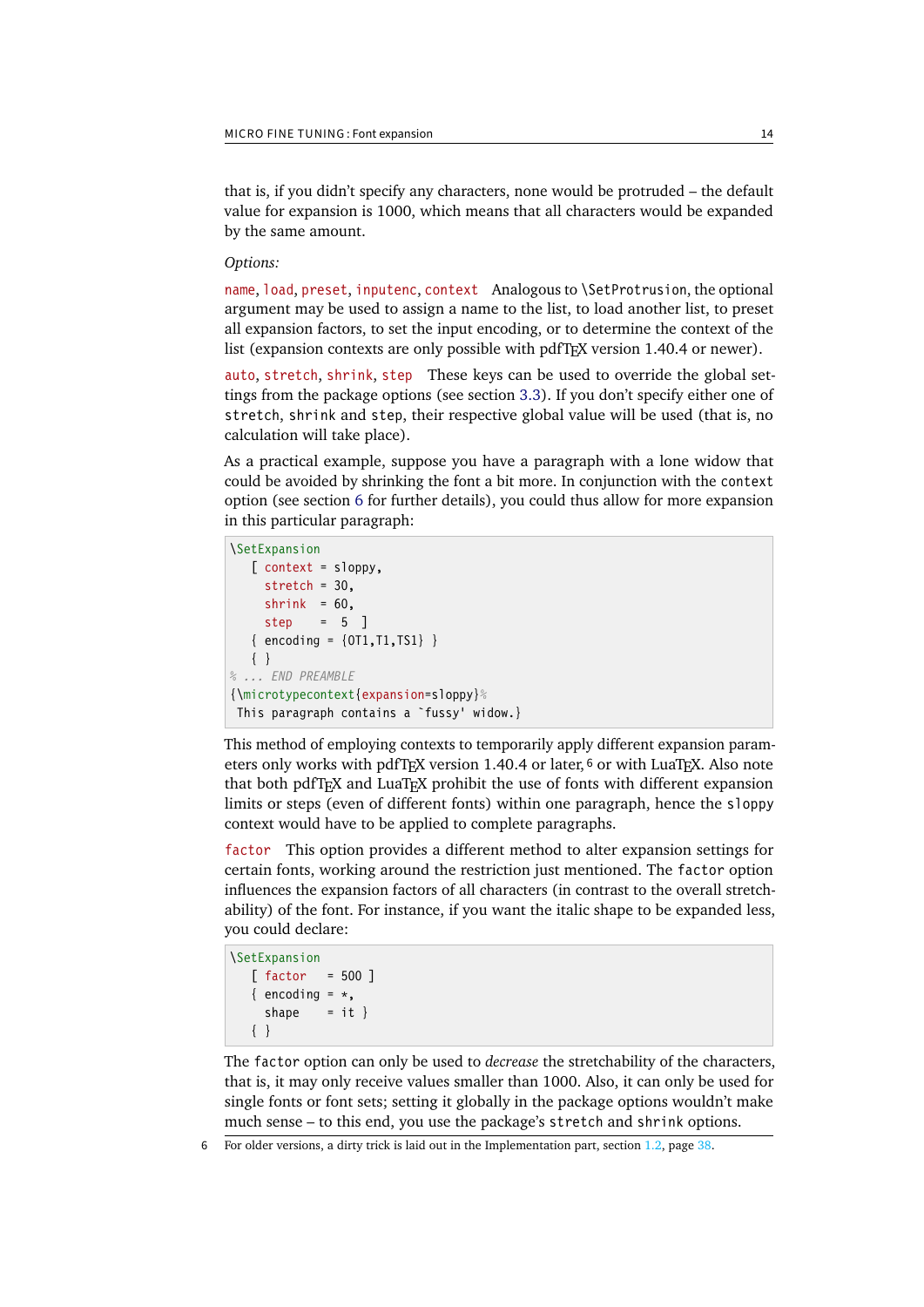<span id="page-14-1"></span><span id="page-14-0"></span>**5.3 Tracking pdfTEX 1.40 | LuaTEX 0.62** 

### \SetTracking [〈*options*〉] {〈*set of fonts*〉} {〈*tracking amount*〉}

An important typographic technique – which was missing in T<sub>E</sub>X for a long time – is the adjustment of tracking, i.e., the uniform addition or subtraction of letter space to/from all the characters in a font. For example, it is good typographic practice to slightly space out text set in all capitals or small capitals (as in this document). Legibility may also be improved by minimally increasing the tracking of smaller and decreasing that of larger type. 7 The \SetTracking command allows specifying the tracking amount for different fonts or font sets. It will also be evaluated by the \textls command, which may be used for letterspacing shorter pieces of text (see section [7\)](#page-22-0).

*The tracking amount* is specified in thousandths of 1em (or the given unit); negative values are allowed, too.

*Options:*

name, unit, context These options serve the same functions as in the previous configuration commands. The unit may be any dimension, default is 1em.

spacing When the inter-*letter* spacing is altered, the inter-*word* spacing probably also needs to be adjusted. This option expects three numbers for interword space, stretch and shrink respectively, which are given in thousandths of 1em (or of the current unit). If a value is followed by an asterisk, it denotes thousandths of the respective font dimension which will be added to it. For instance, with

 $\Set{Setting [ spacing = {25*,166, } }{ \text{ encoding = *, shape = sc } }$  25 }

the interword space will be increased by 2.5%, the stretch amount will be set to 0.166em, while the shrink amount will be left untouched. If you don't specify the spacing option, the interword space will be scaled by the current letterspace amount (as in the above example), while stretch and shrink will not be changed.

outer spacing If an interword space immediately precedes or follows letterspaced text, it will by default be equal to that within the text. With this option, which accepts the same values as spacing, it may be adjusted independently.

outer kerning If, on the other hand, no interword space precedes or follows, you may still want to slightly set off the first and last letter from adjoining letters. This option expects the kerning amounts for left and right hand side, separated by a comma, in thousandths of 1em (or the current unit). If a value is followed by an asterisk, it denotes thousandths of the current letterspacing amount. A single asterisk means '500\*'; this is also the default, i.e., the sum of the outer kerns is by default equal to the current letterspace amount. To remove kerning on both sides, you would write 'outer kerning={0,0}'.

no ligatures By default, ligatures in letterspaced fonts will be constructed as usual, which may be advisable when changing the tracking by only a small amount. For larger letterspacing amounts, on the other hand, the normal letter space within ligatures would have displeasing e ff e c t s. This key expects a comma-separated list of characters for which ligatures should be disabled; only the character that

<sup>7</sup> With full-featured fonts like Computer Modern, this is usually not necessary, though, since they come in optical sizes, and the tracking of the small-capitals font is already adjusted.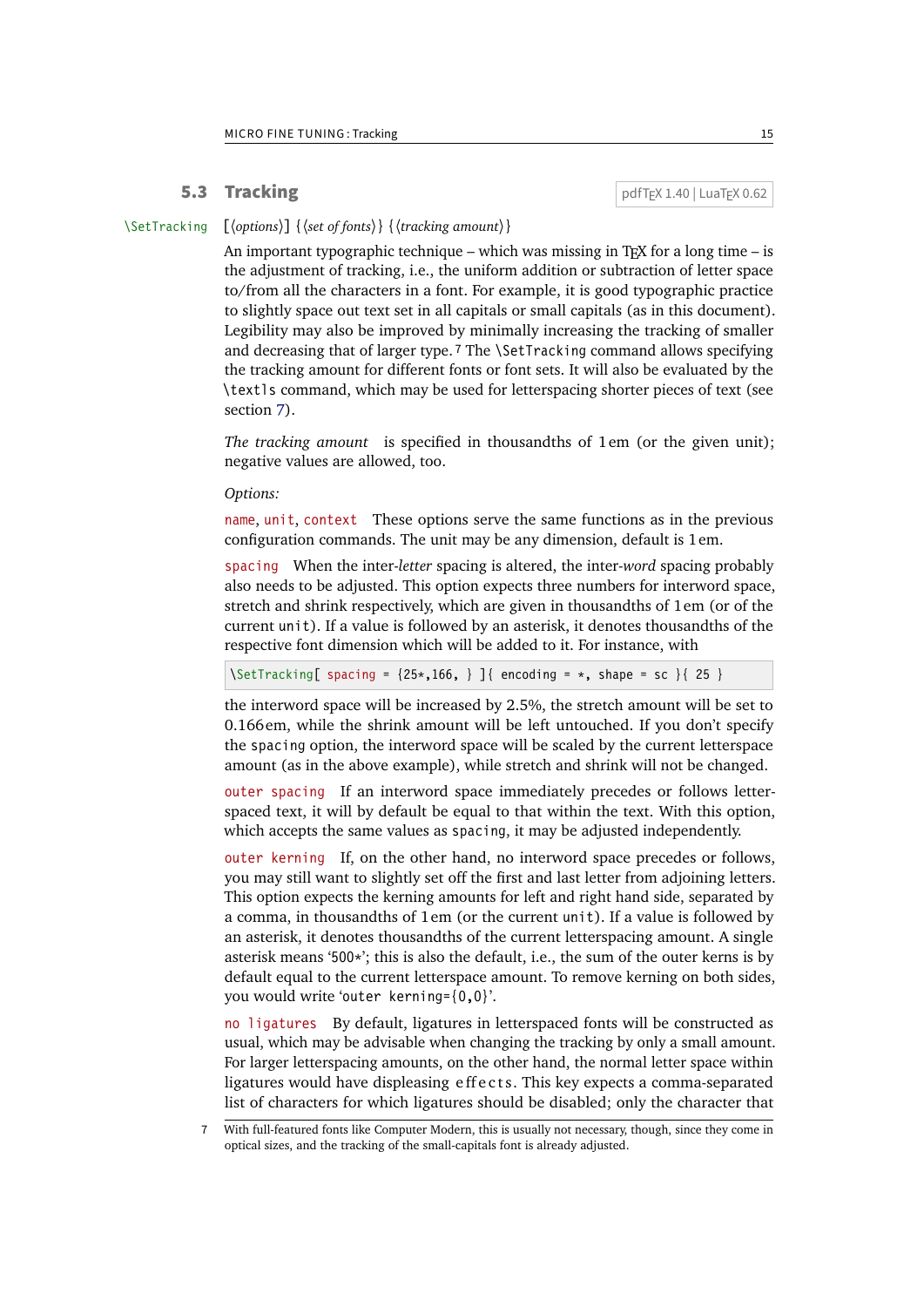<span id="page-15-0"></span>begins a ligature must be specified. If the key is given without a value, *all* ligatures of the font will be disabled. With pdfTeX , this is not recommended, however, since it entails that kerning will be switched off, too. With LuaTeX , there is no such limitation. The default settings disable ligatures for the character 'f' only, i.e., 'ff', 'fi', ffi', etc. 8 In exceptional situations, you can manually break up a ligature by inserting '{\kern0pt}' resp. babel's "| shortcut, or protect it by enclosing it in \lslig (see section [7\)](#page-22-0).

Since a picture is worth a thousand words, probably even more if, in our case, it depicts a couple of letterspaced words, let's bring one to sum up these somewhat confusing options. Suppose you had the following settings (which are in no way recommended; they only serve illustrative purposes):

```
\SetTracking
  [ no ligatures = \{f\},
    spacing = {600*, -100*,},
     outer spacing = {450,250,150},
    outer kerning = \{*,*\} ]
  \{ encoding = \star \} { 160 }
```
and then write:

Stop \textls{stealing sheep}!

this would be the (typographically dubious) outcome:

*Click on the image to show the If you had a PDF viewer that kerns and spacings involved. understands PDF 1.5, you Click on emphasised words in could hide the arrows selec*the text below to reveal the *relation of image and code.*

```
Stop stealing sheep!
```
While the word 'Stop' is not letterspaced, the space between the letters in the other two words is expanded by the *tracking amount* of 160/1000em = 0.16em. The *inner space* within the letterspaced text is increased by 60%, while its *stretch* amount is decreased by 10% and the *shrink* amount is left untouched. The *outer space* (of 0.45em) immediately before the piece of text may *stretch* by 0.25em and *shrink* by 0.15em. Note that there is no outer space after the text, since the exclamation mark immediately follows; instead, the default *outer kern* of half the letterspace amount (0.08em) is added. Furthermore, one *ligature* wasn't broken up, because we neglected to specify the 's' in the no ligatures key.

As another, more realistic example, suppose you want to space out all small capitals by 50/1000em, fonts smaller than \small by 0.02em, and to decrease the tracking of large type by 0.02em. This could be achieved with the following settings:

```
\usepackage[tracking=true]{microtype}
\DeclareMicrotypeSet*[tracking]{my}
   \{ encoding = \star,
     size = {-small, Large-},
     font = \frac{x}{x} + \frac{x}{x} 5c/\frac{x}{x} }
\SetTracking[ no ligatures = f ]{ encoding = \star, shape = sc}{ 50 }
\Set{Setting} encoding = *, size = -small } 20 }
\SetTracking{ encoding = *, size = Large- }{ -20 }
```
8 With pdfTeX versions older than 1.40.4, *all* ligatures, and hence all kerning, will be disabled. It is therefore recommended to use at least version 1.40.4.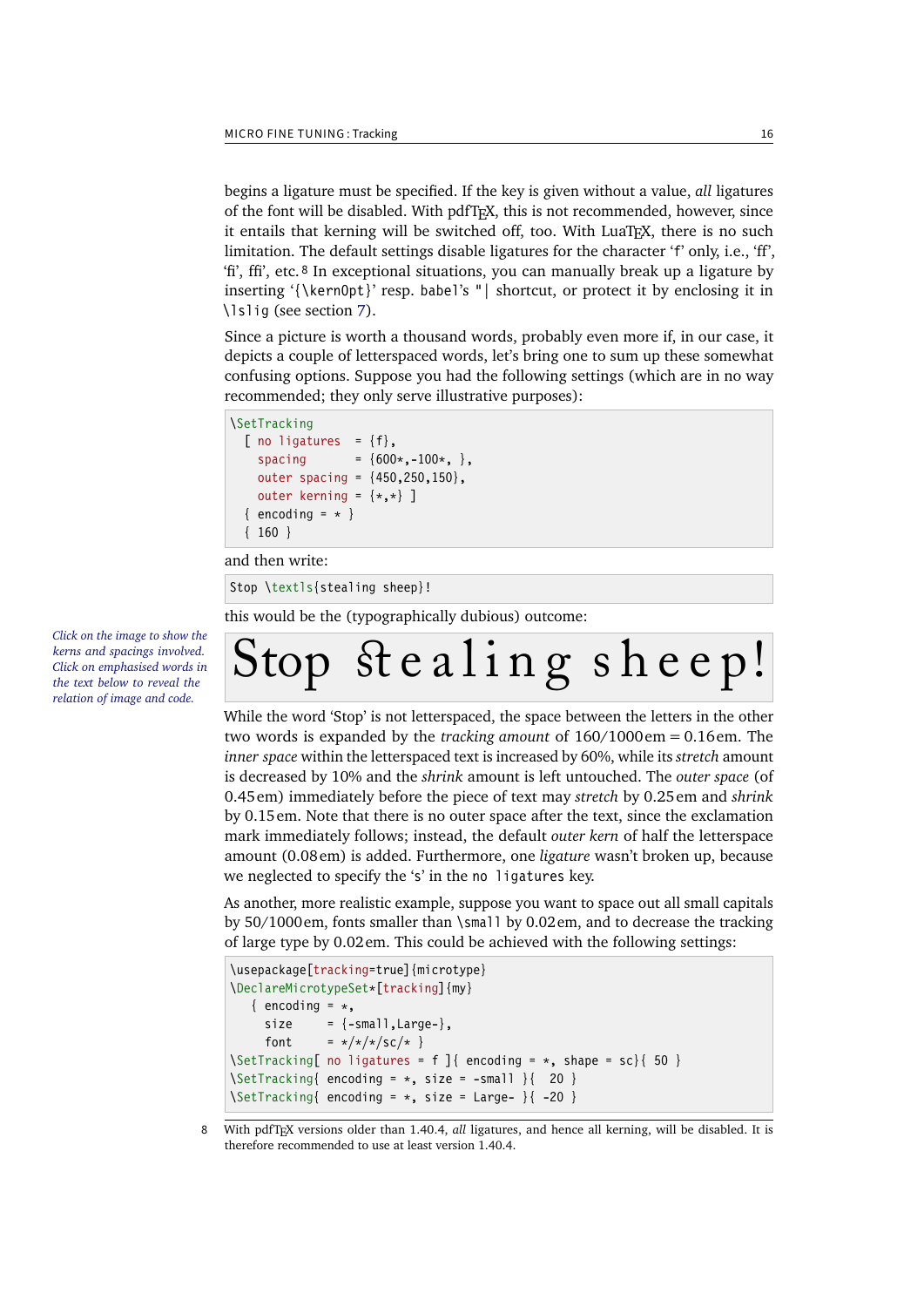<span id="page-16-1"></span>Letterspaced fonts for which settings don't exist will be spaced out by the default of 0.1em (adjustable with the package option letterspace, see section [3.5\)](#page-7-1). Suppose your editor wants you to shorten your 1000-pages chef-d'œuvre by a handful of pages, you could load microtype with (fingers crossed):

\usepackage[tracking=alltext,letterspace=-40]{microtype}

## <span id="page-16-0"></span>**5.4 Additional kerning direction of**  $pdfTx 1.40$

\SetExtraKerning [〈*options*〉] {〈*set of fonts*〉} {〈*kerning settings*〉}

With this command, you can fine tune the extra kerning. In contrast to standard kerning, which is always associated with a *pair* of characters, and to tracking, which specifies the space between *all* characters of a font, the extra kerning relates to single characters, that is, whenever a particular character appears in the text, the specified kerning will be inserted, regardless of which character precedes resp. follows it. (Put differently, this feature allows modifying the left or right *sidebearings* of specific glyphs.)

It should not be neglected to mention a limitation of this feature: words *immediately following* such a kern (not separated by a space) will not be hyphenated, unless you insert the breakpoints manually, e.g., for kerning after the apostrophe, 'l'apos\-trophe'. Furthermore, additional kerning will not be applied in math mode. These restrictions of pdfTeX will hopefully be lifted some time.

*The kerning settings* are specified as pairs of  $\langle character \rangle = \langle kerning \ values \rangle$ , where the latter consist of two values: the kerning added before the character, and the kerning appended after the respective character. Once again, either value may be omitted, but not the separating comma.

*Options:*

name, load, factor, preset, inputenc These options serve the same function as in the previous configuration commands.

unit Admissible values are: space, character and a  $\langle$  dimension $\rangle$ . By default, the values denote thousandths of 1em.

context When it comes to kerning settings, this option is especially useful, since it allows applying settings depending on the current language.

For example, you can find the following settings, intended to be used for documents written in French, in the main configuration file:

```
\SetExtraKerning
  [ name = french-default,
     context = french,
     unit = space ]
   \{ encoding = \{0T1, T1, LY1\} }
    {
     : = \{1000, \}, \frac{6}{5} = \{fontdimen2\} ; = {500, }, % ~ \thinspace
     ! = \{500, \},
     ? = \{500, \} }
```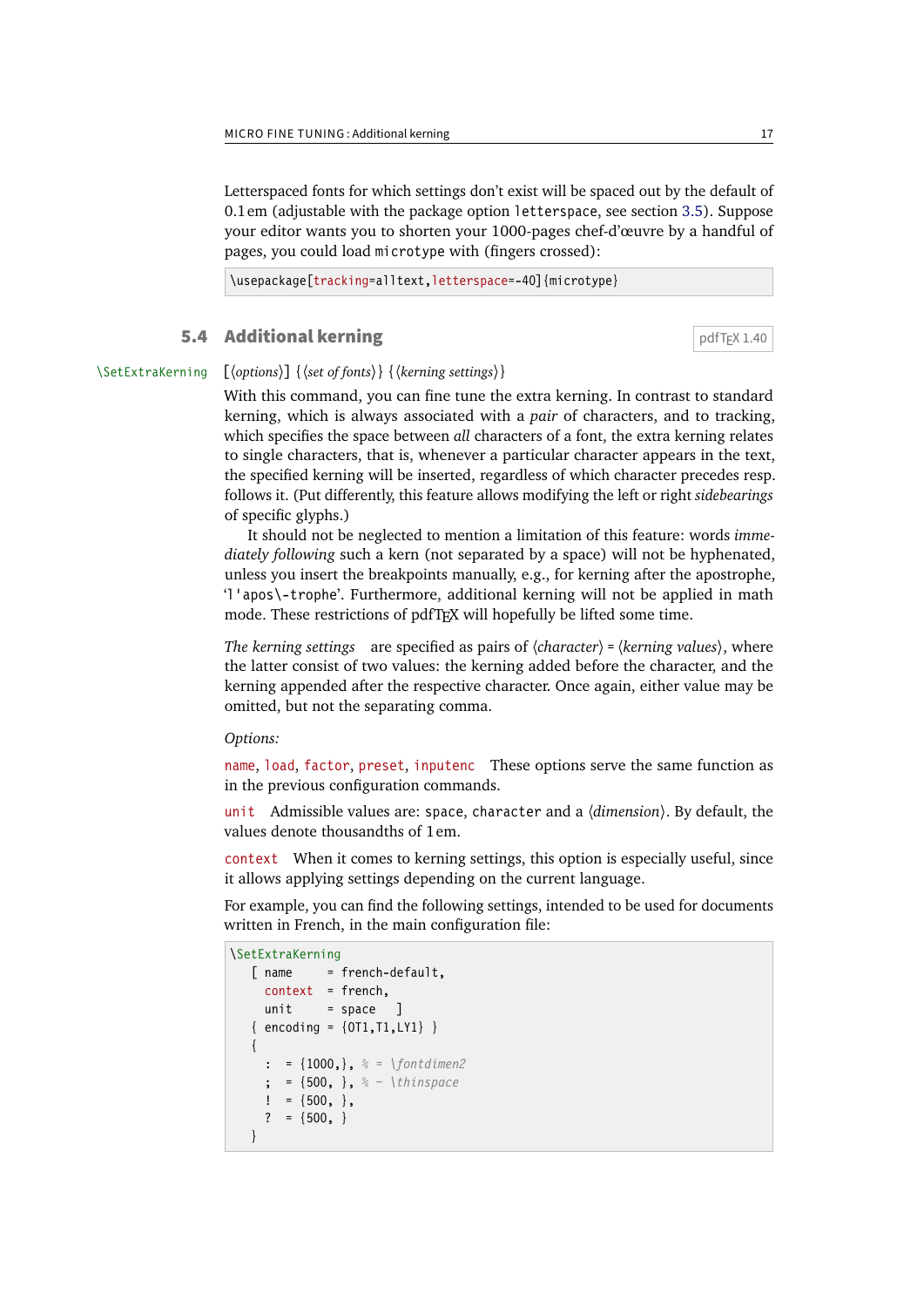<span id="page-17-1"></span>What is the result of these settings ? If they are active, like in the current paragraph, a thin space will be inserted in front of each question mark, exclamation mark and semicolon; a normal space in front of the colon. Read section [6](#page-20-0) to learn how to activate these settings ! This paragraph was input like this :

\begin{microtypecontext}{kerning=french} What is the result of these settings? If they are active, like in the current paragraph, a thin space will be inserted in front of each question mark, exclamation mark and semicolon; a normal space in front of the colon. Read section~\ref{sec:context} to learn how to activate these settings! This paragraph was input like this: \end{microtypecontext}

## <span id="page-17-0"></span>**5.5 Interword spacing**  $\qquad \qquad$  **pdfTEX 1.40**

## \SetExtraSpacing [〈*options*〉] {〈*set of fonts*〉} {〈*spacing settings*〉}

This command allows you to fine tune the interword spacing (also known as glue). A preliminary remark on what a 'space' is may be in order: between two words, TeX will insert a so called glue, which is characterised by three parameters – the normal distance between two words, the maximum amount of space that may be added to it, and the maximum amount that may be subtracted. The latter two parameters come into effect whenever TeX tries to break a paragraph into lines and does not succeed; it can then stretch or shrink the spaces between words. These three parameters are specific to each font.

On top of these glue dimensions, TeX has the concept of 'space factors'. They may be used to increase the space after certain characters, most prominently the punctuation characters. pdfT<sub>F</sub>X's additional spacing adjustment may be considered as an extension to space factors with much finer control: while space factors will influence all three parameters of interword space (or glue) by the same amount – the kerning, the maximum amount that the space may be stretched and the maximum amount that it may be shrunk – you may modify these parameters independently from one another. Furthermore, the values may be set differently for each font. And, probably most importantly, the parameters may not only be increased but also decreased. Note that when interword spacing adjustment is in effect, space factors are ignored.

*The spacing settings* are declared as pairs of  $\langle character \rangle = \langle spacing factors \rangle$ , where the latter consist of three numbers: first, the additional kern inserted after this character if it appears before an interword space, second, the additional stretch amount, and third, the additional shrink amount. All values may also be negative, in which case the dimensions will be decreased. Not all values have to be specified, but the settings must always contain the two separating commas.

### *Options:*

name, load, factor, preset, inputenc, context These options serve the same function as in the previous configuration commands.

unit You can specify the unit by which the specified numbers are measured. Possible values are: character, a  $\langle$  dimension $\rangle$  and, additionally, space. The latter will measure the values in thousandths of the respective space dimension set by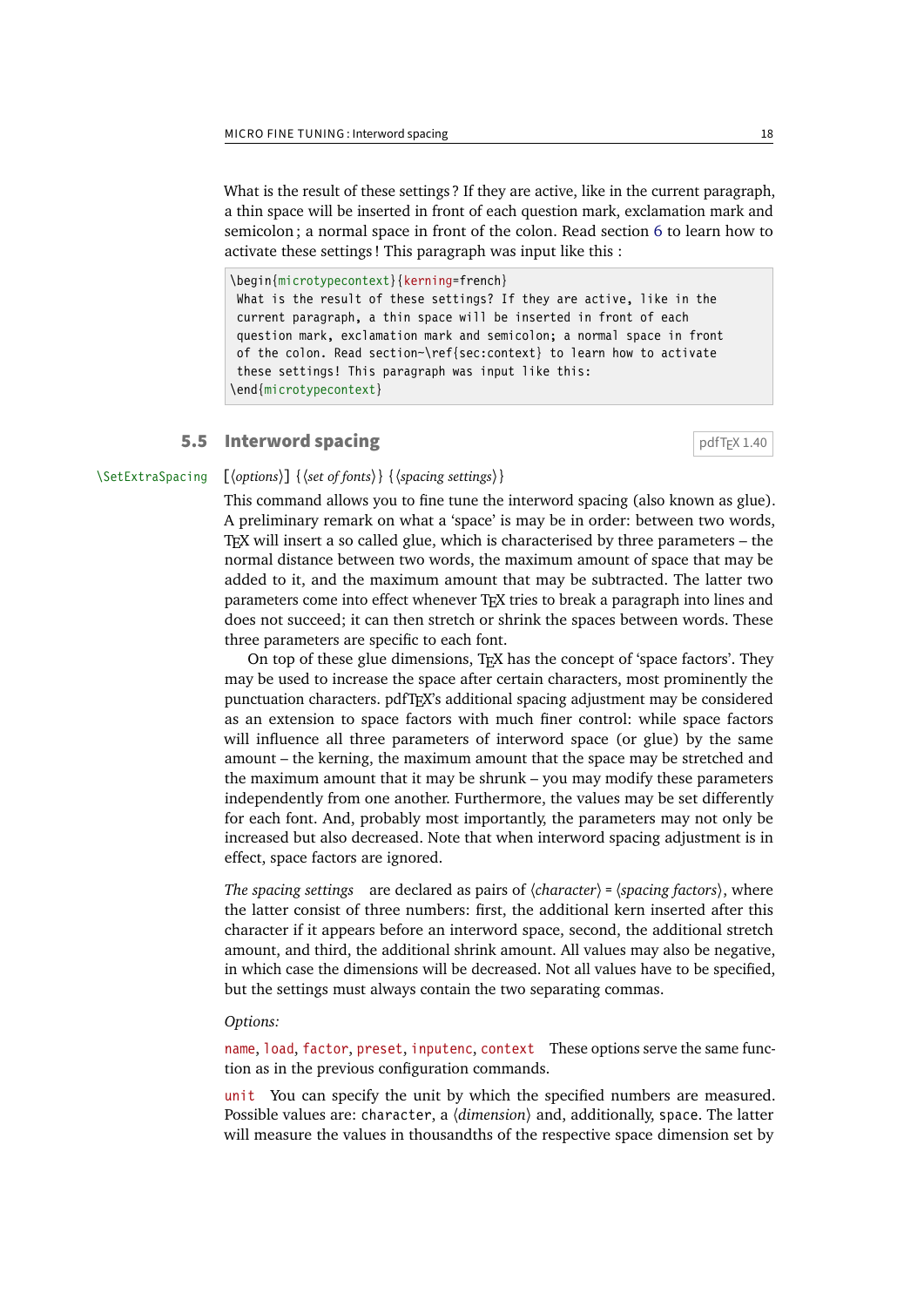<span id="page-18-1"></span>the font. By default, the unit is measured by the space dimensions. For example, with the following (nonsensical) settings:

```
\SetExtraSpacing
    [ unit = space ] % default
   { font = \sqrt{x}/\sqrt{x}/x }
    {
           = \{1000, 1000, 1000\},\ }
```
the space inserted after a full stop would be doubled (technically speaking:  $2 \times$ \fontdimen 2), as would the maximum stretch and shrink amounts of the interword space (\fontdimen 3 and 4). Conversely, setting all three values to −1000 would completely cancel a space after the respective character.

## <span id="page-18-0"></span>5.6 Character inheritance

## \DeclareCharacterInheritance [〈*features*〉] {〈*set of fonts*〉} {〈*inheritance lists*〉}

In most cases, accented characters should inherit the settings from the respective base character. For example, all of the characters  $\hat{A}$ ,  $\hat{A}$ ,  $\hat{A}$ ,  $\hat{A}$ ,  $\hat{A}$ ,  $\hat{A}$  and  $\hat{A}$  should probably be protruded by the same (absolute) amount as the character A. Using the command \DeclareCharacterInheritance, you may declare such classes of characters, so that you then only have to set up the respective base character. With the optional argument, which may contain a comma-separated list of features, you can confine the scope of the list. Additionally, it accepts the inputenc key to set the input encoding for this list. The font set can be declared in the usual way. The inheritance lists are declared as pairs of  $\langle base\ character \rangle = \langle list\ of\ inheriting\rangle$ characters).

With pdfT<sub>F</sub>X, there should be no need to change the default character inheritance settings, unless you are using a different encoding or a very peculiarly shaped font. The situation is different with LuaTFX and X $\frac{1}{T}$ K, however: the default inheritance settings only contain those glyhps that can safely be assumed to exist in any font; but since OpenType fonts may contain many more glyphs for different scripts (languages), it is quite probable that font-specific settings are necessary, which should be specified in the font's configuration file (see next section).

Additionally, this command provides the possibility to have the desired protrusion amount calculated automatically based on the difference of character widths. If the base character is preceded with either '(1)', '(r)' or '(1r)', the characters in the list will not only inherit the protrusion of the base character, but will be additionally protruded by the result of charwidth(\inheriting character))–charwidth(\base *character* $\rangle$ : for '(1)' and '(r)', this amount will be added to the given protrusion on the respective side, for ' $(1r)$ ' half of the amount will be added to both sides. So that, e.g., with

```
\DeclareCharacterInheritance
  \{ encoding = TU, family = \{ GFS Porson\} \}\{ (1)H = {\lceil^* H \rceil},(\ln I) = {\Pi} }
```
the accent before the 'H' would be fully protruded into the left margin, while the stem of the 'T' would be aligned with that of the 'I' if at either margin. This feature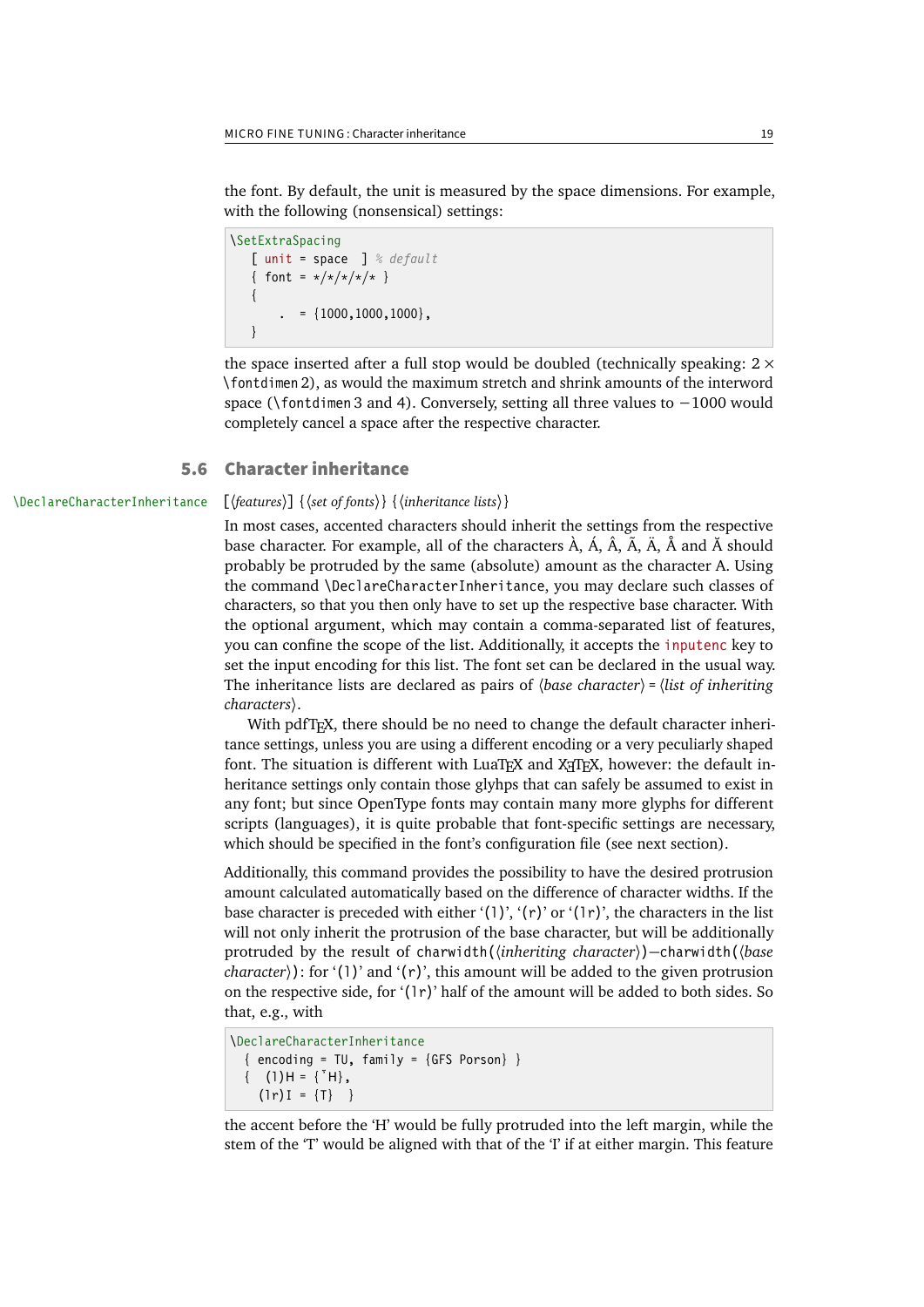<span id="page-19-1"></span>is especially useful for Greek typography, where capital letters at the beginning of a line should be placed as if they had no accent (the 'H' in the example above). Base characters may have both unprefixed and prefixed inheritance lists; characters in the latter will be implicitly added to the corresponding unprefixed one. Inheriting characters may appear in both '(1)' and '( $r$ )'-prefixed lists at the same time, whereas lists prefixed with '(1)' or '(r)' and those prefixed with '(1r)' are mutually exclusive. For all other features except protrusion, these prefixed lists will be ignored.

## 5.7 Configuration files

<span id="page-19-0"></span>The default configuration, consisting of inheritance settings, declarations of font sets and alias fonts, and generic protrusion, expansion, spacing and kerning settings, will be loaded from the file microtype.cfg. You may extend this file with custom settings (or load a different configuration file with the 'config' option, see section [3.5\)](#page-7-1).

If you embark on creating new settings for a font family, you should put them into a dedicated file, whose name must be: 'mt- $\{font family\}$ .cfq' (e.g., 'mt-cmr.cfq'; any spaces in the font name should be removed, e.g., 'mt-MinionPro.cfg'), and may contain all commands described in the current section [5.](#page-10-0) These files will be loaded automatically if you are actually using the respective fonts. The microtype package ships with configuration files for a number of font families. They are listed in tables [3](#page-20-1) (Type 1 fonts) and [4](#page-21-0) (OpenType fonts).

\DeclareMicrotypeVariants {〈*list of suffixes*〉}

\DeclareMicrotypeVariants\* On its search for a configuration file, the package will also try to remove from the font name a suffix of one or more letters that denotes a 'variant' of the base font (cf. Karl Berry's [Fontname\)](#page-30-4). It is thus possible to put settings for, e.g., the fonts pplx (expert set), pplj (oldstyle numerals) and ppl (plain) into one and the same file mt-ppl.cfg. This command expects a comma-separated list of variant suffixes. The starred version appends the suffix $(es)$  to the existing list. The default declaration in microtype.cfg is:

\DeclareMicrotypeVariants{x,j,w,a,d,0,1,-LF,-TLF,-OsF,-TOsF}

\DeclareMicrotypeAlias {〈*font name*〉} {〈*alias font*〉}

This command may be used for fonts that are very similar, or actually the same (for instance if you did not stick to the Berry naming scheme when installing a font). An example would be the Latin Modern fonts, which are derived from Computer Modern, so that it is not necessary to create new settings for them – you could say:

\DeclareMicrotypeAlias{lmr}{cmr}

which would make the package, whenever it encounters the font lmr and does not find settings for it, also try the font name cmr. In fact, you will find this very line, along with some others, in the default configuration file.

### \LoadMicrotypeFile {〈*font name*〉}

In rare cases, it might be necessary to load a font configuration file manually, for instance, from within another configuration file, or to be able to extend settings defined in a file that would otherwise not be loaded automatically, or would be loaded too late. <sup>9</sup> This command will load the file 'mt-(font name). cfg'.

<sup>9</sup> Font package authors might also want to have a look at the hook \Microtype@Hook, described in the Implementation part, section 1.4.4.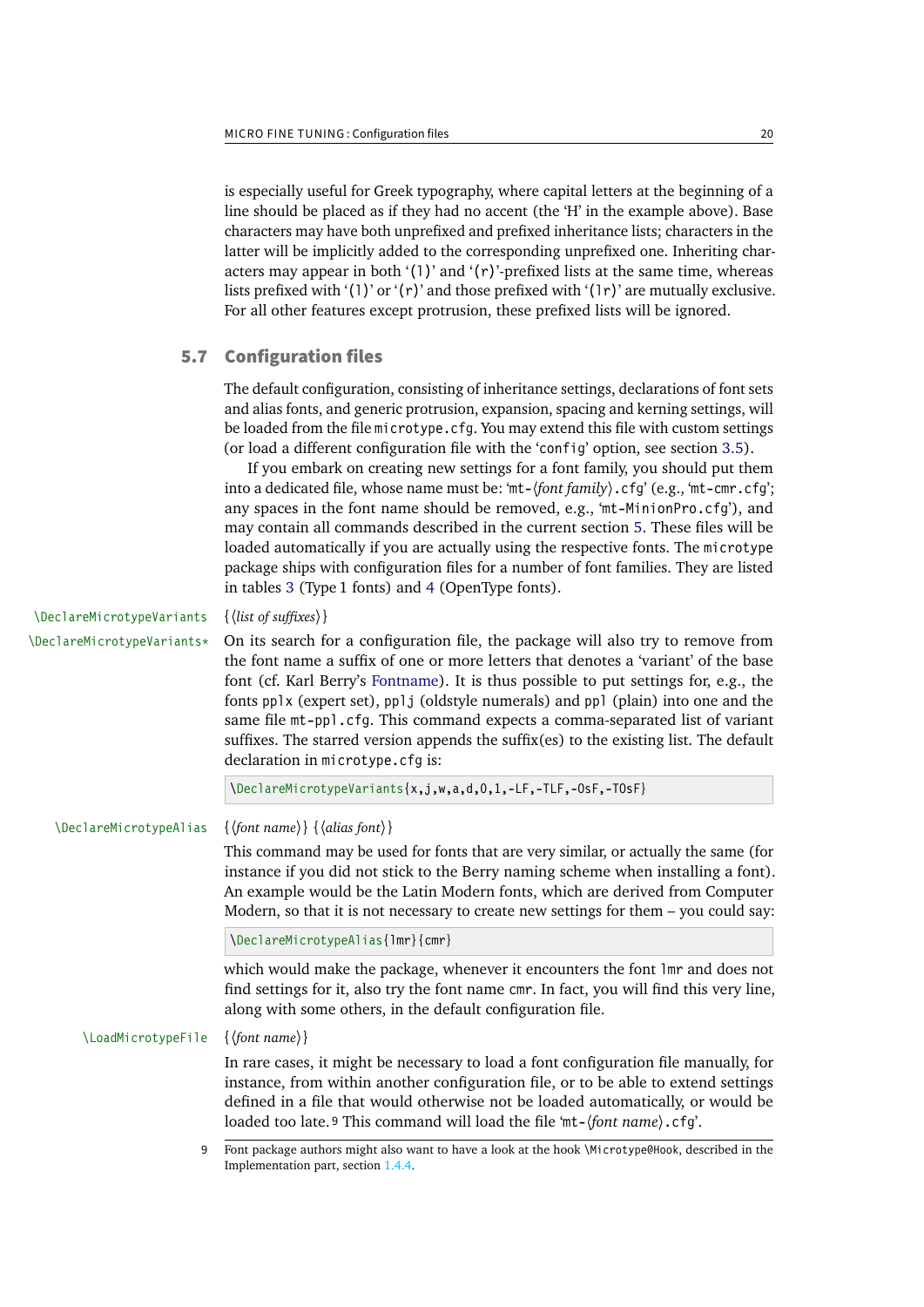<span id="page-20-2"></span><span id="page-20-1"></span>

| Table 3:                     | Font family (NFSS code)                                                                                                                                                                                                                                                                                                                                                                                                                                                                                                                                                                                                                                                                                                                             | Features                                      |                                            |  |
|------------------------------|-----------------------------------------------------------------------------------------------------------------------------------------------------------------------------------------------------------------------------------------------------------------------------------------------------------------------------------------------------------------------------------------------------------------------------------------------------------------------------------------------------------------------------------------------------------------------------------------------------------------------------------------------------------------------------------------------------------------------------------------------------|-----------------------------------------------|--------------------------------------------|--|
| Type 1 fonts with            |                                                                                                                                                                                                                                                                                                                                                                                                                                                                                                                                                                                                                                                                                                                                                     | Encodings                                     | Shapes                                     |  |
| tailored protrusion settings | Generic                                                                                                                                                                                                                                                                                                                                                                                                                                                                                                                                                                                                                                                                                                                                             | OT1, T1, T2A, LY1, QX, $(TS1)$ <sup>k</sup>   | n, (it, sl, sc) $k$                        |  |
|                              | Computer Modern Roman (cmr) a                                                                                                                                                                                                                                                                                                                                                                                                                                                                                                                                                                                                                                                                                                                       | OT1, OT4, T1, T2A, T5, LY1, TS1 n, it, sl, sc |                                            |  |
|                              | Bitstream Charter (bch) b                                                                                                                                                                                                                                                                                                                                                                                                                                                                                                                                                                                                                                                                                                                           | OT1, T1, T5, LY1, TS1                         | n, it, (sl) $l$ , sc                       |  |
|                              | EB Garamond <sup>c</sup>                                                                                                                                                                                                                                                                                                                                                                                                                                                                                                                                                                                                                                                                                                                            | OT1, T1, LY1, LGR, TS1                        | n, it, sc, si                              |  |
|                              | URW Garamond (ugm) $d$                                                                                                                                                                                                                                                                                                                                                                                                                                                                                                                                                                                                                                                                                                                              | OT1, T1, TS1                                  | n, it                                      |  |
|                              | Bitstream Letter Gothic (b1g) e                                                                                                                                                                                                                                                                                                                                                                                                                                                                                                                                                                                                                                                                                                                     | OT1, T1, TS1                                  | n, it                                      |  |
|                              | Adobe Minion (pmnx, pmnj)                                                                                                                                                                                                                                                                                                                                                                                                                                                                                                                                                                                                                                                                                                                           | OT1, T1, T2A, LY1, TS1                        | n, it, $\left(\frac{s}{s}\right)$ , sc, si |  |
|                              | Palatino (pp1, pp1x, pp1j) $f$                                                                                                                                                                                                                                                                                                                                                                                                                                                                                                                                                                                                                                                                                                                      | OT1, OT4, T1, LY1, $(TS1)^k$                  | n, it, (sl) $l$ , sc                       |  |
|                              | Times (ptm, ptmx, ptmj) $g$                                                                                                                                                                                                                                                                                                                                                                                                                                                                                                                                                                                                                                                                                                                         | OT1, OT4, T1, LY1, QX, $(TS1)^k$              | n, it, (sl) $l$ , sc                       |  |
|                              | Computer Modern math (cmsy, cmm) $h$                                                                                                                                                                                                                                                                                                                                                                                                                                                                                                                                                                                                                                                                                                                | OML/OMS                                       | n/it                                       |  |
|                              | AMS symbols (msa, msb)                                                                                                                                                                                                                                                                                                                                                                                                                                                                                                                                                                                                                                                                                                                              | U                                             | n                                          |  |
|                              | Euler (eur, eus, euf) i                                                                                                                                                                                                                                                                                                                                                                                                                                                                                                                                                                                                                                                                                                                             | U                                             | $\mathbf n$                                |  |
|                              | Euro symbols (Adobe, ITC, marvosym)                                                                                                                                                                                                                                                                                                                                                                                                                                                                                                                                                                                                                                                                                                                 | U/OT1                                         | n, it                                      |  |
|                              | a Aliases: Latin Modern Roman (1mr), ae (aer), zefonts (zer), eco (cmor), hfoldsty (hfor),<br>mlmodern (mlmr)<br>b Aliases: mathdesign/Charter (mdbch), MicroPress's chmath (chr), XCharter<br>c Alias: Adobe Garamond (pad, padx, padj)<br>d Aliases: mathdesign/URW Garamond (mdugm), garamondx (zgmx, zgmj)<br>e Alias: ulgothic (ulg)<br>f Aliases: pxfonts (pxr), qfonts/QuasiPalatino, TFX Gyre Pagella (qp1), newpx, FPL Neu (fp9x, fp9j),<br>domitian<br>g Aliases: txfonts (txr), qfonts/QuasiTimes, TEX Gyre Termes (qtm), newtx, tempora, step,<br>stix/stix2/stickstoo<br>h Aliases: Latin Modern (1msy, 1mm), m1modern (m1msy, m1mm)<br><i>i</i> Alias: eulervm (zeur, zeus)<br>$k$ Incomplete<br>Settings inherited from italic shape |                                               |                                            |  |

<span id="page-20-0"></span>The microtype package also allows applying different micro-typographic settings to the fonts depending on the context in which they occur. This opens up the space for infinite possibilities of tweaking the document's appearance.

\microtypecontext {〈*context assignments*〉} This command may be used anywhere in the document (also in the preamble) to change the micro-typographic context in the current group. To each feature (protrusion, expansion, (or activate as a shortcut for both), tracking, spacing and kerning), one context may be assigned. Consequently, only settings with the corresponding 'context' keyword will be applied. \begin{microtypecontext} {〈*context assignments*〉}  $\end{math}$  like many L<sup>E</sup>T<sub>EX</sub> commands, it is also available in the form of an environment. \textmicrotypecontext {〈*context assignments*〉} {〈*general text*〉} As another possibility, the command \textmicrotypecontext sets the context(s) for the text given in the second argument.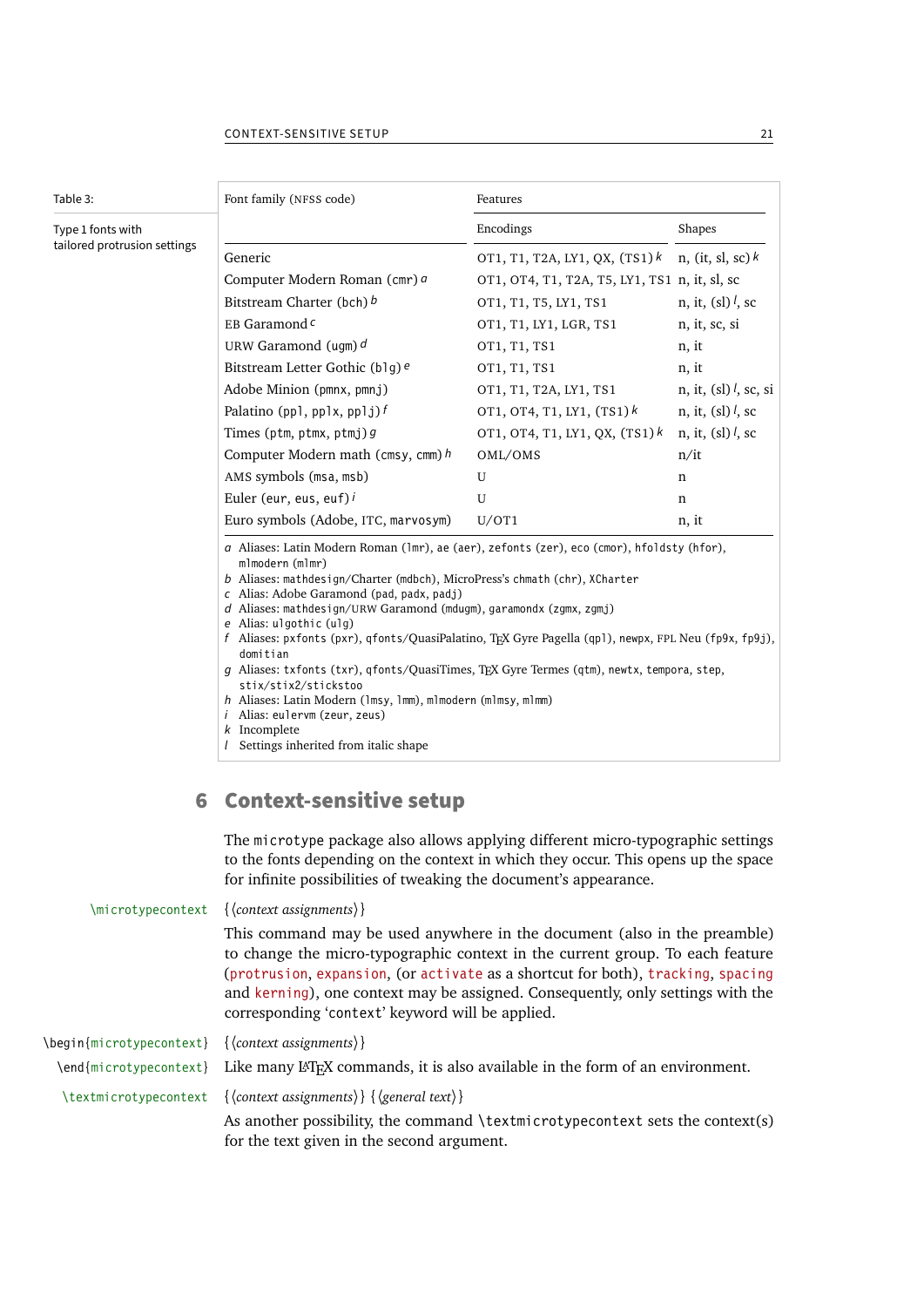# Table 4:

### <span id="page-21-0"></span>OpenType fonts with tailored protrusion settings

<span id="page-21-1"></span>

| Font family                                                                                                                                               | Features               |                                    |  |  |  |
|-----------------------------------------------------------------------------------------------------------------------------------------------------------|------------------------|------------------------------------|--|--|--|
|                                                                                                                                                           | Scripts                | Shapes                             |  |  |  |
| Generic                                                                                                                                                   | Latin                  | n, (it, sl, sc) $\epsilon$         |  |  |  |
| Latin Modern Roman                                                                                                                                        | Latin                  | n, it, $\left(\frac{s}{s}\right)d$ |  |  |  |
| New Computer Modern a                                                                                                                                     | Latin, Greek           | n, it, $\left(\frac{s}{s}\right)d$ |  |  |  |
| Charis SIL                                                                                                                                                | Latin, Cyrillic        | n, it, sc                          |  |  |  |
| EB Garamond                                                                                                                                               | Latin, Cyrillic, Greek | n, it, sc, si<br>n, it, sc         |  |  |  |
| Palatino b                                                                                                                                                | Latin                  |                                    |  |  |  |
| a Alias: CMU Serif<br>b Aliases: Palatino Linotype, Palatino LT Std, TFX Gyre Pagella, Domitian<br>c Incomplete<br>d Settings inherited from italic shape |                        |                                    |  |  |  |

Suppose you want the footnote markers in the text to be protruded by a larger amount. You could define settings for the numbers:

\SetProtrusion [ context = footnote ] { font  $=*/*/*/s$ criptsize } % *adapt if* necessary  $\{ 1 = \{ ,650 \}, 2 = \{ ,400 \}, 3 = \{ ,400 \}, 4 = \{ ,400 \}, 5 = \{ ,400 \},$  $6 = \{$ , 400 $\}, 7 = \{$ , 500 $\}, 8 = \{$ , 400 $\}, 9 = \{$ , 400 $\}, 0 = \{$ , 400 $\}$ 

and have the context changed in the footnote marker command. This command differs among the various classes; for the base classes, e.g., article, it would be:

```
\newcommand*\new@makefnmark{\hbox{\@textsuperscript{\normalfont
    \microtypecontext{protrusion=footnote}\@thefnmark}}}
\renewcommand*\@footnotemark{%
    \leavevmode \ifhmode\edef\@x@sf{\the\spacefactor}\nobreak\fi
    \new@makefnmark \ifhmode\spacefactor\@x@sf\fi \relax}
```
For the memoir class, you would additionally have to disable auto-detection of multiple footnotes, which prevents protrusion:

```
\renewcommand*\@makefnmark{\hbox{\@textsuperscript{\normalfont
    \microtypecontext{protrusion=footnote}\@thefnmark}}}
\let\m@mmf@prepare\relax
\let\m@mmf@check\relax
```
Another possibility would be to employ contexts for a language-dependent setup. For instance, if you are writing a text in French, you could add:

\microtypecontext{kerning=french}

to the preamble. This would have the effect that kerning settings for the French context would be applied to the document. Should parts of the document be in English, you could write:

\textmicrotypecontext{kerning=}{English text!}

to reset the context, so that the punctuation characters in these parts will not receive any extra kerning.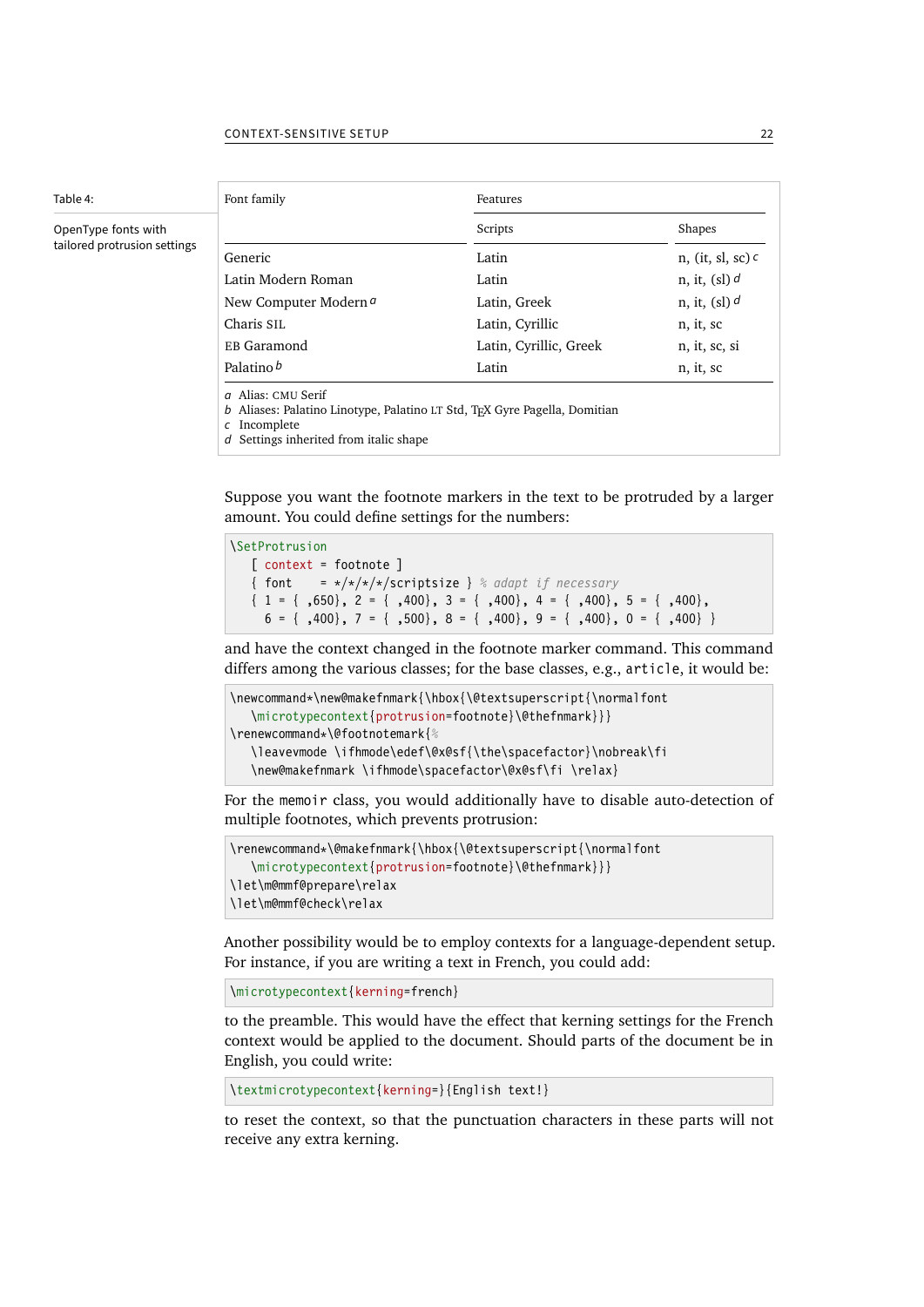<span id="page-22-1"></span>Instead of adding these commands manually to your document, you may also load microtype with the babel option (see section [3.5\)](#page-7-1). The current language will then be automatically detected and the contexts set accordingly.

\DeclareMicrotypeBabelHook {〈*list of babel/polyglossia languages*〉} {〈*context list*〉}

Naturally, microtype does not know about the typographic specialties of every language. This command is a means of teaching it how to adjust the context when a particular language is selected. The main configuration file contains among others the following declaration:

```
\DeclareMicrotypeBabelHook
    {french,francais,acadian,canadien}
    {kerning=french, spacing=}
```
Consequently, whenever you switch to the French language, the kerning context will be changed to 'french' and the spacing context will be reset. This hook only has an effect if the package was loaded with the babel option. Currently, microtype supports French and Turkish kerning and English spacing (aka. \nonfrenchspacing). For unknown languages, all contexts will be reset.

## <span id="page-22-0"></span>**7** Letterspacing revisited  $\sqrt{\frac{pdfTr(X 1.40 | LuaTrX 0.62)}{pdfTrX}}}$

## \textls [〈*amount*〉] {〈*general text*〉}

While the tracking feature, described in section [5.3,](#page-14-0) will apply to sets of fonts, you may also want to letterspace shorter pieces of text, regardless of the font in which they are typeset. 10 For such ad-hoc letterspacing, microtype introduces two commands that can be used (independently of whether the tracking option is enabled) in the same way as LATEX's text commands:  $\text{text1s}$  – which also works \lsstyle in math mode – expects the text in the mandatory argument, while \lsstyle will

switch on letterspacing for all subsequent fonts until the end of the current group. \textls\* The starred version of \textls does not add any extra kerning before or after the text, which may be useful, e.g., for section titles. By default, each character will be spaced out by  $100/1000 \text{ cm} = 0.1 \text{ cm}$ ; this amount may be altered in the optional argument to \textls, using the \SetTracking command, or globally with the letterspace package option, with decreasing significance in this order.

### \lslig {〈*ligature*〉}

Since the commands \textls and \lsstyle will also evaluate the 'no ligatures' key for the respective font (cf. section [5.3\)](#page-14-0), you usually need not worry about protecting or breaking ligatures with most fonts. However, in certain situations, there may be a conflict of ligatures beginning with the same letter, where some of them should be inhibited, while others should not. For example, when letterspacing text typeset in Fraktur fonts, the ligatures 'ch', 'ck', 'tz' and 'sz' ('ß') should never be broken up; you also usually see the 'st' (' $\ddot{\mathbf{r}}$ ') ligature in letterspaced text. Furthermore, at least the yfonts package realises the short s ('s') as the ligature 's:'. On the other hand, the 'ct' ligature and the other 'long s' ligatures often found in Fraktur

<sup>10</sup> Letterspacing should be used cautiously; in particular, letterspacing lowercase text is held in abhorrence by honourable typographers. Unless you know what you are doing, you should probably only letterspace capitals or small capitals. Another just cause may be emphasis in texts typeset in Fraktur fonts.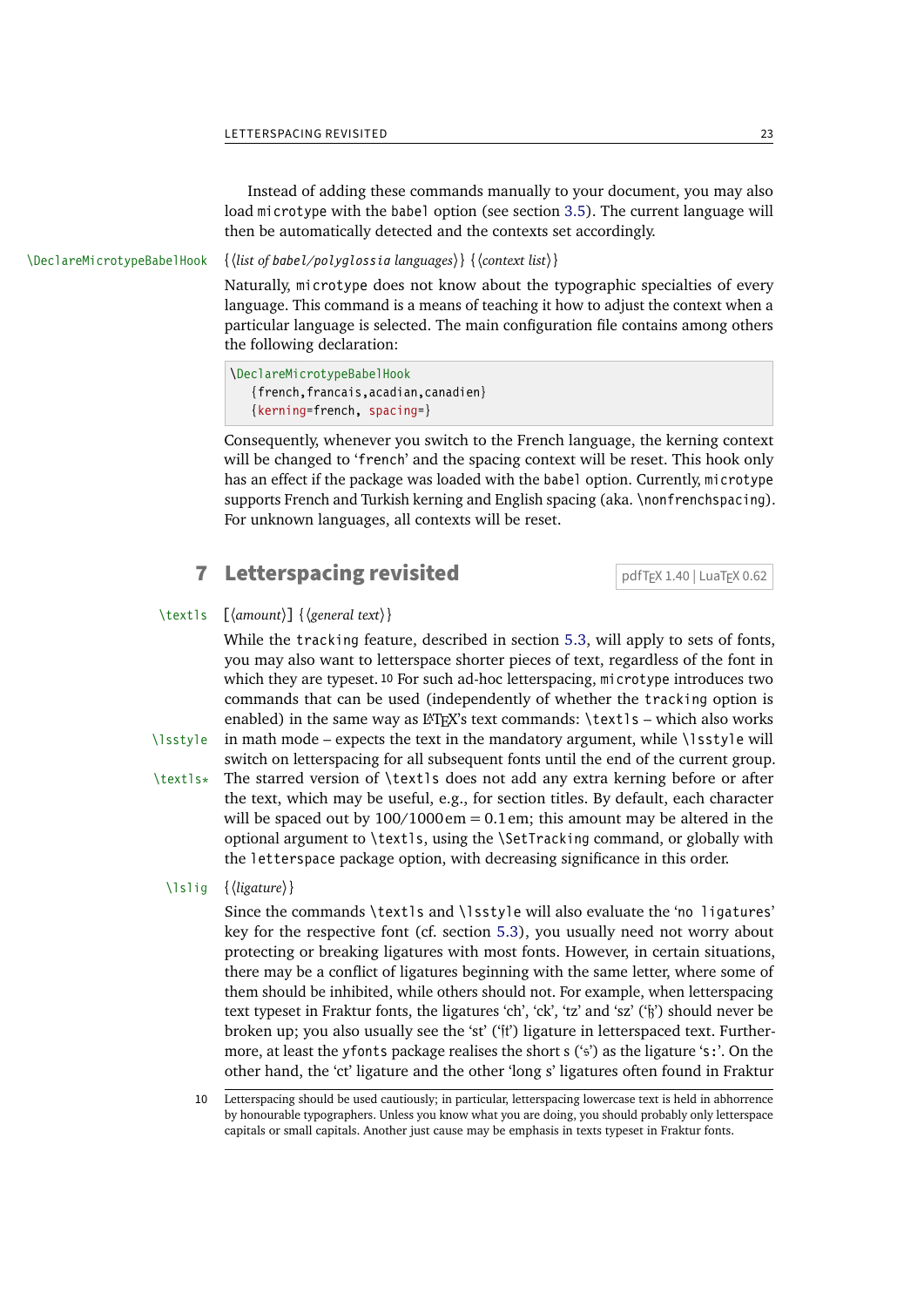<span id="page-23-1"></span>fonts should be suppressed. There are two ways of solving this problem: either don't disable the 's' and/or 'c' ligatures and break those that need to be broken up by inserting '{\kern0pt}' or babel's "| shortcut; or disable them and protect those ligatures that need to be protected by enclosing them in the \lslig command. So, the following two solutions have the same result (namely, ' $\mathfrak{U}$ us it dislofiq feit', with ligatures here highlighted in green, inhibited ligatures in red).

\SetTracking[no ligatures={f}]{encoding = LY, family = yfrak}{120} \textfrak{\lsstyle Aus:s{\kern0pt}ichts:los{\kern0pt}igkeit}

\SetTracking[no ligatures={f,s,c}]{encoding = LY, family = yfrak}{120} \textfrak{\lsstyle Au\lslig{s:}si\lslig{ch}t\lslig{s:}losigkeit}

letterspace.sty These three commands (plus the letterspace option, described in section [3.4\)](#page-7-0) are also available with the alternative letterspace package, which is in fact a much stripped-down version of microtype, omitting support for all the other extensions (and also omitting the possibilities of the \SetTracking command – all 'f' ligatures will be disabled, inner and outer spacing and outer kerning will be set to the default values described in section [5.3\)](#page-14-0). If you would rather forgo microtype's specialties, you may load the letterspace package instead. Both packages should not be used at the same time.

> In contrast to microtype, which requires LATEX, the letterspace package also works with eplain or even only miniltx: for use with eplain, load the package with \usepackage inside the \beginpackages ... \endpackages environment; with miniltx (which does not support package options) simply \input letterspace.sty.

## <span id="page-23-0"></span>**8 Disabling ligatures** pdfTeX 1.30 | LuaTeX 0.30

### \DisableLigatures [〈*characters*〉] {〈*set of fonts*〉}

While completely disabling all ligatures of a font (which will also switch off kerning for this font), purposely *lowers* the micro-typographic quality instead of raising it, it is especially useful for typewriter fonts, so that, e.g., in a T1 encoded font, '\texttt{--}' will indeed be printed as '--', not as '-'. \DisableLigatures may be used to specify, in the usual way, a set of fonts for which ligatures should be disabled, for example, of the typewriter font in T1 encoding:

```
\DisableLigatures{encoding = T1, family = tt* }
```
It is also possible to disable selected ligatures only. The optional argument may contain a comma-separated list of characters for which the ligature mechanism should be inhibited:

\DisableLigatures[?,!]{encoding = T1} *%* inhibit ?' and !', but not fi, –, », etc.

Only the character that begins the ligature(s) should be specified. This command may only be used in the preamble, and only once. 11

11 With LuaTFX, you have to load the fonts with the [fontspec](#page-31-2) option 'Renderer=Basic'.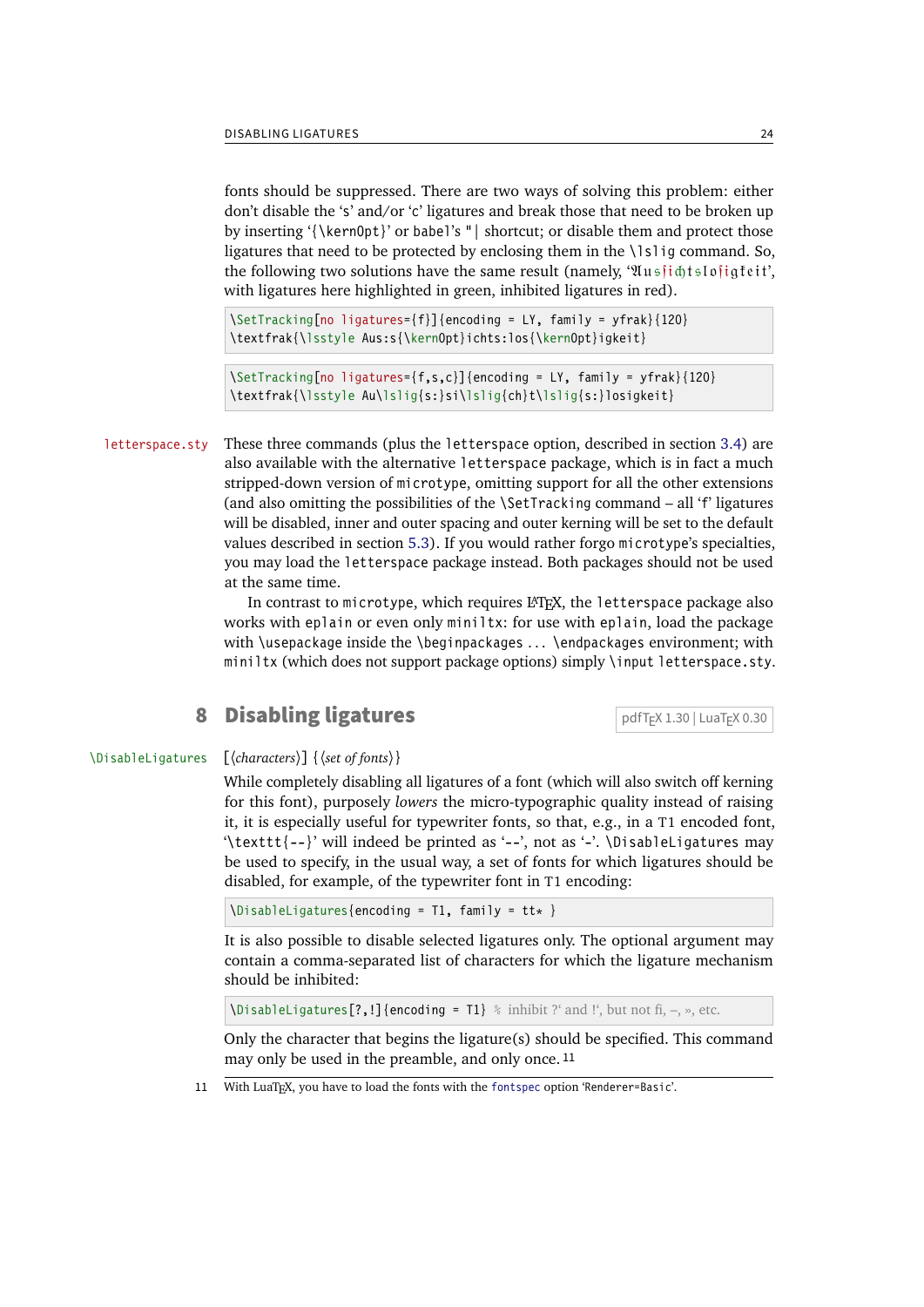## <span id="page-24-1"></span><span id="page-24-0"></span>**9 Being pedantic about protrusion**  $e^{-T}E^{\chi}$

Protrusion works well in running paragraphs, but may also be desirable in situations where T<sub>F</sub>X, in contrast to human eyes, would not see a margin,  $12$  e.g., in itemize or tabular environments. The microtype package offers two commands that may be inserted at such an effective inner margin to make the first respectively last glyph protrude as if it were located at a normal outer margin:

### \leftprotrusion {〈*general text*〉}

This command will add left protrusion for the following text. You may also just say \leftprotrusion (without an argument), and microtype will gather the next glyph (possibly a ligature) before adding protrusion on its left hand side. For instance, you could add this command to tabular cell definitions (using the array package):

\begin{tabular}{l>{\leftprotrusion}p{9cm}r}

in order to get protrusion at the beginning of the p cell.

\rightprotrusion {〈*general text*〉}

will typeset (general text) and then add protrusion on the right side. (Unfortunately, TeX cannot look backwards at what it has already typeset, so this command requires that the text be given in the argument.)

\noprotrusion is a command from LATEX proper, so it's just mentioned apropos. When added to the beginning or end of a line, protrusion at the respective margin will be prevented. \noprotrusionifhmode While the latter command will always leave vertical mode first (which in some situations may result in unwanted vertical space), this variant prevents protrusion only if already in horizontal mode.

> The microtype package defines a number of patches in order to get protrusion right (with dedicated patches for the classes and packages indicated in parentheses; they may still work with other classes or packages):

- item Affects the first line of \items in various environments, so that, e.g., the two A's here – the one in the current line and the one in the line above – are neatly aligned; without the patch, the first A would be slightly shifted to the right. This patch also affects environments such as quote or flushleft, which are implemented in LATEX as lists starting with an implicit empty item. (standard classes, beamer, simplecv)
- toc Adds protrusion at the left margins of sectioning titles in the Table of Contents and similar Lists of  $\langle Things \rangle$ . (standard classes, memoir)

footnote Protrusion for the first line of footnote text (visible in particular when the footnote text is set in block paragraphs, like in this document).

(standard classes, memoir, KOMA classes, beamer, hyperref)

eqnum Protrusion for equation numbers on either side. If you are using the interface provided by mathtools, insert the relevant commands yourself, e.g.:

| $\text{log}\{\text{ytag}\{\text{t} \} \} \$ |
|---------------------------------------------|
| (standard classes, amsmath, IEEEtran)       |

12 Possibly because TeX tends to look through its gastro-intestinal tract.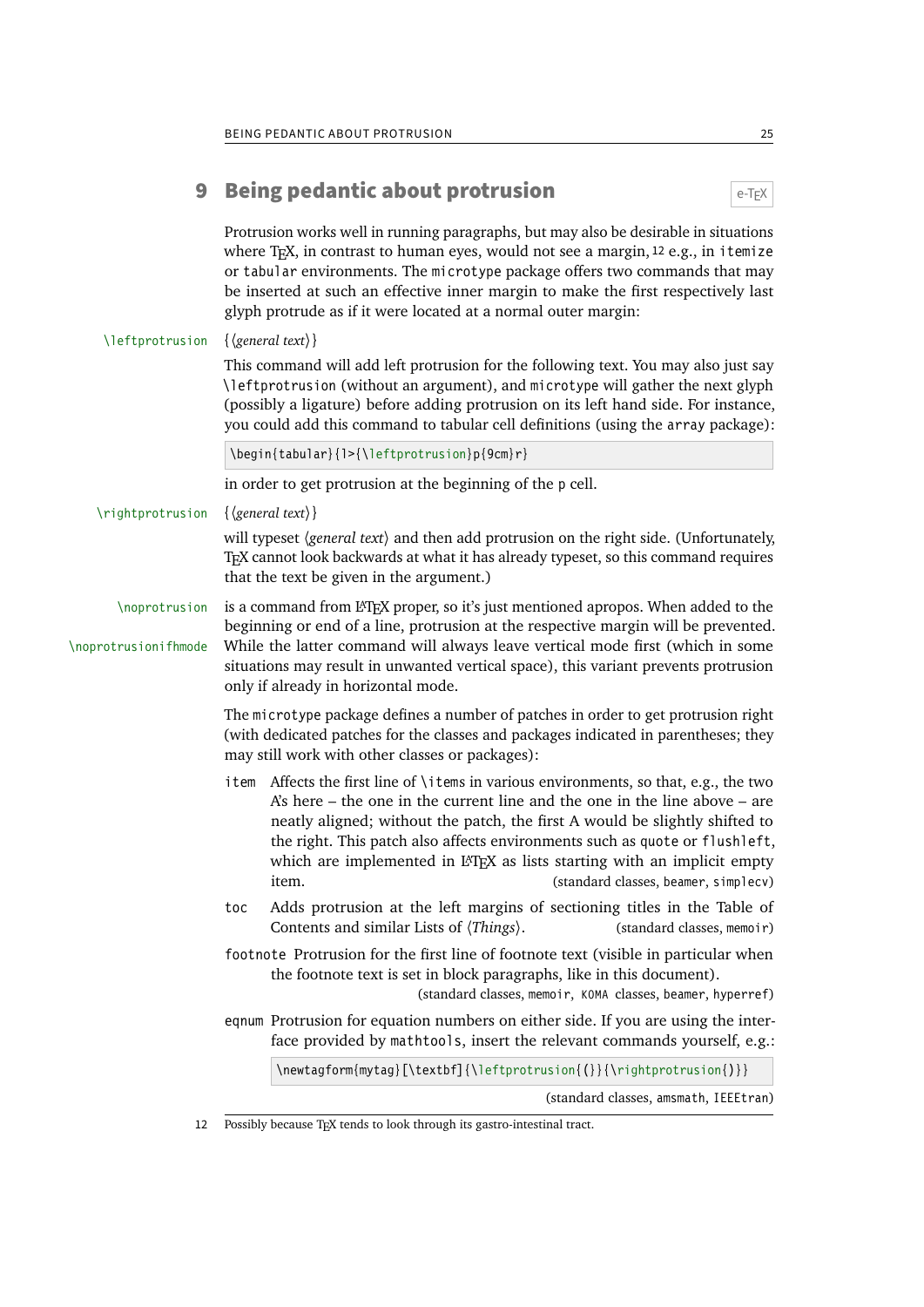<span id="page-25-1"></span>By default, all of the above patches will be applied. Should this not be desired, or in case you are running into problems (or just want to silence a warning that a patch cannot be applied – which in itself only means that no harm is done, but no good either), you may prevent or undo the patches through the patch and nopatch options, either when loading the package:

\usepackage[nopatch=toc]{microtype}

or, possibly temporarily, within the document:

\microtypesetup{nopatch=item}

*Help wanted!* These pedantic protrusion patches are still work-in-progress. I suspect many use cases where they either do not work as advertised, or worse, where they may even lead to errors. Also, I am aware that there are myriads of classes and packages out there that modify internal commands in their own ways, possibly rendering the patches useless. Finally, there will certainly be many more situations where protrusion would be appropriate. I would be happy to include more patches, or enhance the existing ones, so I welcome any suggestions and problem reports you may have.

## <span id="page-25-0"></span>10 Creating configurations and contributing

I would also be glad to include configuration files for more fonts. Preparing such configurations is quite a time-consuming task and requires a lot of patience. To microtype-show.sty alleviate this process, microtype includes the companion package microtype-show, which offers some tools to visually debug protrusion settings. It should not be used in production contexts.

\ShowCharacterInheritance These commands show all defined inheritance resp. protrusion settings (the latter \ShowProtrusion relative to character width, to 1em, and as the effective kerning amount) for the current font. They are most useful for consistency checks.

\ShowMissingGlyphstrue If the boolean \ifShowMissingGlyphs is set to true, the glyphs *not* included \ShowGlyphIndextrue in the configuration will also be shown. Setting the switch \ifShowGlyphIndex to \GlyphScaleFactor true will additionally display the glyph (pdfTFX) respectively Unicode (LuaTFX) index number. Furthermore, you may alter the glyphs' display size by redefining \GlyphScaleFactor (default: 2).

\ShowProtrusionAll When preparing the actual protrusion settings, these commands may prove helpful. \ShowProtrusionDefined Conveniently placing the glyphs at the margins, they show, respectively: all glyphs \ShowProtrusionMissing in the current font; only those with defined protrusion settings; or those without any protrusion settings. (Note that here, the protrusion amounts are given in 1000ths of 1em, not in 1000ths of character widths). The package also includes a test file that shows all of these commands in action (test-microtype.tex).

> If you have created a configuration file for another font, or if you have any suggestions for enhancements in the default configuration files, I would gratefully accept them: [w.m.l@gmx.net](mailto:Robert%20Schlicht%3cw.m.l@gmx.net%3e?subject=[microtype%20v3.0f]).

> Development of the package takes place on GitHub, which also provides an issue tracker for submitting bug reports and feature requests: [https://github.com/](https://github.com/schlcht/microtype/issues) [schlcht/microtype/issues](https://github.com/schlcht/microtype/issues).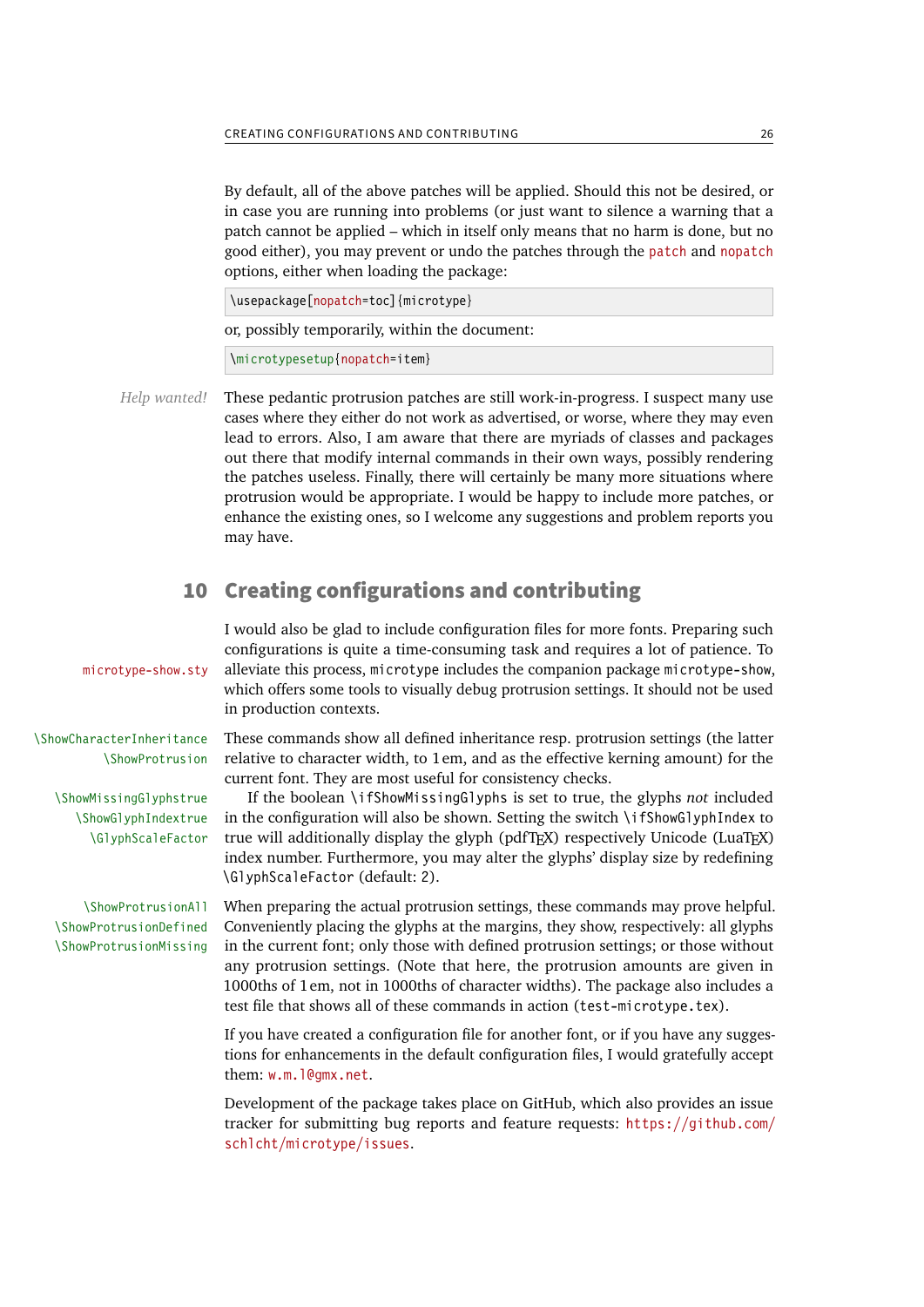## <span id="page-26-1"></span>11 Hints and caveats

<span id="page-26-0"></span>*Use settings that match your font.* Although the default settings should give reasonable results for most fonts, the particular font you happen to be using may have different character shapes that necessitate more or less protrusion. In particular, italic letter shapes may differ wildly in different fonts, hence I have decided against providing default protrusion settings for them. See the previous section for some tools for the preparation of protrusion settings.

*Don't use too large a value for expansion.* Font expansion is a feature that is supposed to enhance the typographic quality of your document by producing a more uniform greyness of the text block (and potentially reducing the number of necessary hyphenations). When expanding or shrinking a font too much, the effect will be turned into the opposite. Expanding the fonts by more than 2%, i.e., setting a stretch limit of more than 20, should be justified by a typographically trained eye. If you are so lucky as to be in the possession of multiple instances of a Multiple Master font, you may set expansion limits to up to 4%.

*You might want to disable protrusion in verbatim environments.* As you know by now, microtype will by default activate character protrusion for all fonts contained in the font set 'alltext'. This also includes the typewriter font. Although it does make sense to protrude the typewriter font if it appears in running text (like, for example, in this manual), this is probably not desirable inside the verbatim environment. However, microtype has no knowledge about the context that a font appears in but will solely decide by examining its attributes. Therefore, you have to take care of disabling protrusion in verbatim environments for yourself (that is, if you don't want to disable protrusion for the typewriter font altogether, by activating, say, the font set 'alltext-nott'). While the \microtypesetup command has of course been designed for cases like this, you may find it tiresome to repeat it every time if you are using the verbatim environment frequently. The following line (which requires the etoolbox package), added to the document's preamble, would serve the same purpose:

\AtBeginEnvironment{verbatim}{\microtypesetup{activate=false}}

If you are using the fancyvrb or the listings package, this is not necessary, since their implementation of the corresponding environments will inhibit protrusion anyway.

*Settings for Greek/Thai/Armenian etc. encodings are not yet included.* The default sets of fonts for which the micro-typographic features will be enabled (see table [2\)](#page-10-1) only contain those encodings for which configurations exist. Therefore, if you are using any other encoding (e.g., LGR, T2B, etc.), microtype will not apply to these fonts. You have to define and activate a new font set including the encoding(s) you are using (for details, see section [4\)](#page-8-0). For protrusion at least, you would also have to create settings for the fonts in question (see section [5.1\)](#page-11-0). It goes without saying that contributions for these encodings are more than welcome.

*Only employ kerning adjustment if it is customary in the language's typographic tradition.* In contrast to protrusion and expansion, additional kerning does not unconditionally improve the micro-typographical quality of your document. You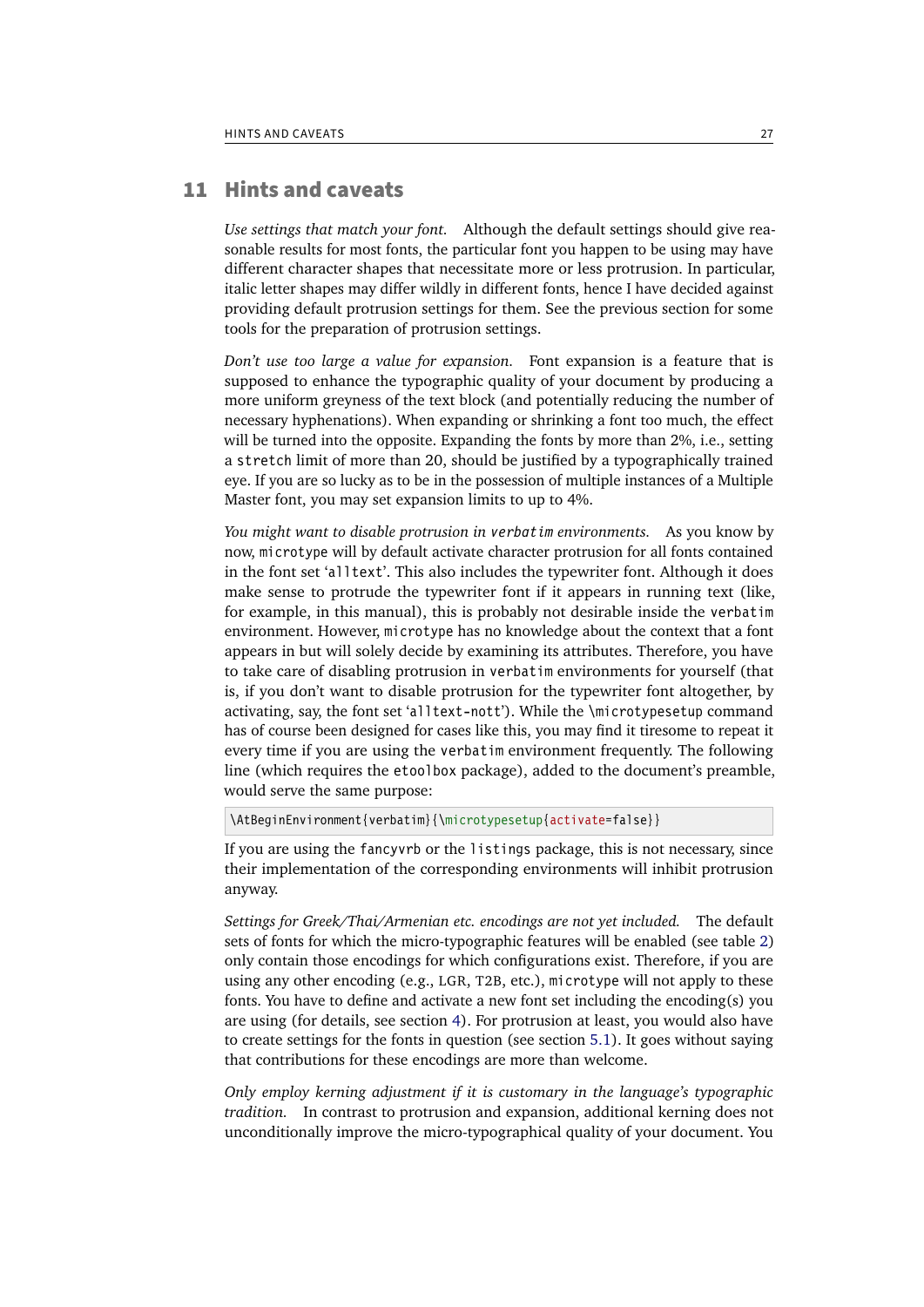<span id="page-27-0"></span>should only switch it on if you are writing a document in a language whose typographic tradition warrants such kerning. If you are, for example, writing an English text, your readers would probably be rather confused by additional spaces before the punctuation characters.

*Adjustment of interword spacing is still experimental.* The implementation of this feature in pdfTeX is not complete, and may not yield the positive effects on the typographical quality you might expect – in certain situations, there may even be undesired side effects, in particular, when used together with the ragged2e package. Therefore, the spacing option should not be chosen blindly; it is also recommended to experiment with the settings in order to understand the workings of this feature.

*Compatibility and interaction with other packages:* The microtype package is supposed to work happily together with all other LAT<sub>EX</sub> packages (except for pdfcprot). However, life isn't perfect, so problems are to be expected. Currently, I am aware of the following issues:

- Even though most configuration files are still provided in legacy (7-bit) format, using multi-byte (Unicode) characters in the settings will run smoothly with an up-to-date L<sup>AT</sup>EX system. For older systems or documents in legacy encodings, in contrast, the inputenc package must be loaded first. Furthermore, when using multiple input encodings in a document, 8-bit characters in the settings will only work reliably if you specify the inputenc key.
- When loading the package with the babel option, you must load the babel or polyglossia package before microtype.
- Before this package was fully compatible with LuaT<sub>F</sub>X, the following method of enabling expansion and protrusion with the [fontspec](#page-31-2) package was most often found to be recommended:

```
\newfontfeature{Microtype}{protrusion=default;expansion=default}
\defaultfontfeatures{Microtype}
```
This code should *not* be used with this package, as it will basically override all of the settings made by microtype – despite the naming, the above lines have nothing to do with this package. 13

- With pdfT<sub>F</sub>X, it is currently not possible to create character-specific settings for Chinese/Japanese/Korean fonts. Therefore, the only micro-typographic extension that can be made to work with CJK fonts is (non-selected) font expansion.
- When used with the xeCJK package or the luatexja package, text commands (e.g., \'A, \textless) in the configuration will not be understood. You therefore have to ensure that microtype will encounter none of them. This requires, firstly, that the glyphs be specified only as single (possibly Unicode) characters, as numbers, or as glyph names (cf. section [5\)](#page-10-0); and secondly, if you are using a font for which pre-defined settings do not exist, that you create these settings yourself (because otherwise, the default settings will be loaded, which do contain text commands). Furthermore, you should load microtype late.
- 13 They make use of features provided by [luaotfload](#page-31-3) (via [fontspec](#page-31-2)).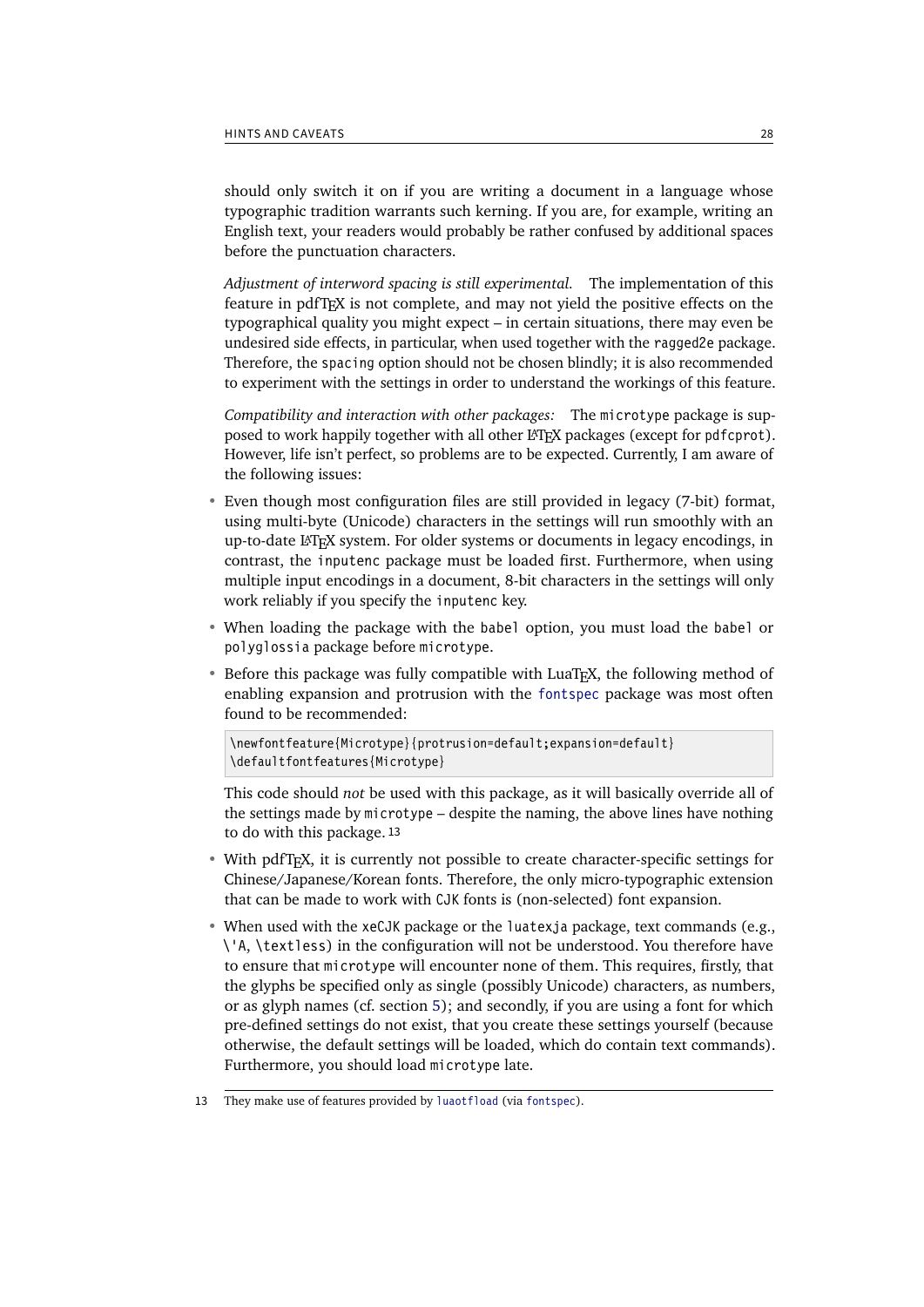<span id="page-28-0"></span>*Possible warning and error messages and how to get rid of them (specs may differ):*

- ! Font csnameendcsname=*cmr10+20 at 10.0pt* not loadable: Metric (TFM) file not found. This error message will occur if you are trying to employ font expansion while creating DVI output. Remember that *automatic* font expansion only works when running pdfTeX or LuaTeX in PDF mode. Although expansion is also possible in DVI mode with pdfTeX , it requires that all instances of the expanded fonts exist on your TeX system.
- ! pdfTeX error (font expansion): auto expansion is only possible with scalable fonts. Automatic font expansion has been improved in pdfTeX 1.40, in that it now not only works with Type 1 fonts but also with TrueType, OpenType and even nonembedded fonts. The above error message indicates either that you are trying to apply expansion to a bitmap (pk) font, which is still not possible, or that the font isn't found at all, e.g., because of missing map entries.

```
Package microtype Warning: Unknown slot number of character
(microtype) `\k A'
(microtype) in font encoding `TU' in inheritance list
(microtype) `microtype.cfg/411(protrusion)'.
```
If you receive lots of warnings like the above, and you are running LuaTeX or X<sub>T</sub>T<sub>F</sub>X, this probably means that the font you are using contains less glyphs than are defined in the default protrusion and/or inheritance settings. For such fonts, the microtype package defines basic inheritance settings to which you may alias your font (the generic protrusion settings will still be loaded). Try adding the line:

\DeclareMicrotypeAlias{\\times\ypurfont}}{TU-basic}

to the preamble. For symbol fonts, you may even use the alias TU-empty, which is, well, empty, meaning that no protrusion will be applied at all to this font. Note that these aliases are just meant to provide an easy way of getting rid of the warnings, while the proper solution would be to create inheritance and protrusion settings specific to the font in question.

- Warning: pdflatex: font *ptmr8r* cannot be expanded (not an included Type1 font) and the PDF viewer complains about a missing font, e.g., Adobe Reader thusly: Could not find a font in the Resources dictionary - using Helvetica instead. With pdfT<sub>F</sub>X versions older than 1.40, font expansion can only be applied if the font is actually embedded in the PDF file. If you get the above error message, your TeX system is not set up to embed (or 'download') the base PostScript fonts (e.g., Times, Helvetica, Courier). In most TeX distributions, this can be changed in the file updmap.cfg by setting pdftexDownloadBase14 to true.
- Warning: pdflatex (file *ecrm1000+20*): Font *ecrm1000+20 at 1200* not found Furthermore, pdfTeX versions older than 1.40 require Type 1 fonts for automatic font expansion. When you receive a message like the above, you are probably trying to apply font expansion to a bitmap or TrueType font. With older pdfTeX versions, this is only possible if you manually create expanded instances of the fonts.
- ! Font *T1/cmr/m/n/10*=*ecrm1000 at 10.0pt* not loaded: Not enough room left. Memory parameter 'font\_mem\_size' too small.
- ! TeX capacity exceeded, sorry [maximum internal font number (font\_max)=*2000*]. Memory parameter 'font\_max' too small.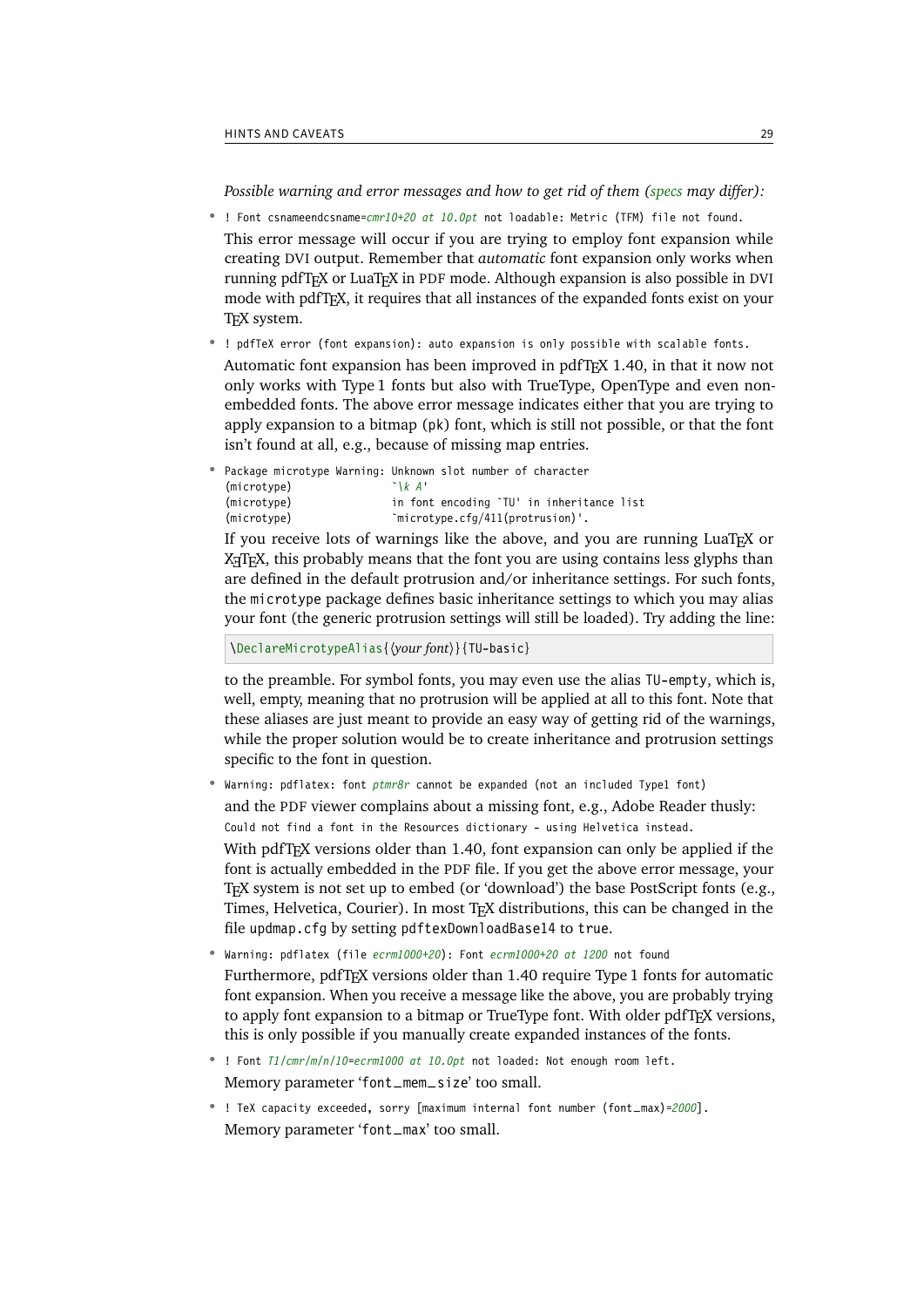<span id="page-29-1"></span>• ! TeX capacity exceeded, sorry [PDF memory size (pdf\_mem\_size)=*65536*]. Memory parameter 'pdf\_mem\_size' too small (pdfT<sub>E</sub>X versions older than 1.30).

When applying micro-typographic enhancement to a large document with a lot of fonts, pdfTeX may be running out of some kind of memory. It can be increased by setting the respective parameter to a larger value. For web2c-based systems, e.g., TeX Live, change the settings in texmf.cnf, for MiKTeX , in the file miktex.ini (2.4 or older) resp. pdflatex.ini (2.5 or newer).

• pdfTeX warning (font expansion): font should be expanded before its first use This warning will occur with pdfTeX versions older than 1.40.4, if tracking *and* expansion is applied to a font. It is harmless and can be ignored.

*The source code of this document is freely available.* If you wonder how this document was created, just have a look at the source code in microtype.dtx, which is either already included in your TeX distribution, or else can be downloaded from [CTAN](https://mirror.ctan.org/macros/latex/contrib/microtype/). For the source code of the logo on the title page and of the letterspacing sample from section [5.3,](#page-14-0) see the Implementation part, appendices A and B. If you want to re-typeset the documentation, read the comments at the end of microtype.dtx.

## <span id="page-29-0"></span>12 Acknowledgments

This package would be pointless if *Hàn Thê´ Thành* hadn't created the pdfTeX programme in the first place, which introduced the micro-typographic extensions and made them available to the TeX world. Furthermore, I thank him for helping me to improve this package, and not least for promoting it in [Thành 2004,](#page-30-5) [Thành 2008](#page-30-6) and elsewhere. I also thank him and the rest of the pdfTeX team, and more recently also the LuaT<sub>E</sub>X and X<sub>T</sub>T<sub>E</sub>X teams, for refuting the idea that T<sub>E</sub>X is dead, and for fixing the bugs I find.

*Harald Harders* has contributed protrusion settings for Adobe Minion. I would also like to thank him for a number of bug reports and suggestions he had to make. *Andreas Bühmann* has suggested the possibility to specify ranges of font sizes, and resourcefully assisted in implementing this. He also came up with some good ideas for the management of complex configurations. *Ulrich Dirr* has made numerous suggestion, especially concerning the new extensions of interword spacing adjustment and additional character kerning. *Georg Duffner* has patiently tested microtype under XaTFX and LuaTFX with his beautiful OpenType font EB Garamond. My thanks also go to *Maciej Eder* for contributing settings for the QX encoding, as well as to *Karl Karlsson* for providing settings for the Cyrillic T2A encoding, and to *Hendrik Vogt*, who made substantial improvements to the Computer Modern Roman italic settings. I thank *Loren B. Davis* for providing protrusion settings for OpenType versions of Palatino Linotype, as well as *Antonis Tsolomitis* for settings for his New Computer Modern font. The latter also showcase the new feature of automatically calculated protrusion, which was an original idea by *Daniel Benjamin Miller*. I am also very much indebted to *Élie Roux*, who not only contributed the lua module in the first place, but also, together with *Philipp Gesang*, took care of updating it for the developments in LuaTFX land.

I thank *Philipp Lehman* for adding to his csquotes package the possibility to restore the original meanings of all activated characters, thus allowing for these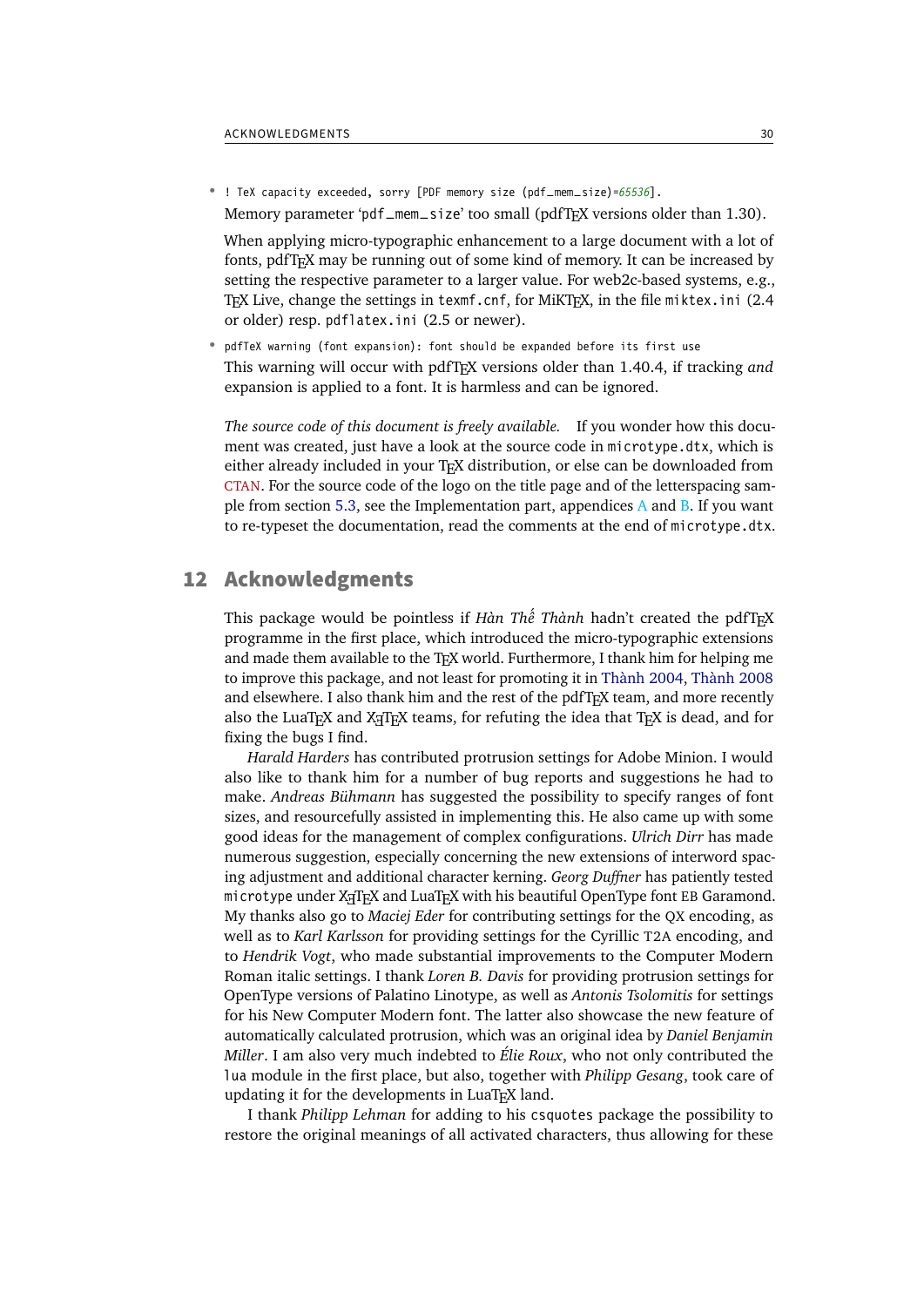<span id="page-30-7"></span>characters to be used in the configuration files. *Peter Wilson* kindly provided a hook in his ledmac/ledpar packages (inherited by their successors reledmac/reledpar), so that critical editions can also benefit from character protrusion. Likewise, *Donald Arseneau* patched his shapepar package to accommodate protrusion.

Additionally, the following people have reported bugs, made suggestions or helped otherwise (in chronological order, quotes indicate [TeX.SX](https://tex.stackexchange.com/users/) and/or [GitHub](https://github.com/) user names): *Tom Kink*, *Herb Schulz*, *Michael Hoppe*, *Gary L. Gray*, *Georg Verweyen*, *Christoph Bier*, *Peter Muthesius*, *Bernard Gaulle*, *Adam Kucharczyk*, *Mark Rossi*, *Stephan Hennig*, *Michael Zedler*, *Herbert Voß*, *Ralf Stubner*, *Holger Uhr*, *Peter Dyballa*, *Morten Høgholm*, *Steven Bath*, *Daniel Flipo*, *Michalis Miatidis*, *Sven Naumann*, *Ross Hetherington*, *Wiebke Petersen*, *Geoff Vallis*, *Steven E. Harris*, *Karl Berry*, *Peter Meier*, *Nathan Rosenblum*, *Wolfram Schaalo*, *Vasile Gaburici*, *Sveinung Heggen*, *Axel Berger*, *Colin Rourke*, *Maverick Woo*, *Silas S. Brown*, *Lars Rönnbäck*, *Christian Stark*, *Leo*, *Marcin Borkowski*, *hscm*, *George Gratzer*, *Josep Maria Font*, *Juan Acevedo*, *Heiko Oberdiek*, *Till A. Heilmann*, *Rolf Dieterich*, *Seamus Bradley*, *Meho R*, *Steffen Hoffmann*, *Scott Pakin*, *Maïeul Rouquette*, *Jonas Hogstrom*, *Gabriel Kerneis*, '*RazorXsr*', *Sebastian Schubert*, '*Dave*', *Giuseppe Palma*, *Stephan Stiller*, *Christopher Schramm*, '*uli*', *Sam Mason*, '*kleenstar*', '*Henning*', *Ronnie Marksch*, *David Carlisle*, '*Max*', '*HcN*', *Will Robertson*, '*user11126*', *Ulrike Fischer*, '*Daniel*', '*ltcomdata*', *Reinhard Kotucha*, '*jcr*', *Nils Anders Danielsson*, *Paolo Ney*, *Frank Mittelbach*, *Franz Wexler*, *Moritz Wemheuer*, '*Andy N*', *Phelype Oleinik*, *Falk Hanisch*, *Markus Kohm*, *Paolo Polesana*, *Oliver Kopp*, *Hironori Kitagawa*, *Aman Mehra*, *Md Ayquassar*, *Holger Gerhardt*, *Marcel Krüger*, *Ekkehart Schlicht*, '*Canageek*', '*dsedivec*', '*DORpapst*', '*chsk*', '*tnull*', '*azur*', '*Safron*', *Joseph Wright*, *Gustavo Barros*, *Torsten Schuetze*, '*florian*', *Liang-Bo Wang*, '*Mister-FiLou*', *Akira Yokosawa*, '*theufman*', '*frafl*', *Joel Coffman*, '*user182849*', '*NightShade*', *Nelson Lago*, *Brian Dunn*, *Ralf Steinle*, *Denis Bitouzé* and *Christophe Dervieux*.

## <span id="page-30-1"></span><span id="page-30-0"></span>13 References

Hàn Thế Thành, 'Micro-typographic extensions to the TEX typesetting system', Diss. Masaryk University Brno 2000, in: *TUGBoat*, vol. 21 (2000), no. 4, pp. 317–434. (Online at <https://www.tug.org/TUGboat/Articles/tb21-4/tb69thanh.pdf>)

<span id="page-30-5"></span>Hàn Thê´ Thành, 'Micro-typographic extensions of pdfTeX in practice', in: *TUGBoat*, vol. 25 (2004), no. 1: 'Proceedings of the Practical T<sub>F</sub>X 2004 Conference', pp. 35–38. (Online at <https://www.tug.org/TUGboat/Articles/tb25-1/thanh.pdf>)

<span id="page-30-6"></span>Hàn Thê´ Thành, 'Font-specific issues in pdfTeX ', in: *TUGBoat*, vol. 29 (2008), no. 1: 'EuroBachoTeX 2007 Proceedings', pp. 36–41. (Online at [https://www.tug.org/](https://www.tug.org/TUGboat/Articles/tb29-1/tb91thanh-fonts.pdf) [TUGboat/Articles/tb29-1/tb91thanh-fonts.pdf](https://www.tug.org/TUGboat/Articles/tb29-1/tb91thanh-fonts.pdf))

<span id="page-30-2"></span>Hàn Thê´ Thành, Sebastian Rahtz, Hans Hagen, Hartmut Henkel, Paweł Jackowski, Martin Schröder, Karl Berry, *The pdfTeX user manual*, 1 March 2022. (Available from CTAN at [/systems/doc/pdftex/manual/pdftex-a.pdf](https://mirror.ctan.org/systems/doc/pdftex/manual/pdftex-a.pdf))

<span id="page-30-4"></span>Karl Berry, *Fontname: Filenames for TeX fonts*, July 2009. (Available from CTAN at [/info/fontname/fontname.pdf](https://mirror.ctan.org/info/fontname/fontname.pdf))

<span id="page-30-3"></span>LaTeX Project Team, *LaTeX 2ϵ font selection*, March 2021. (Available from CTAN at [/macros/latex/base/fntguide.pdf](https://mirror.ctan.org/macros/latex/base/fntguide.pdf))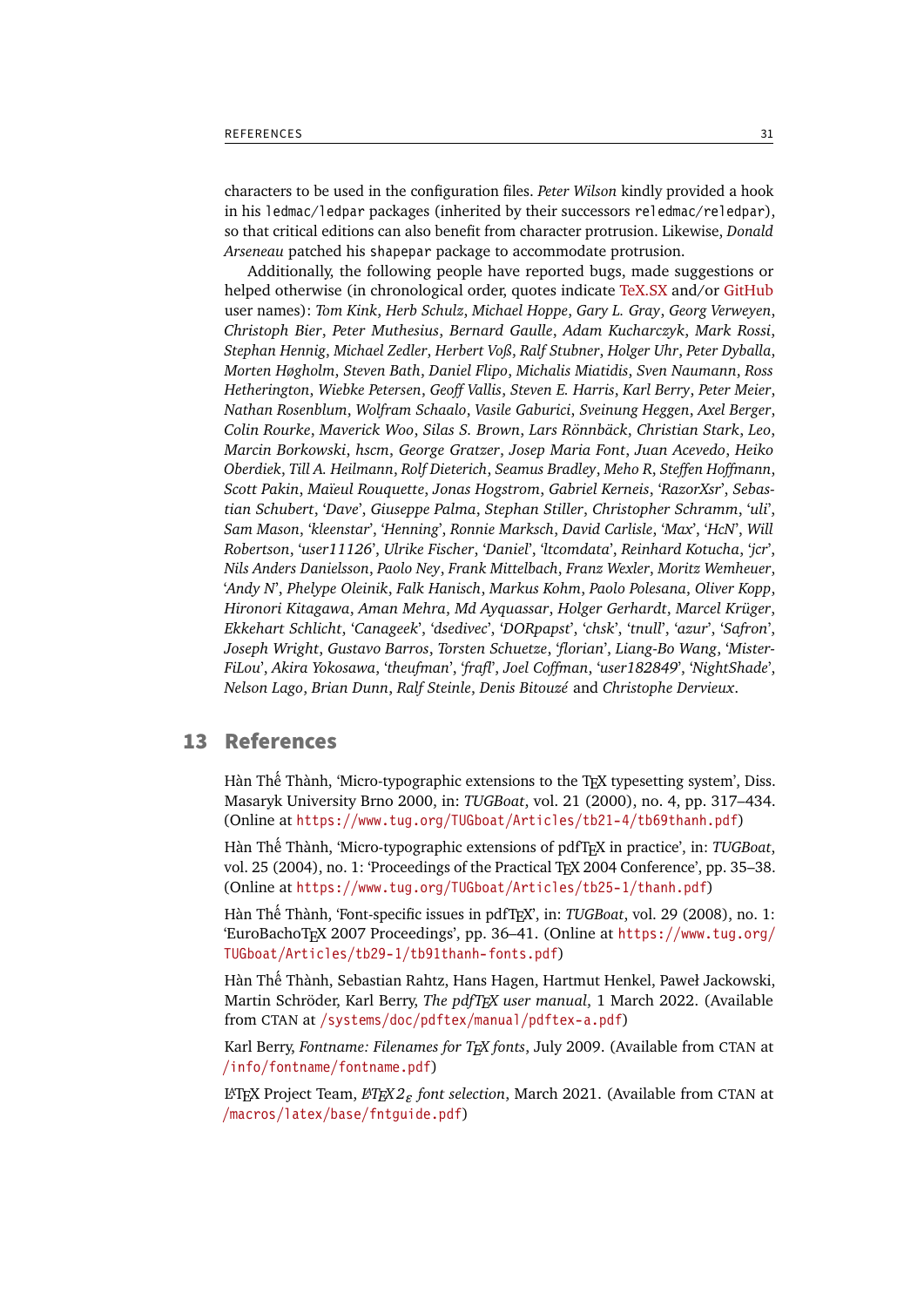<span id="page-31-4"></span><span id="page-31-2"></span>Will Robertson, *The fontspec package: Font selection for Xe LaTeX and LuaLaTeX* , 15 January 2022. (Available from CTAN at [pkg/fontspec](https://www.ctan.org/pkg/fontspec))

<span id="page-31-3"></span>LaTeX 3 Project, Élie Roux, Khaled Hosny, Philipp Gesang, Ulrike Fischer, Marcel Krüger, *The luaotfload package*, 15 June 2022. (Available from CTAN at [pkg/](https://www.ctan.org/pkg/luaotfload) [luaotfload](https://www.ctan.org/pkg/luaotfload))

Carsten Schurig, Tobias Schlemmer, *The pdfcprot.sty package*, 10 June 2005. (Available from CTAN at [pkg/pdfcprot](https://www.ctan.org/pkg/pdfcprot))

<span id="page-31-1"></span>Melchior Franz, *The soul package*, 17 November 2003. (Available from CTAN at [pkg/soul](https://www.ctan.org/pkg/soul)). See also Heiko Oberdiek's extension of this package, soulutf8, which adds Unicode support. (Available from CTAN at [pkg/soulutf8](https://www.ctan.org/pkg/soulutf8))

## <span id="page-31-0"></span>14 Changes

The comprehensive list of changes can be found in the Implementation part, appendix C. The following is a list of all changes relevant in the user land; bug and compatibility fixes are swept under the rug. Numbers in brackets indicate the relevant section in this manual.

- **3.0 (2021/10/31)**
	- New option disable, replacing the draft option; deprecate option final [\[3.5\]](#page-7-1)
	- Possibility of automatical protrusion based on difference of character widths [\[5.6\]](#page-18-0)
	- New commands \leftprotrusion and \rightprotrusion; various patches to get protrusion right [\[9\]](#page-24-0)
	- New package microtype-show for visual debugging of protrusion settings [\[10\]](#page-25-0)
	- Protrusion settings for New Computer Modern (OpenType)
	- Protrusion settings for EB Garamond (OpenType)
	- New generic protrusion settings for LuaTFX/XFIFX [\[11\]](#page-26-0)
	- Move development to [GitHub](https://github.com/schlcht/microtype)
- **2.8 (2020/12/07)**
	- New default font sets for expansion and spacing: 'alltext-nott' [\[4,](#page-8-0) table [2\]](#page-10-1)
- **2.7 (2017/07/07)**
	- Allow automatic expansion and letterspacing with LuaTEX in DVI mode (aka. dvilualatex) [\[3.1,](#page-4-1) [3.3,](#page-6-0) table [1\]](#page-5-1)
- **2.6 (2016/05/01)**
	- Support for LuaT<sub>F</sub> $X \geq 0.85$
	- Improvements for tracking/letterspacing with LuaTFX (Renderer=Basic no longer required)
	- New font sets: 'alltext-nott', 'allmath-nott' [\[4,](#page-8-0) table [2\]](#page-10-1)
- **2.5 (2013/03/13)**
	- Support for the [fontspec](#page-31-2) package, viz. for OpenType fonts with LuaTEX and XETEX
	- Support for protrusion with  $X \leq T_F X \geq 0.9997$
	- Support for tracking/letterspacing with LuaT<sub>F</sub> $X \ge 0.62$
	- Allow context-sensitive setup with LuaTEX
	- Info instead of warning if protrusion settings are generic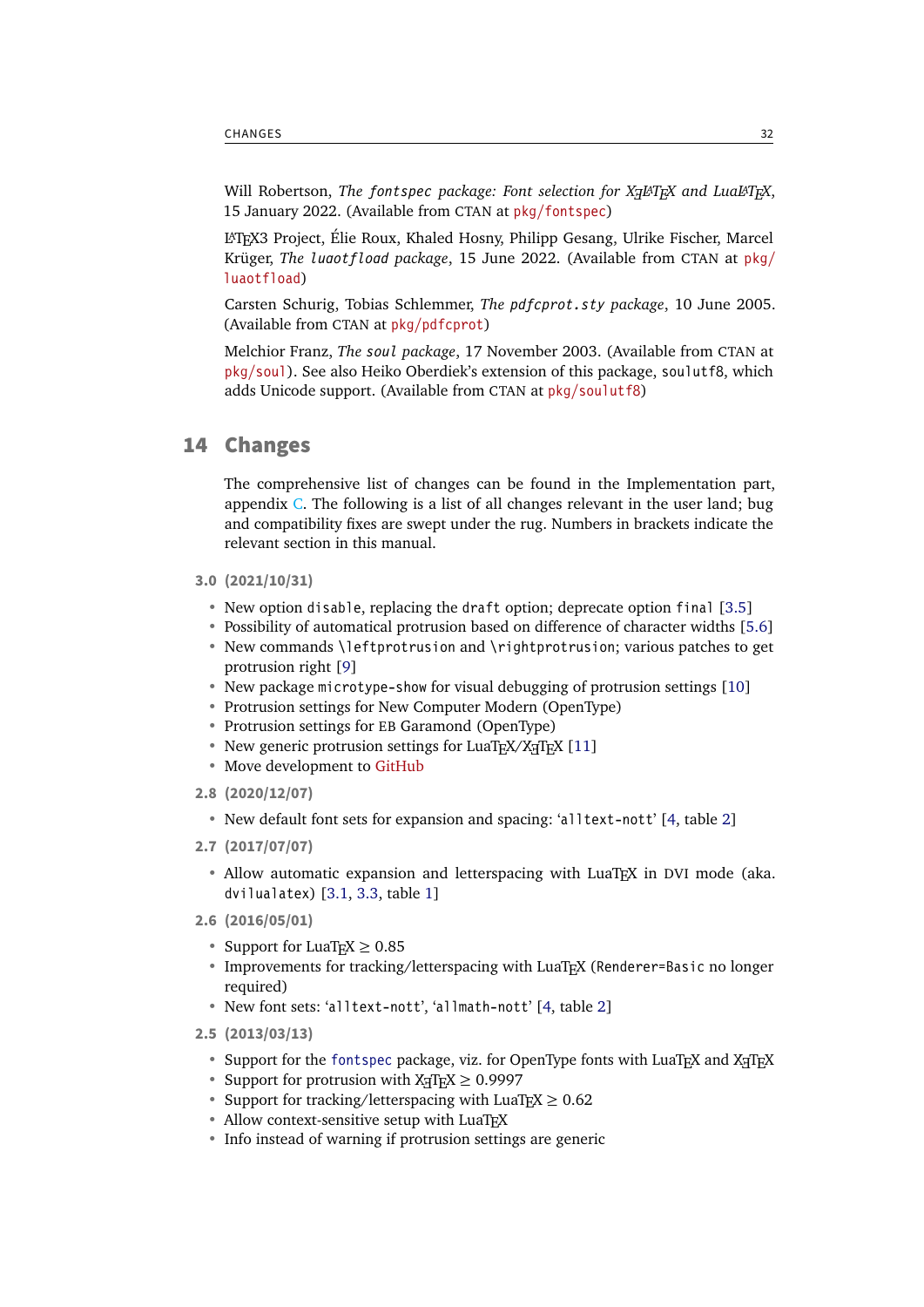- <span id="page-32-0"></span>• Protrusion settings for Latin Modern Roman (OpenType)
- Protrusion settings for Charis SIL (OpenType)
- Protrusion settings for Palatino Linotype (OpenType)
- **2.4 (2010/01/10)**
	- Protrusion settings for T2A encoded Minion
- **2.3e (2009/11/09)**
	- Support for the Cyrillic T2A encoding (protrusion, expansion, spacing)
- **2.3d (2009/03/27)**
	- New default for expansion option 'step': 1, if  $pdfTeX \ge 1.40$  [\[3.3\]](#page-6-0)
- **2.3c (2008/11/11)**
	- Support for LuaTeX enabled by default
- **2.3 (2007/12/23)**
	- New option 'verbose=silent' to turn all warnings into mere messages [\[3.5\]](#page-7-1)
	- New key 'outer kerning' for \SetTracking to customise outer kerning [\[5.3\]](#page-14-0)
	- Adjust protrusion settings for tracking even if protrusion is not enabled
	- The letterspace package also works with eplain or miniltx [\[7\]](#page-22-0)
- **2.2 (2007/07/14)**
	- Improvements to tracking/letterspacing: retain kerning (pdfT<sub>F</sub>X  $\geq$  1.40.4); automatically adjust protrusion settings
	- Possibility to expand a font with different parameters (pdfT<sub>F</sub>X  $\geq$  1.40.4) [\[5.2\]](#page-12-0)
	- New key 'no ligatures' for \SetTracking to disable selected or all ligatures (pdfTFX  $\geq$  1.40.4) [\[5.3\]](#page-14-0)
	- New keys 'spacing' and 'outer spacing' for \SetTracking to customise interword spacing [\[5.3\]](#page-14-0)
	- New command \DeclareMicrotypeVariants to specify variant suffixes [\[5.7\]](#page-19-0)
	- New command \textmicrotypecontext as a wrapper for \microtypecontext [\[6\]](#page-20-0)
	- New optional argument for \DisableLigatures to disable selected ligatures [\[8\]](#page-23-0)
	- Protrusion settings for Bitstream Letter Gothic
- **2.1 (2007/01/21)**
	- New command \lslig to protect ligatures in letterspaced text [\[7\]](#page-22-0)
- **2.0 (2007/01/14)**
	- Support for the new extensions of pdfT<sub>F</sub>X  $\geq$  1.40: tracking/letterspacing, additional kerning, and adjustment of interword spacing (glue) (new commands \SetTracking, \SetExtraKerning, \SetExtraSpacing; new options 'tracking', 'kerning', 'spacing') [\[5.3,](#page-14-0) [5.4,](#page-16-0) [5.5\]](#page-17-0)
	- New commands \textls and \lsstyle for letterspacing, new option 'letterspace' [\[3.4,](#page-7-0) [7\]](#page-22-0)
	- New option 'babel' for automatic micro-typographic adjustment to the selected language [\[3.5,](#page-7-1) [6\]](#page-20-0)
	- New font sets: 'smallcaps', 'footnotesize', 'scriptsize' [\[4,](#page-8-0) table [2\]](#page-10-1)
	- New package 'letterspace' providing the commands for robust and hyphenatable letterspacing [\[7\]](#page-22-0)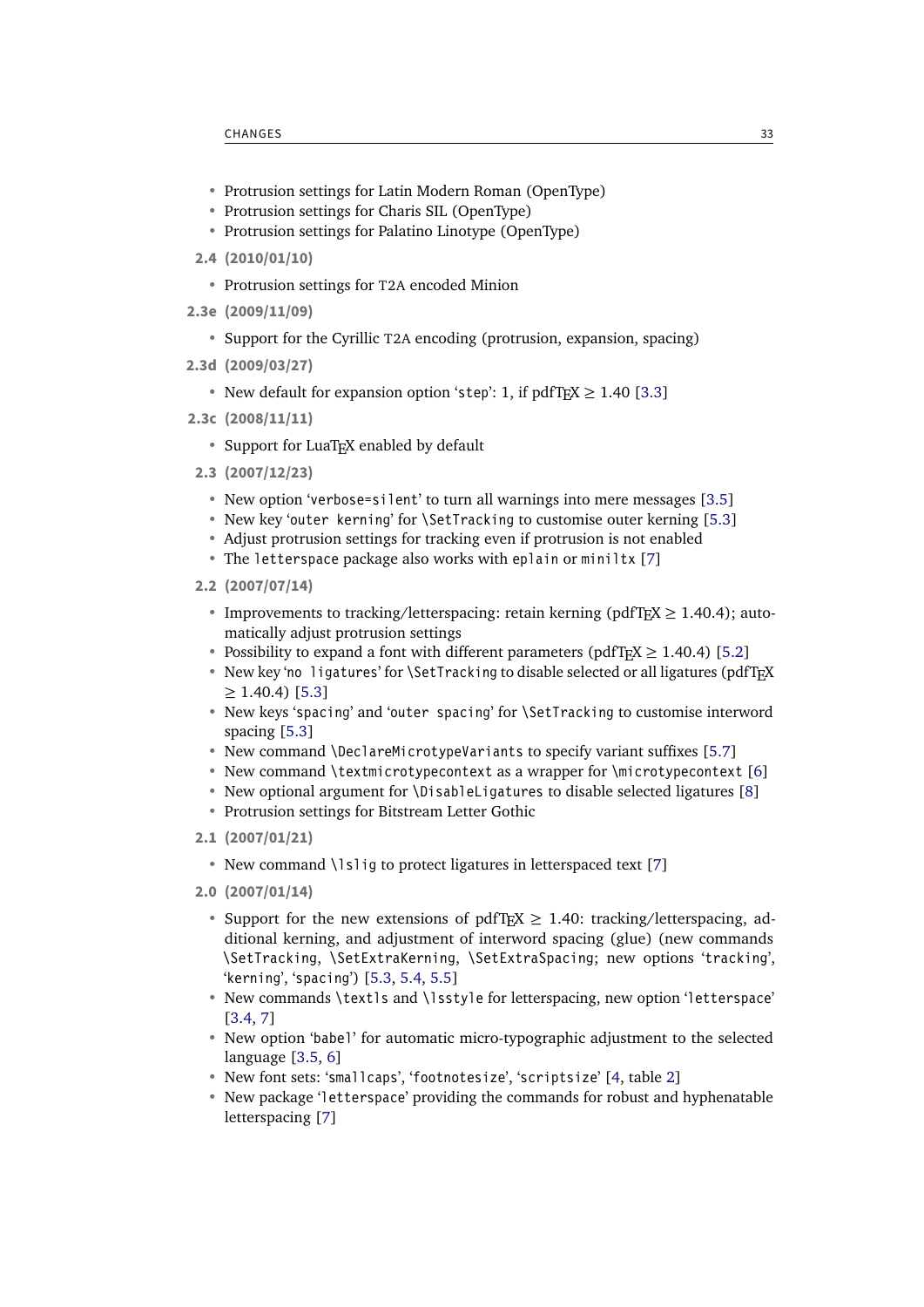- <span id="page-33-0"></span>**1.9e (2006/07/28)**
	- New key 'inputenc' to specify the lists' input encodings [\[5\]](#page-10-0)
	- Protrusion settings for Euler math fonts
- **1.9d (2006/05/05)**
	- Support for the Central European QX encoding (protrusion, inheritance)
	- Protrusion settings for various Euro symbol fonts (Adobe, ITC, marvosym)
	- Support for Unicode input in the configuration (inputenc/utf8)
- **1.9c (2006/02/02)**
	- Protrusion settings for URW Garamond
- **1.9a (2005/12/05)**
	- Defer setup until the end of the preamble
	- Inside the preamble, \microtypesetup accepts all package options [\[3.6\]](#page-7-2)
	- Protrusion settings for T5 encoded Charter
	- **1.9 (2005/10/28)**
		- New command \microtypecontext to change the configuration context; new key 'context' for the configuration commands [\[6\]](#page-20-0)
		- New command \DisableLigatures to disable ligatures (pdfT $FX \ge 1.30$ ) [\[8\]](#page-23-0)
		- New key 'font' to add single fonts to the font sets [\[4\]](#page-8-0)
		- New key 'preset' to set all characters to the specified value before loading the lists
		- Value 'relative' renamed to 'character' for 'unit' keys
		- Support for the Polish OT4 encoding (protrusion, expansion, inheritance)
		- Support for the Vietnamese T5 encoding (protrusion, expansion, inheritance)
	- **1.8 (2005/06/23)**
		- New option 'config' to load a different configuration file [\[3.5\]](#page-7-1)
		- New command \DeclareMicrotypeSetDefault to declare the default font sets [\[4\]](#page-8-0)
		- New option 'unit' to measure protrusion factors relative to a dimension instead of the character width [\[5.1\]](#page-11-0)
		- Renamed commands from \..MicroType.. to \..Microtype..
		- Protrusion settings for AMS math fonts
		- The 'allmath' font set also includes U encoding
		- Support for protrusion with the ledmac package (pdfT<sub>F</sub> $X \ge 1.30$ )
	- **1.7 (2005/03/23)**
		- Possibility to specify ranges of font sizes in the set declarations [\[4,](#page-8-0) [5\]](#page-10-0)
		- New command \LoadMicrotypeFile to load a configuration file manually [\[5.7\]](#page-19-0)
		- New command \Microtype@Hook for font package authors [Implementation, 1.4.4]
		- New option 'verbose=errors' to turn all warnings into errors
		- Warning when running in disable mode
	- **1.6 (2005/01/24)**
		- When pdfT<sub>F</sub>X is too old to expand fonts automatically, expansion has to be enabled explicitly, automatic expansion will be disabled [\[3.1\]](#page-4-1)
		- New option 'factor' to influence protrusion resp. expansion of all characters of a font or font set [\[3.2,](#page-5-0) [5\]](#page-10-0)
		- Use e-TeX extensions, if available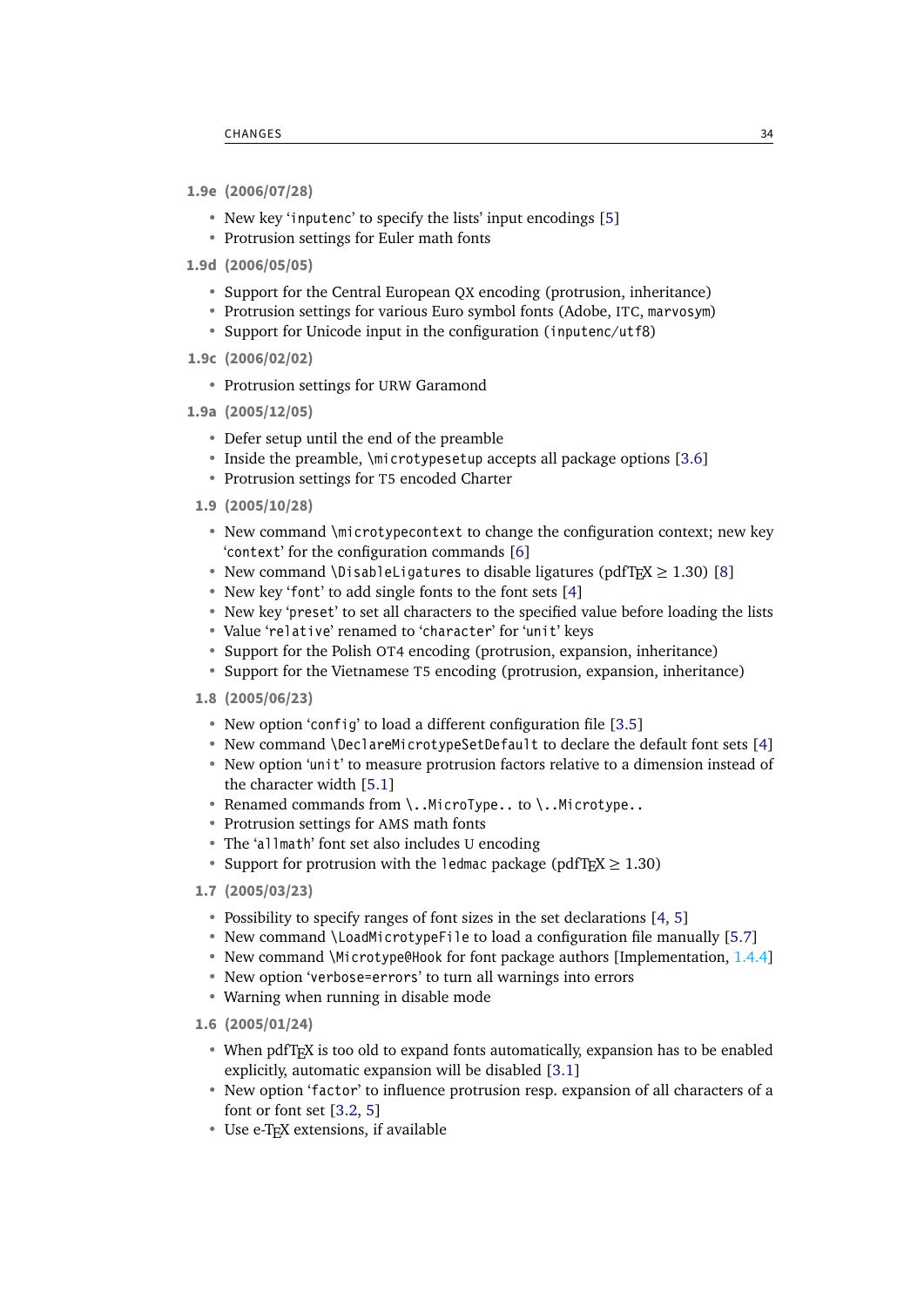- <span id="page-34-1"></span>**1.5 (2004/12/15)**
	- When output mode is DVI, font expansion has to be enabled explicitly, automatic expansion will be disabled [\[3.1\]](#page-4-1)
	- New option 'selected' to enable selected expansion, default: false [\[3.3,](#page-6-0) [5.2\]](#page-12-0)
	- New default for expansion option 'step': 4 (min(stretch,shrink)/5) [\[3.3\]](#page-6-0)
	- Protrusion settings for Bitstream Charter
- **1.4 (2004/11/12)**
	- Set up fonts independently from LATEX font loading
	- New option: 'final' [\[3.5\]](#page-7-1)
- **1.2 (2004/10/03)**
	- New font sets: 'allmath' and 'basicmath' [\[4,](#page-8-0) table [2\]](#page-10-1)
	- Protrusion settings for Computer Modern Roman math symbols
- **1.1 (2004/09/21)**
	- New command: \DeclareCharacterInheritance [\[5.6\]](#page-18-0)
	- Characters may also be specified as octal or hexadecimal numbers [\[5\]](#page-10-0)
	- Protrusion settings for Adobe Minion
- **1.0 (2004/09/11)**
	- First CTAN release

## <span id="page-34-0"></span>15 Index

| <b>Options</b>  | DVIoutput $\ldots \ldots \ldots \ldots \ldots \ldots 8$ |                                                               |
|-----------------|---------------------------------------------------------|---------------------------------------------------------------|
|                 | active                                                  | protrusion $5$                                                |
|                 |                                                         | selected $\ldots \ldots \ldots \ldots \ldots \ldots$          |
|                 | babel  8                                                | shrink $\ldots \ldots \ldots \ldots \ldots \ldots \ldots$     |
|                 | config  8                                               |                                                               |
|                 | disable $\ldots \ldots \ldots \ldots \ldots \ldots$     |                                                               |
|                 | expansion $5$                                           |                                                               |
|                 |                                                         | tracking $\ldots \ldots \ldots \ldots \ldots \ldots 5$        |
|                 | kerning $\ldots \ldots \ldots \ldots \ldots$            |                                                               |
|                 | letterspace $\ldots \ldots \ldots \ldots \ldots$        | verbose  8                                                    |
|                 | nopatch $6$                                             |                                                               |
| <b>Commands</b> | \DeclareCharacterInheritance  19 \SetTracking           | 15                                                            |
|                 | \DeclareMicrotypeAlias  20                              | \UseMicrotypeSet  10                                          |
|                 | \DeclareMicrotypeBabelHook  23                          | $\left\{\right\}$ deftprotrusion  25                          |
|                 | \DeclareMicrotypeSet*  9                                |                                                               |
|                 | \DeclareMicrotypeSet  9                                 | $\iint_S$ 23                                                  |
|                 | \DeclareMicrotypeSetDefault  10                         | $\langle$ microtypecontext  21                                |
|                 | $\Delta$ PeclareMicrotypeVariants*<br><b>20</b>         | $\{\text{microtype setup } \dots \dots \dots \dots \quad 8\}$ |
|                 | \DeclareMicrotypeVariants<br>20                         | $\longrightarrow 25$                                          |
|                 | \DisableLigatures<br>24                                 | $\longrightarrow$ $\longrightarrow$ 25                        |
|                 | \LoadMicrotypeFile<br>20                                | $\rightarrow$ 25                                              |
|                 | SetExpansion  13                                        | $\text{textls*} \dots \dots \dots \dots \dots \ 23$           |
|                 | \SetExtraKerning<br>17                                  | $\text{textls} \ldots \ldots \ldots \ldots 23$                |
|                 | \SetExtraSpacing  18                                    | $\text{textmicrotypecontext} \dots \dots \dots \quad 21$      |
|                 | \SetProtrusion<br>-12                                   |                                                               |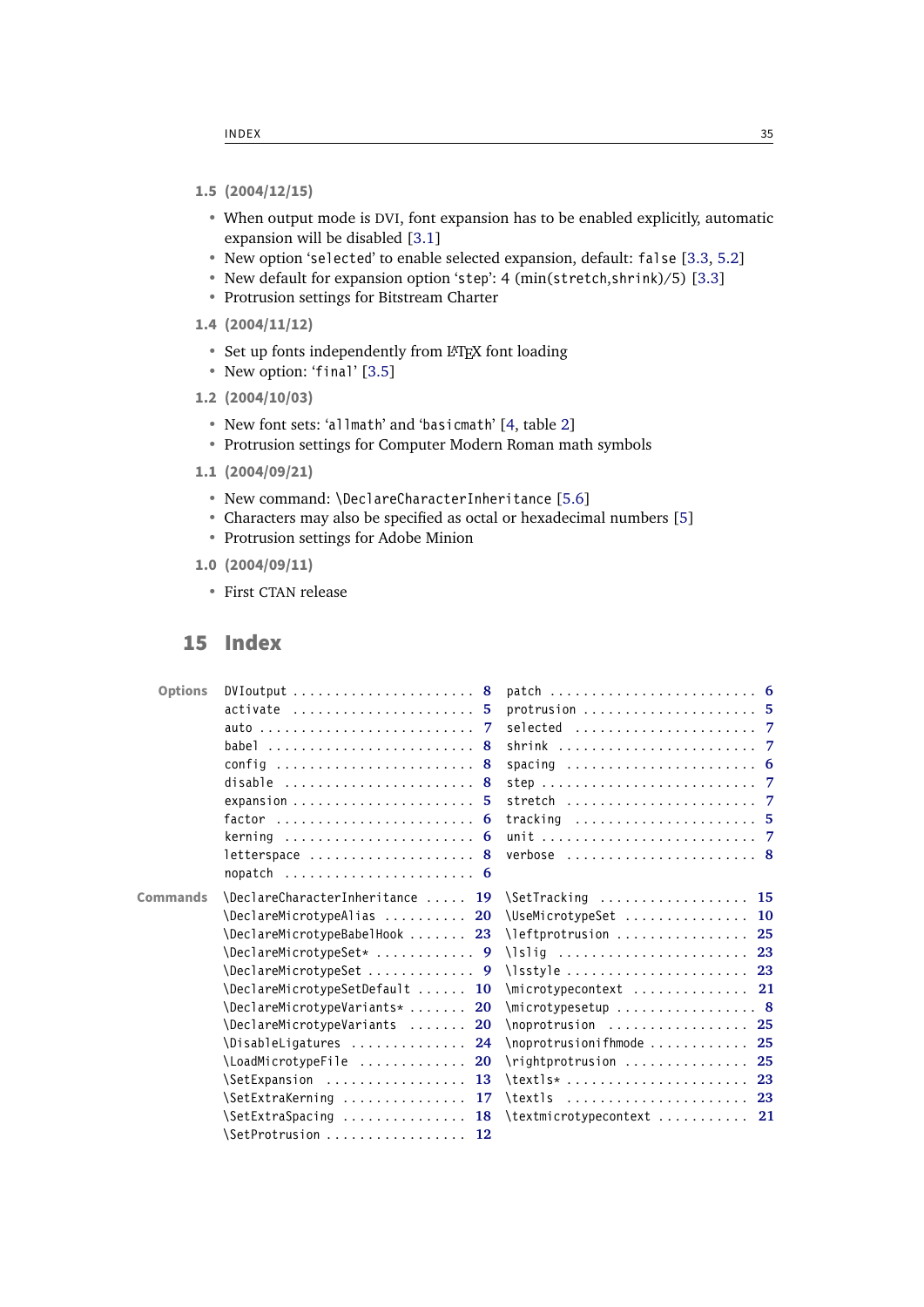| Α  | $\text{active (option)} \dots \dots \dots \dots \dots \dots 5$<br>ae (package)  21<br>amsmath (package)  25                                                                                                                                             | array (package)  25<br>article (class)  22                                                                                                                                                                                                                                     |
|----|---------------------------------------------------------------------------------------------------------------------------------------------------------------------------------------------------------------------------------------------------------|--------------------------------------------------------------------------------------------------------------------------------------------------------------------------------------------------------------------------------------------------------------------------------|
| в  | babel (option) $\ldots \ldots \ldots 8, 23, 28, 33$<br>babel (package)  4, 16, 23, 24, 28                                                                                                                                                               | beamer (class) $\ldots$ 25                                                                                                                                                                                                                                                     |
| c  | chmath (package) $\ldots \ldots \ldots \ldots 21$<br>CJK (package)  28<br>cm-super (package)  7                                                                                                                                                         | config (option) $\ldots \ldots \ldots$ 8, 20, 34<br>csquotes (package)  30                                                                                                                                                                                                     |
| D  | \DeclareCharacterInheritance  19, 35<br>\DeclareMicrotypeAlias  20<br>\DeclareMicrotypeBabelHook  23<br>\DeclareMicrotypeSet  9, 10, 11<br>\DeclareMicrotypeSet*  9<br>\DeclareMicrotypeSetDefault  10, 34                                              | \DeclareMicrotypeVariants  20,33<br>\DeclareMicrotypeVariants*  20<br>disable (option) $\ldots \ldots \ldots \ldots$ 8, 32<br>\DisableLigatures  6, 24, 33, 34<br>domitian (package)  21<br>DVIoutput (option)  8                                                              |
| E. | eco (package)  21<br>eplain (package)  24,33<br>e-T <sub>E</sub> X (engine)  25, 34                                                                                                                                                                     | etoolbox (package)  27<br>eulervm (package)  21<br>expansion (option) $\ldots \ldots \ldots 5, 10$                                                                                                                                                                             |
| F  | factor (option) $\ldots \ldots \ldots$ 6, 12, 34<br>fancyvrb (package)  27                                                                                                                                                                              | final (option) $\ldots \ldots \ldots \ldots \ldots$ 35<br>fontspec (package)  5, 24, 28, 32                                                                                                                                                                                    |
| G  | garamondx (package)  21                                                                                                                                                                                                                                 | \GlyphScaleFactor  26                                                                                                                                                                                                                                                          |
| н  | hfoldsty (package)  21                                                                                                                                                                                                                                  | hyperref (package)  25                                                                                                                                                                                                                                                         |
| ı  | IEEEtran (class)  25<br>\ifShowGlyphIndex  26                                                                                                                                                                                                           | \ifShowMissingGlyphs  26<br>inputenc (package)  13, 28, 34                                                                                                                                                                                                                     |
| Κ  | kerning (option) $\ldots \ldots \ldots$ 6, 10, 33                                                                                                                                                                                                       |                                                                                                                                                                                                                                                                                |
| L. | ledmac (package)  31,34<br>ledpar (package)  31<br>$\left\{\right\}$ as $25, 32$<br>letterspace (option) . 8, 17, 23, 24, 33<br>letterspace (package) $\ldots$ 1, 24, 33<br>listings (package) $\ldots \ldots \ldots \ldots 27$<br>Imodern (package)  7 | \LoadMicrotypeFile  20,34<br>\lslig  16, 23, 24, 33<br>$\{\text{lsstyle}\dots\ldots\dots\ldots\quad 23, 33$<br>luaotfload (package)  28,32<br>LuaT <sub>E</sub> X (engine) $\ldots \ldots \ldots 1, 3, 6-8,$<br>11-16, 19, 23, 24, 26, 28-30, 32, 33<br>luatexja (package)  28 |
| Μ  | $maxvosym$ (package) $\ldots \ldots \ldots$ 21, 34<br>mathdesign (package)  21<br>mathtools (package)  25<br>memoir (class) $\ldots$ 22, 25<br>microtype-show (package)  26, 32<br>\Microtype@Hook  20,34                                               | $\{\text{microtypecontext} \dots \dots \text{21}, 33, 34\}$<br>microtypecontext (environment)  21<br>MiKTEX (distribution)  30<br>miniltx (package) $\ldots \ldots \ldots$ 24, 33<br>mlmodern (package)  21                                                                    |
| N  | newpx (package)<br>21<br>$newtx$ (package) $\dots\dots\dots\dots\dots\dots$<br>21<br>nopatch (option) $\ldots \ldots \ldots \ldots$ 6, 26                                                                                                               | $\n\rightarrow 25$<br>\noprotrusionifhmode  25                                                                                                                                                                                                                                 |
| P  | patch (option) $\ldots \ldots \ldots \ldots$ 6, 26<br>pdfcprot (package) $\ldots \ldots \ldots$ 28, 32<br>pdfT <sub>F</sub> X (engine) $\ldots \ldots \ldots$ 1, 3, 5-<br>8, 12-19, 23, 24, 26, 28-31, 33, 34                                           | polyglossia (package)  8, 23, 28<br>protrusion (option) $\ldots \ldots \ldots 5, 10$<br>pxfonts (package)  21                                                                                                                                                                  |
| Q  | qfonts (package) $\ldots \ldots \ldots \ldots$<br>21                                                                                                                                                                                                    |                                                                                                                                                                                                                                                                                |
| R  | ragged2e (package)<br>28<br>reledmac (package)  31                                                                                                                                                                                                      | reledpar (package)  31<br>$\rightarrow$ 25, 32                                                                                                                                                                                                                                 |